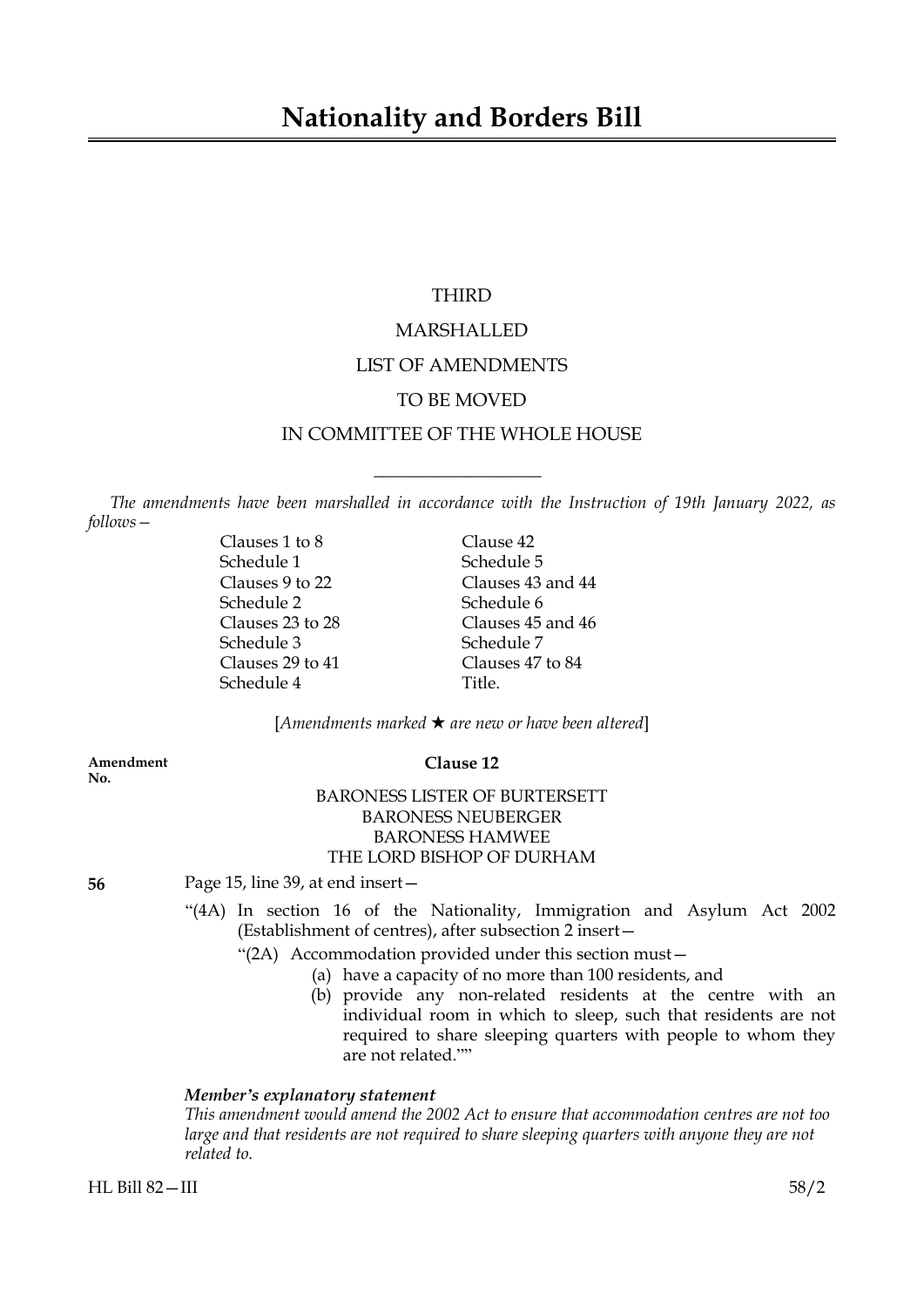**57** Page 15, line 39, at end insert—

- "(4A) In section 16 of the Nationality, Immigration and Asylum Act 2002 (Establishment of centres), at end insert—
	- "(4) For the purposes of this Part, references to "persons" does not include—
		- (a) children;
		- (b) women;
		- (c) individuals with a disability;
		- (d) individuals who have been referred to the National Referral Mechanism;
		- (e) individuals who have a received a positive conclusive grounds decision following a referral to the National Referral Mechanism;
		- (f) survivors of torture;
		- (g) individuals who identify as LGBTQ+; and
		- (h) family members of any individuals referenced in this subsection.
	- (5) For the purposes of this section, "family members" includes—
		- (a) dependent children;
		- (b) partners/spouses;
		- (c) in relation to children—
			- (i) their siblings;
			- (ii) any other individual who is the relevant child's guardian.""

### *Member's explanatory statement*

*This amendment is to restrict the use of accommodation centres for accommodating people seeking asylum so that the stated groups and their family members cannot be accommodated in them.*

# BARONESS HAMWEE LORD PADDICK

**58** Page 16, line 12, leave out from "centre)," to end of line 13 and insert "in subsection (2)(b), before "circumstances" insert "exceptional""

# *Member's explanatory statement*

*This amendment would ensure that a person can only be held in an accommodation centre for nine months in exceptional circumstances.*

# BARONESS LISTER OF BURTERSETT BARONESS NEUBERGER BARONESS HAMWEE THE LORD BISHOP OF DURHAM

**59** Page 16, leave out line 13 and insert "(1), for "six months" substitute "90 days"."

# *Member's explanatory statement*

*Clause 11(9) currently amends the Nationality, Immigration and Asylum Act 2002 to allow the Secretary of State to increase the maximum length of time someone can be accommodated in an accommodation centre from the existing limit of six months. This amendment would remove that power and instead reduce the maximum stay to ninety days. This is in line with the maximum time the Home Office have said people should be accommodated in Napier Barracks.*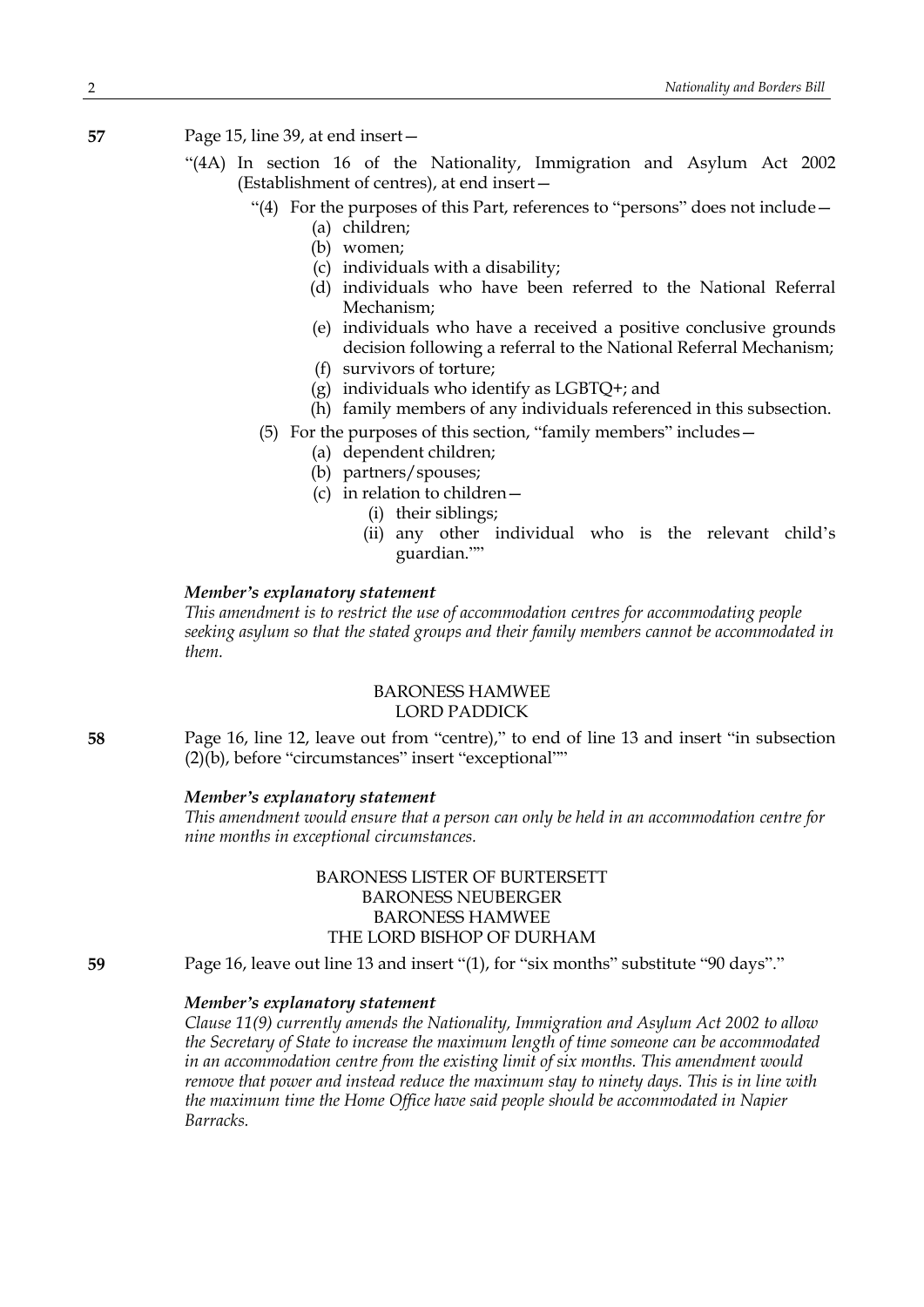**60** Page 16, line 15, at end insert—

"(11) Omit section 36 of that Act (Education: general)."

#### *Member's explanatory statement*

*Section 36 of the Nationality, Immigration and Asylum Act 2002 prevents most children accommodated in accommodation centres from attending state schools. This amendment would remove that restriction.*

# LORD ETHERTON

# **61** Page 16, line 15, at end insert—

"(11) Any accommodation provided to a refugee pursuant to this section must be provided in the United Kingdom, must be consistent with the European Convention on Human Rights and must be such as is appropriate for the safety and welfare of that refugee having particular regard to any protected characteristic asserted by the refugee, within the meaning of Chapter 1 of Part 2 of the Equality Act 2010, which is innate or immutable."

#### *Member's explanatory statement*

*This amendment spells out the standard of accommodation to be provided to a refugee.*

# BARONESS HAMWEE

**62** Page 16, line 15, at end insert—

- "(11) In section 30 of that Act (conditions of residence), for subsection (3) substitute—
	- "(3) A condition imposed by virtue of this section may not  $-$ 
		- (a) require a person to be present within the centre during specified hours;
		- (b) require a person to be present within a particular section of the centre during specified hours.""

# *Member's explanatory statement*

*Section 30 of the Nationality, Immigration and Asylum Act 2002 provides a power to make regulations about conditions that can be imposed on a resident of an asylum accommodation centre. This amendment replaces subsection (3) and would mean that conditions could not include a curfew or require a person to be within a particular part of the centre during specified hours.*

**63** Page 16, line 15, at end insert—

- "(11) In section 38 of that Act (local authority), after subsection (2) insert—
	- "(2A) The Secretary of State may not make arrangements under section 16 for the provision of premises within the boundary of a local authority unless consent has been given by that local authority.""

# *Member's explanatory statement*

*This would amend section 38 of the Nationality, Immigration and Asylum Act 2002 to prevent the Home Secretary from opening an accommodation centre within a particular local authority within the prior consent of that local authority.*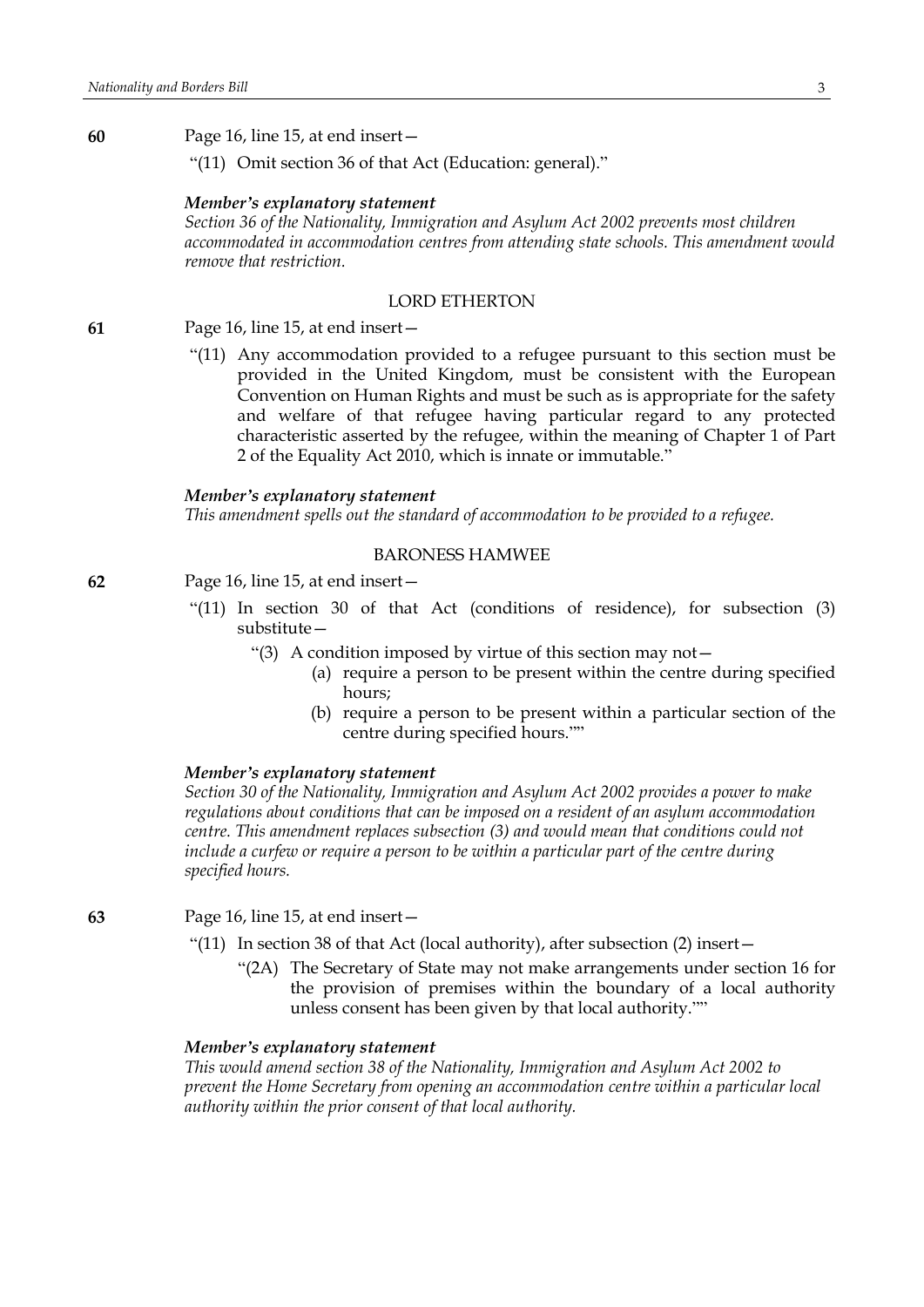# **After Clause 12**

# LORD PADDICK BARONESS CHAKRABARTI BARONESS MEACHER BARONESS JONES OF MOULSECOOMB

**64** Insert the following new Clause—

# "**Asylum seekers' right to work**

The Secretary of State must make regulations providing that adults applying for asylum in the United Kingdom may apply to the Secretary of State for permission to take up employment if a decision at first instance has not been taken on the applicant's asylum application within 3 months of the date on which it was recorded."

#### *Member's explanatory statement*

*This new Clause would require the Secretary of State to make regulations enabling asylum* seekers to work once they have been waiting for a decision on their claim for 3 months or more.

> BARONESS STROUD BARONESS LISTER OF BURTERSETT BARONESS PRASHAR BARONESS LUDFORD

#### **65** Insert the following new Clause—

### **"Changes to the Immigration Act 1971**

- (1) The Immigration Act 1971 is amended as follows.
- (2) After section 3(2) (general provisions for regulation and control) insert—
	- "(2A) Regulations under subsection (2) must provide that persons, and adult dependants of persons who are applying for asylum in the United Kingdom are granted permission by the Secretary of State to take up employment if—
		- (a) a decision at first instance has not been taken on the applicant's asylum application within six months of the date on which the application was made, or
		- (b) a person makes an application or a further application which raises asylum grounds, and a decision on that new application, or a decision on whether to treat such further asylum grounds as a new application, has not been taken within six months of the date on which the further application was made.
		- (2B) For the purposes of subsection (2A), regulations must ensure that permission granted allowing people applying for asylum in the United Kingdom, and their adult dependants, to take up employment, is granted on terms no less favourable than the terms granted to a person with recognised refugee status.
		- (2C) This permission is to be valid until the claim is determined and all appeal rights have been exhausted, and individuals granted permission to work will be issued with physical proof of the right to work.""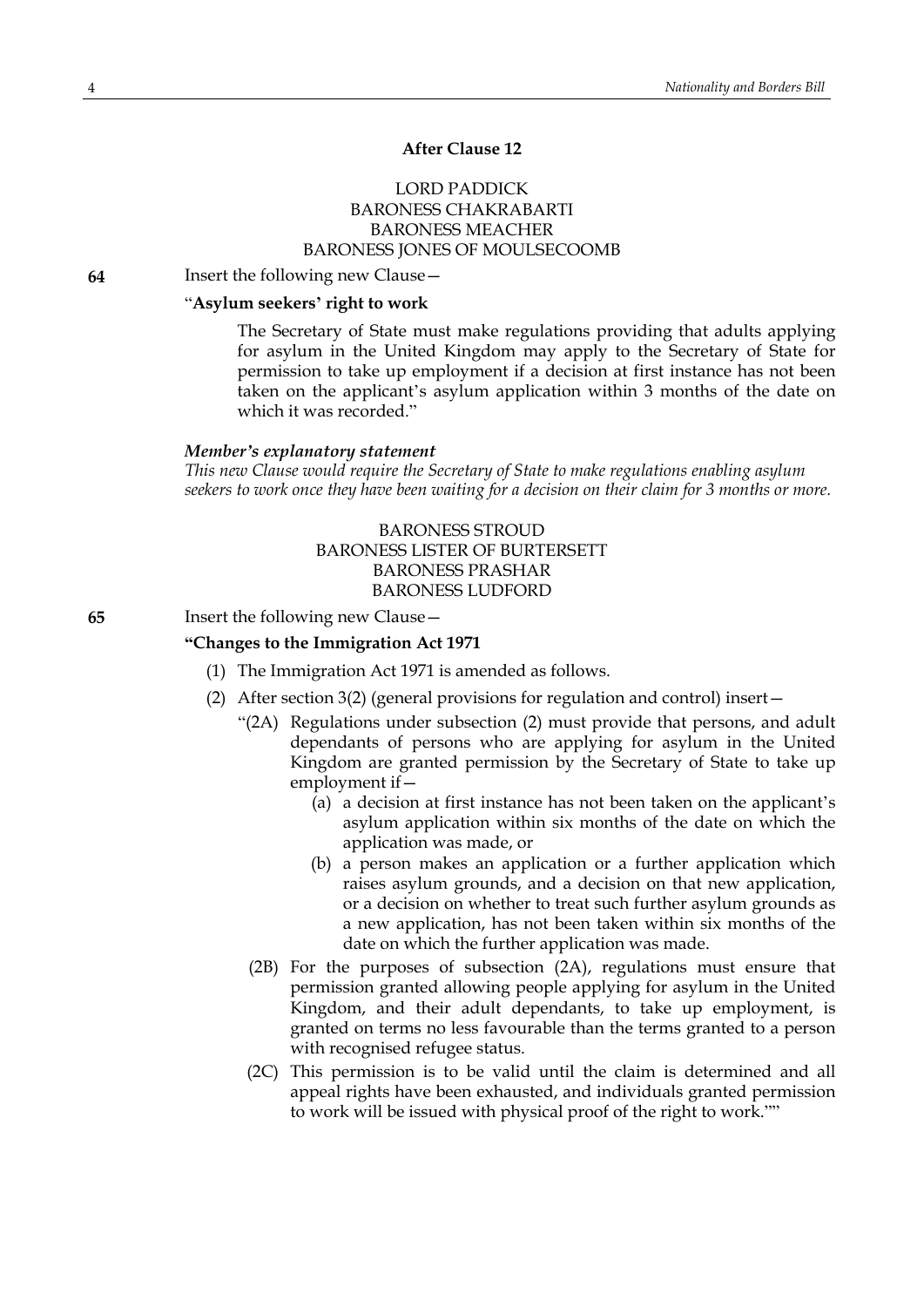# BARONESS LISTER OF BURTERSETT BARONESS HAMWEE BARONESS JONES OF MOULSECOOMB

**66** Insert the following new Clause—

# **"Prescribed period under section 94(3) of the Immigration and Asylum Act 1999**

- (1) The Asylum Support Regulations 2000 (S.I. 2000/704) are amended as follows.
- (2) In regulation 2(2) (interpretation) for "28" substitute "56".
- (3) Subject to subsection (4), this section does not prevent the Secretary of State from exercising the powers conferred by the Immigration and Asylum Act 1999 to prescribe by regulations a different period for the purposes of section 94(3) (day on which a claim for asylum is determined) of that Act.
- (4) The Secretary of State may not prescribe a period less than 56 days where regulation 2(2A) of the Asylum Support Regulations 2000 (S.I. 2000/704) applies."

### *Member's explanatory statement*

*When an individual is granted refugee status, their eligibility for Home Office financial support and accommodation currently ends after a further 28 days. This amendment would extend that period to 56 days or allow the Secretary of State to set a longer period.*

# **Clause 13**

# BARONESS HAMWEE LORD PADDICK

**67** Page 17, line 1, leave out subsection (7)

# *Member's explanatory statement*

*Clause 13(1) requires an asylum claim to be made at a designated place. However, the UK territorial sea is excluded from being a place where a Home Office Immigration Officer is authorised to accept an asylum claim. This amendment would remove that provision.*

#### **Clause 14**

# LORD ETHERTON LORD OATES

**68** Page 17, line 41, at end insert—

"(c) fails to protect its nationals, including in particular those who have a protected characteristic within the meaning of Chapter 1 of Part 2 of the Equality Act 2010 which is innate or immutable, from persecution by third parties who are not agents of the member State."

### *Member's explanatory statement*

*This amendment provides that there are exceptional circumstances where, even though there is no overt persecution by the State or state agents, the conduct of others towards a person which the State has failed to prevent can amount to persecution within the Refugee Convention.*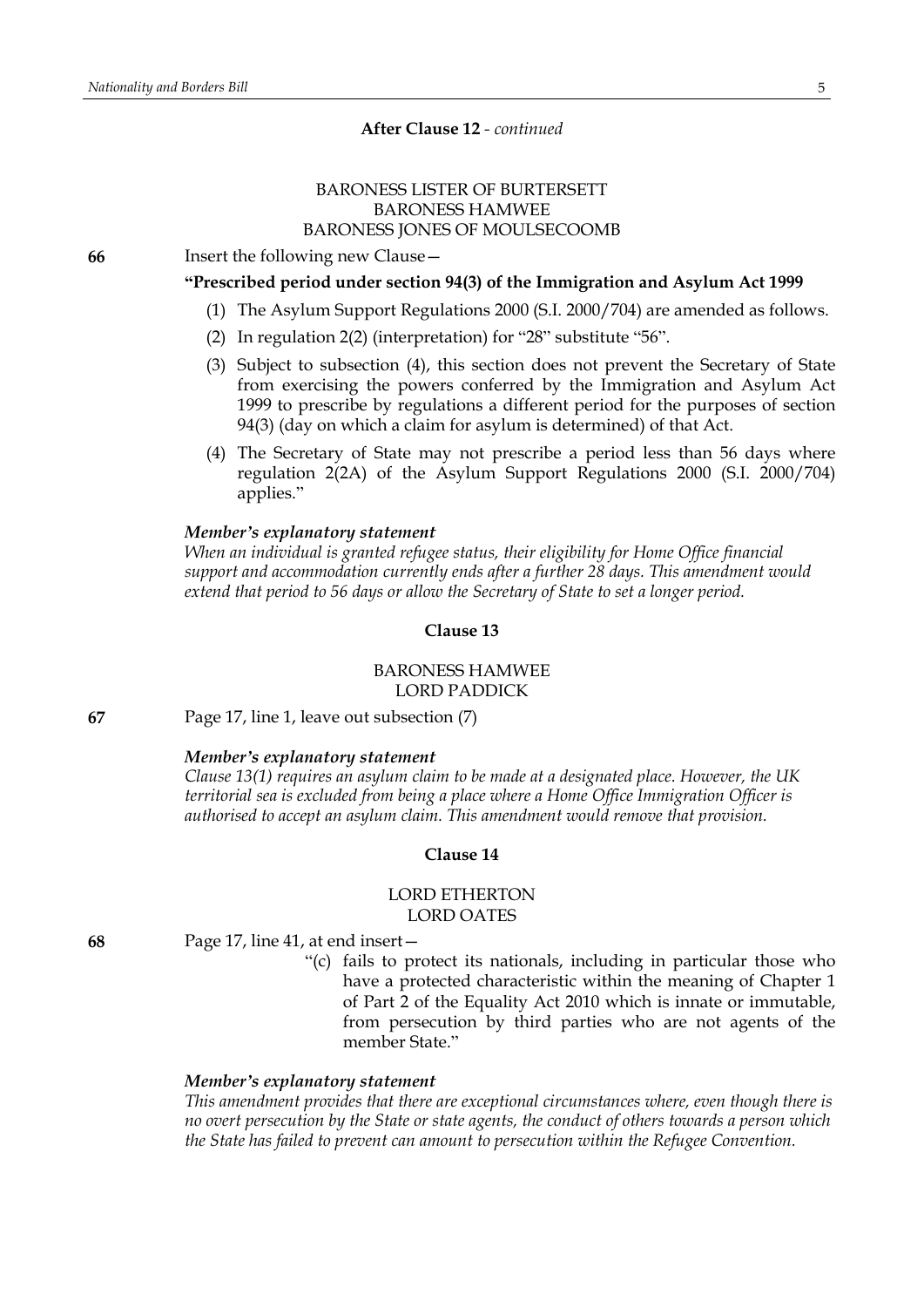### LORD PADDICK

*Lord Paddick gives notice of his intention to oppose the Question that Clause 14 stand part of the Bill.*

# **Clause 15**

# LORD DUBS BARONESS LUDFORD

- **69** Page 18, leave out lines 26 to 38 and insert—
	- "(a) there is not a real risk that the claimant will experience in that State—
		- (i) persecution for reasons of race, religion, nationality, membership of a particular social group or political opinion, or
		- (ii) violations of their fundamental human rights;
	- (b) there is not a real risk that the claimant will be sent from that State to another State—
		- (i) otherwise than in accordance with the Refugee Convention, or
		- (ii) in contravention of their rights under the Human Rights Convention, or
		- (iii) where there is a real risk of their fundamental human rights being violated;
	- (c) that State provides, in law and practice, and the claimant is entitled to avail themselves of—
		- (i) appropriate reception arrangements for asylum seekers;
		- (ii) access to fair and efficient State asylum procedures;
		- (iii) the legal right to remain during the State asylum procedure;
		- (iv) where an asylum seeker is found to be in need of international protection, a grant of refugee status or other protective status that provides as a minimum all the rights and obligations set out at Articles 2-34 of the Refugee Convention."

### *Member's explanatory statement*

*This amendment would give effect to the recommendation of the Joint Committee on Human Rights that the definition of "safe third State" must ensure that the State in question provides effective protection against human rights abuses and access to an effective asylum system that fully complies with the Refugee Convention.*

### BARONESS HAMWEE

**69A** Page 18, leave out lines 26 to 38 and insert—

"(a) there are in law and in practice—

- (i) appropriate reception arrangements for asylum seekers;
- (ii) sufficient protection against serious harm and violations of fundamental rights;
- (iii) protection against refoulement and removal in violation of Article 3 of the European Convention on Human Rights;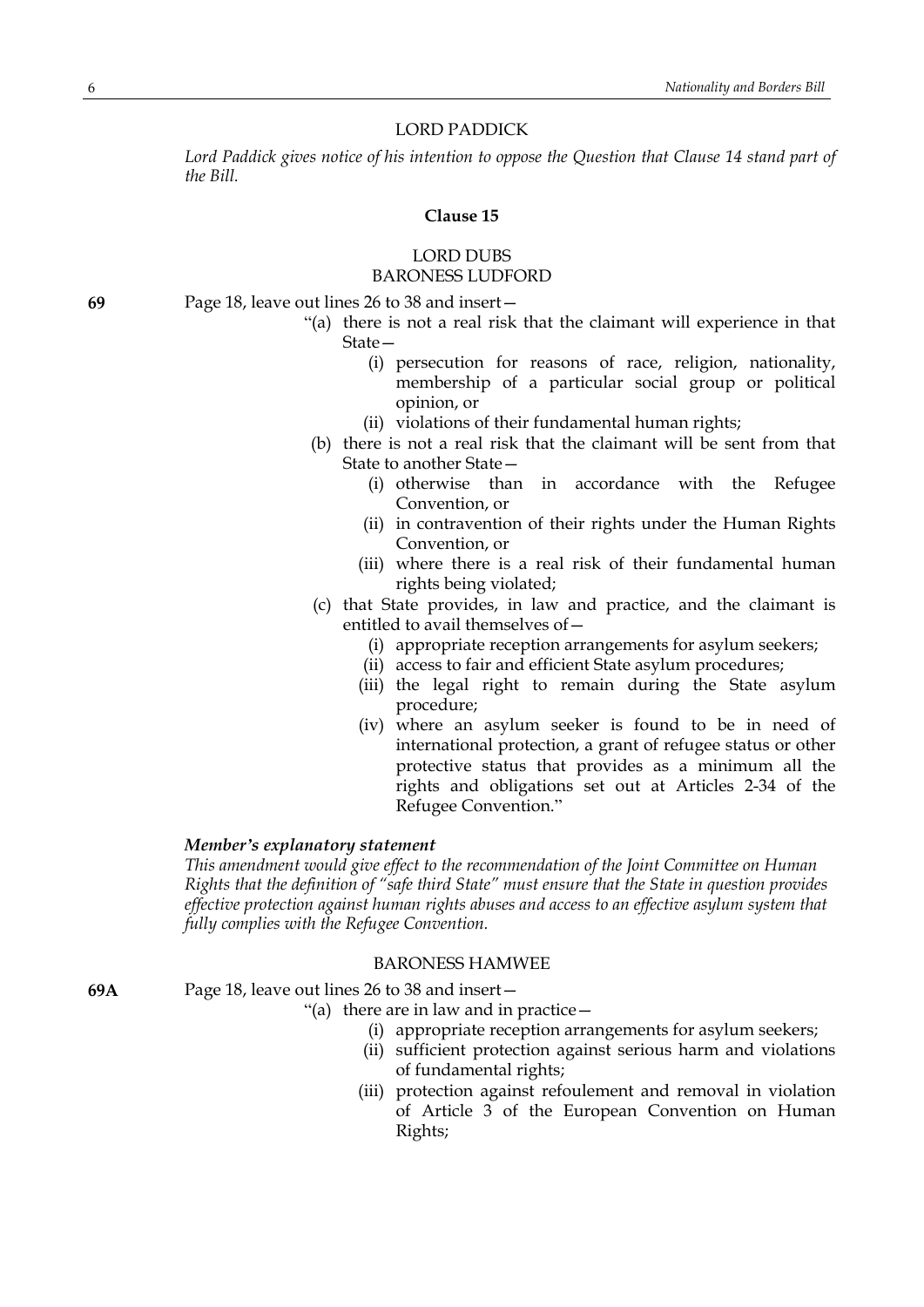### **Clause 15** *- continued*

- (iv) access to fair and efficient State asylum procedures, or to a previously afforded refugee status or other protective status that is inclusive of the rights and obligations set out at Articles 2 to 34 of the 1951 Convention;
- (v) the legal right to remain during the State asylum procedure;
- (vi) a refugee status granted to those who are recognised as refugees that is inclusive of the rights and obligations set out at Articles 2 to 34 of the 1951 Convention for those found to be in need of international protection; and
- (b) it is safe for the particular claimant, taking into account their individual circumstances."

#### *Member's explanatory statement*

This amendment modifies the definition of a "safe third State" to limit it to States that are safe, *in law and practice, for the particular claimant.*

# LORD DUBS BARONESS LUDFORD

**70** Page 18, leave out lines 42 to 45

### *Member's explanatory statement*

*This amendment would give effect to the recommendation of the Joint Committee on Human Rights that asylum seekers should not be removed to a safe third State other than the one with which they are considered to have a connection.*

**71** Page 19, leave out lines 1 and 2 and insert—

- "(7) An asylum claim may not be declared inadmissible, and an asylum claim that has been declared inadmissible must nevertheless be considered under the immigration rules—
	- (za) if no formal, legally binding and public return arrangements are in place between the United Kingdom and the State to which the claimant has a connection,
	- (zb) if it is unlikely to be possible to remove the claimant to a safe third State within a reasonable period of the declaration of inadmissibility,"

#### *Member's explanatory statement*

*This amendment would give effect to the recommendation of the Joint Committee on Human Rights that claims should not be assessed as inadmissible unless a return arrangement has already been put in place with the relevant safe third State.*

# BARONESS HAMWEE

**71A** Page 19, line 2, leave out "may" and insert "must"

### *Member's explanatory statement*

*This amendment would clarify that, under specific circumstances, an asylum claim that would otherwise be considered inadmissible must be considered under the immigration rules.*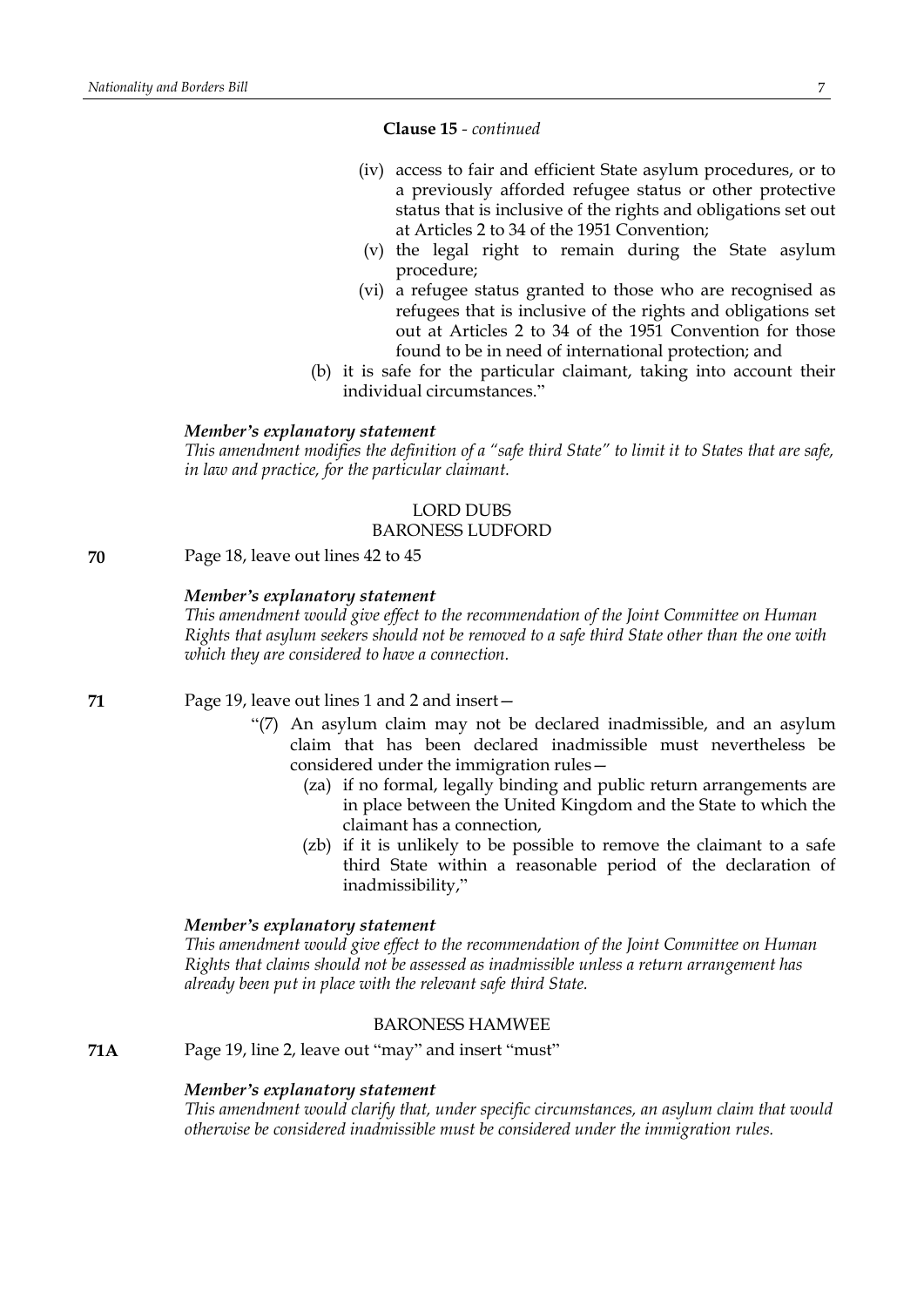**71B** Page 19, leave out lines 3 to 7 and insert—

- "(a) in the absence of a formal, legally binding and public readmission agreement between the United Kingdom and the State to which the person has a connection,
- (b) as soon as the proposed State of readmission refuses to accept the person's return or if the person's readmission has not been agreed within three months of the registration of their asylum claim, whichever is sooner,
- (c) if, taking into account the claimant's personal circumstances, including their family ties to the United Kingdom and the best interests of any children affected by the decision, it is more appropriate that the claim be considered in the United Kingdom, or
- (d) in such other cases as may be provided for in the immigration rules."

### *Member's explanatory statement*

*This amendment broadens the circumstances in which the Secretary of State must consider an asylum application, despite a declaration of inadmissibility, to ensure that the fundamental right to seek and enjoy asylum is protected and asylum-seekers are not held in limbo.*

# BARONESS HAMWEE LORD PADDICK

**72** Page 19, line 5, at end insert—

"(aa) if a family member of the claimant has been granted refugee status or humanitarian protection,"

#### *Member's explanatory statement*

*This amendment allows an asylum claim to be considered if a claimant's family member has been granted refugee status or humanitarian protection.*

**73** Page 19, line 7, at end insert—

- "(7A) For the purposes of section  $(7)$  a family member is  $-$ 
	- (a) a parent, including an adoptive parent,
	- (b) a spouse, civil partner or unmarried partner,
	- (c) a child, including an adopted child, under the age of 18 or under the age of 25 but who was under 18 or unmarried at the time of leaving their country of residence to seek asylum,
	- (d) a sibling, including an adoptive sibling, under the age of 18 or under the age of 25 but who was under 18 or unmarried at the time of leaving their country of residence to seek asylum, or
	- (e) such other persons as may be entitled to sponsor a family reunion application within the immigration rules made under the Immigration Act 1971."

# *Member's explanatory statement*

*This amendment defines "family member" for the purposes of Baroness Hamwee's amendment to page 19, line 5.*

# BARONESS HAMWEE

**73A** Page 19, leave out lines 12 to 15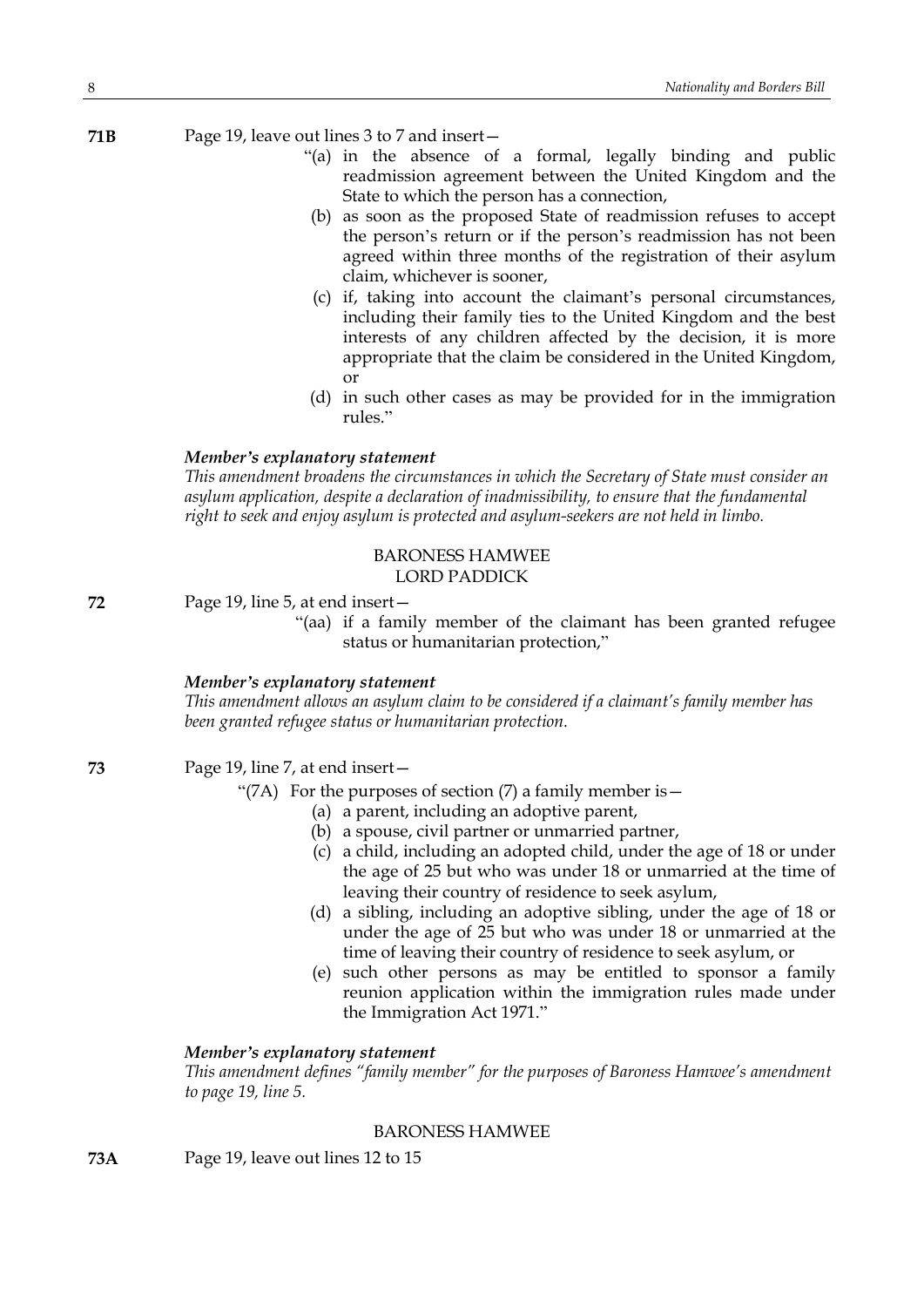### *Member's explanatory statement*

*This would eliminate the reference to the "principles of" the Refugee Convention, which are not defined in the Bill, and reduce the risk of asylum-seekers being sent to countries that are not signatories to the Convention and do not respect the rights of refugees under international law.*

**73B** Page 19, leave out lines 18 to 29 and insert —

- "(a) has been granted refugee status or another protective status in the safe third State that is inclusive of the rights and obligations set out at Articles 2 to 34 of the 1951 Convention, and
- (b) remains able to access that protection."

#### *Member's explanatory statement*

*This amendment would strengthen the safeguards in place before a "connection" can be relied* on for the purposes of inadmissibility, so as to ensure that the right to seek and enjoy asylum is *protected, by eliminating inadmissibility being based on having received, or applied for, or had an opportunity to apply for, protection against removal, rather than the full rights to achieve humane, dignified and durable solutions to forced displacement.*

### BARONESS HAMWEE LORD PADDICK

**74** Page 19, leave out line 30 to line 2 on page 20

#### *Member's explanatory statement*

*This amendment removes some of the conditions whereby a person is deemed to have "a connection" to a safe state.*

# BARONESS HAMWEE

**74A** Page 19, line 33, at end insert "in a fair and efficient State asylum procedure"

# *Member's explanatory statement*

*This amendment reiterates the requirement that a State have a fair and efficient asylum procedure in order for a claim to be found inadmissible on the basis of a connection to it.*

# LORD DUBS BARONESS LUDFORD

**75** Page 19, leave out lines 34 to 42

# *Member's explanatory statement*

*This amendment would give effect to the recommendation of the Joint Committee on Human Rights that asylum claims should not be declared inadmissible on the basis of the Home Office's view that it would have been reasonable to expect the claimant to have claimed elsewhere.*

#### BARONESS HAMWEE

**75A** Page 19, leave out lines 40 to 42

#### *Member's explanatory statement*

*This amendment changes the definition of a "connection" to a safe third State so as to prevent a person's claim being found inadmissible on the basis of a connection to a State to which they have never been.*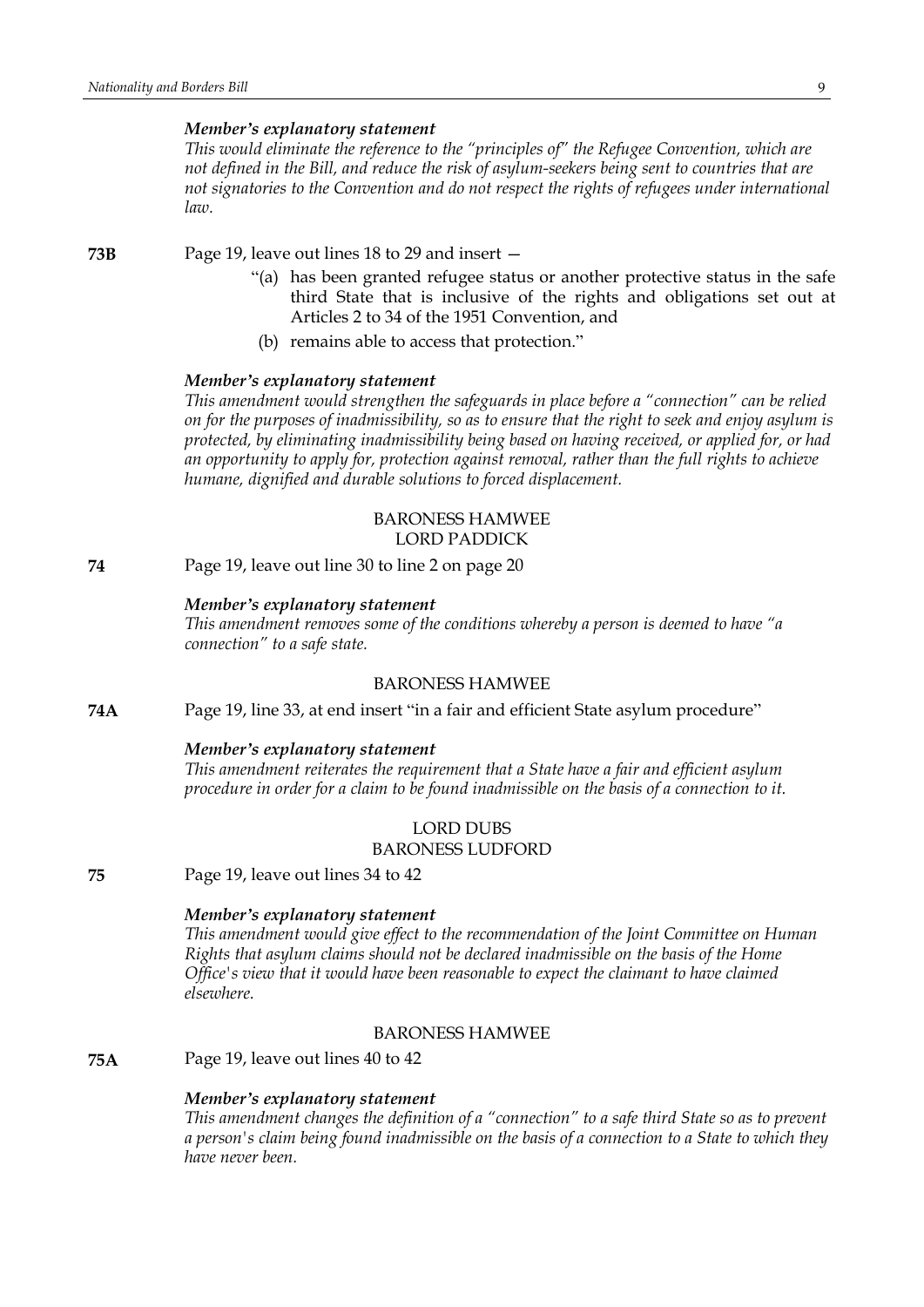**75B** Page 19, line 44, leave out from "claim" to end of line 2 on page 20 and insert "for refugee status or other protective status that is inclusive of the rights and obligations set out at Articles 2 to 34 of the 1951 Convention."

### *Member's explanatory statement*

*This amendment changes the definition of a "relevant claim" to a safe third State to ensure that inadmissibility is based on access to a protective status consistent with the Refugee Convention.*

# LORD ROSSER LORD ETHERTON LORD PADDICK

*The above-named Lords give notice of their intention to oppose the Question that Clause 15 stand part of the Bill.*

# **After Clause 16**

# LORD GREEN OF DEDDINGTON BARONESS NEVILLE-ROLFE

**76** Insert the following new Clause—

# **"Inadmissibility to the asylum system for those entering the United Kingdom without permission**

- (1) Any asylum application, or human rights claim, by someone who—
	- (a) has been found to have entered the United Kingdom clandestinely, or
	- (b) has been intercepted while attempting to come, without prior permission, to the United Kingdom in a boat or vehicle,

must be treated as inadmissible to the UK asylum system.

- (2) No time limit may be set in immigration rules after which an asylum claim suspected of being, or deemed to be, inadmissible must be admitted to the asylum system for substantive consideration.
- (3) Asylum claims suspected of being, or declared by the Secretary of State to be, inadmissible under subsection (1) cannot be considered under immigration rules until the individual is removed from the United Kingdom or departs voluntarily.
- (4) The provision of this section overrides all prior national and international law and should not be interpreted in the light of it, including the 1950 European Convention on Human Rights, the 1951 Refugee Convention and its 1967 Protocol, and the Human Rights Act 1998."

### *Member's explanatory statement*

*This amendment would expand the definition of "inadmissible" to ensure that any claimant who comes to the UK clandestinely or who has been intercepted while attempting to come in a boat or vehicle without prior permission would be treated as inadmissible to the asylum system.*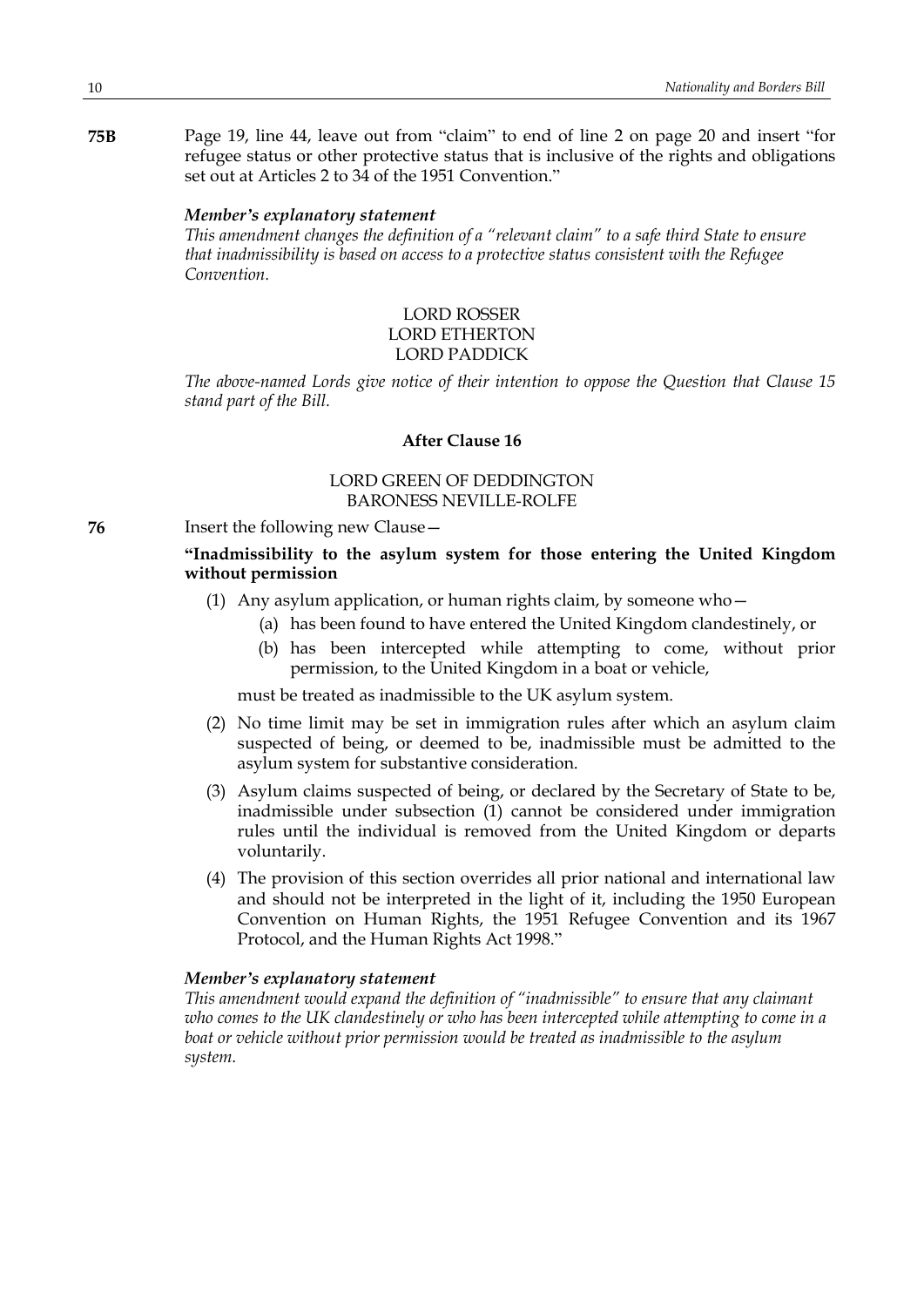### LORD ROSSER

**77** Page 21, line 15, at end insert—

"(1A) The Secretary of State may not serve an evidence notice on a person who $-$ 

- (a) has made a protection claim or a human rights claim on the basis of their sexual orientation or gender identity;
- (b) was under 18 years of age at the time of their arrival in the United Kingdom;
- (c) has made a protection or human rights claim involving sexual or gender-based violence;
- (d) is a victim of modern slavery or trafficking; or

on other categories of person on whom the Secretary of State considers it would be inappropriate to serve an evidence notice."

### *Member's explanatory statement*

*This amendment probes the serving of an evidence notice on vulnerable groups.*

# BARONESS HAMWEE LORD PADDICK LORD ROSSER

- **78** Page 21, line 16, leave out ", before the specified date,"
- **79** Page 21, line 20, leave out from "claim" to end of line
- **80** Page 21, line 27, leave out paragraph (b)
- **81** Page 21, line 32, leave out subsection (6)

# LORD ETHERTON LORD PADDICK LORD ROSSER

- **82** Page 21, line 32, at end insert—
	- "(7) The specified date must be such as will reasonably give adequate time for the collection, preparation and provision of evidence in support of the claim, and must take into account any protected characteristic asserted by the recipient of the evidence notice, within the meaning of Chapter 1 of Part 2 of the Equality Act 2010, which is innate or immutable."

# *Member's explanatory statement*

*This amendment gives guidance as to the time to be allowed for evidence gathering by the recipient of an evidence notice. The need to take into account the difficulties encountered by some refugees, such as members of the LGBTQ community, was highlighted by the decision of the Grand Chamber of the ECJ in A, B, C on 2 December 2014 [2015] 1 WLR 2141.*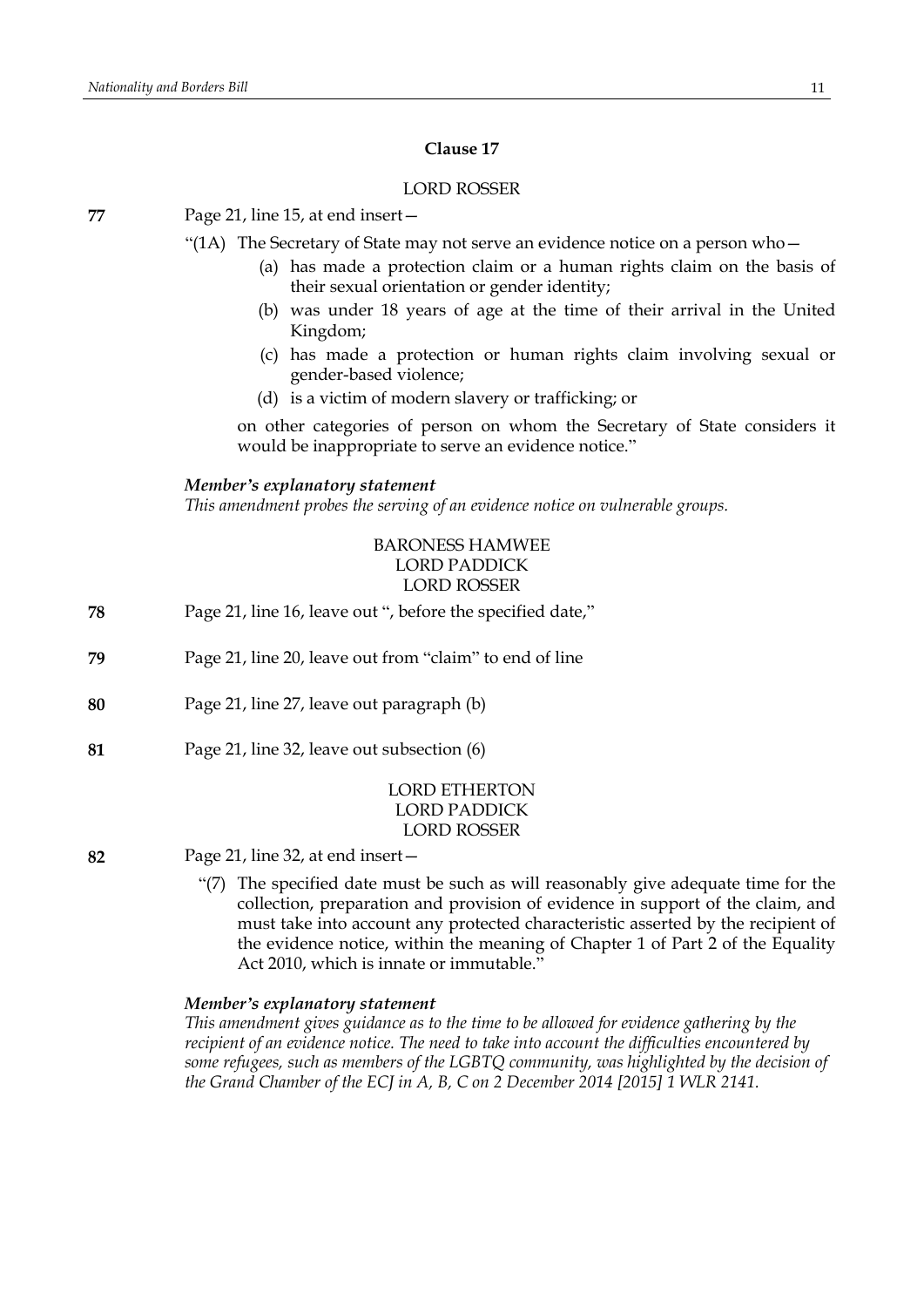### BARONESS HAMWEE

**82A** Page 21, line 42, at end insert—

"(aa) what it considers to be the reasons for the behaviour,"

#### *Member's explanatory statement*

*This amendment requires the First-tier Tribunal to include reasons for a claimant's behaviour in the statement explaining why it decided to dispose of proceedings against a particular claimant.*

**82B** Page 22, line 10, leave out subsection (3)

#### *Member's explanatory statement*

*Subsection (3) defines relevant behaviour by a claimant that the deciding authority thinks is not in good faith. There are already provisions in the Asylum and Immigration (Treatment of Claimants, etc) Act 2004 that describe behaviour in determining a claimant's credibility.*

# LORD DUBS BARONESS LUDFORD BARONESS JONES OF MOULSECOOMB LORD ROSSER

**83** Page 22, line 26, leave out subsection (4)

#### *Member's explanatory statement*

*This amendment would give effect to the recommendation of the Joint Committee on Human Rights to remove the direction for decision makers to treat the provision of evidence on or after the date specified in an evidence notice as damaging to credibility.*

# LORD ETHERTON

**84** Page 22, line 30, at end insert—

"(6AA) In determining whether there are good reasons why the evidence was provided late, account must be taken of any protected characteristic asserted by the claimant, within the meaning of Chapter 1 of Part 2 of the Equality Act 2010, which is innate or immutable."

#### *Member's explanatory statement*

*This amendment requires that account be taken of the difficulties encountered by some claimants with protected characteristics.*

# BARONESS NEVILLE-ROLFE LORD GREEN OF DEDDINGTON

**85** Page 22, line 36, at end insert—

"(6C) This section also applies to failure by the claimant to produce identifying documents when entering the United Kingdom or when intercepted in the territorial waters of the United Kingdom."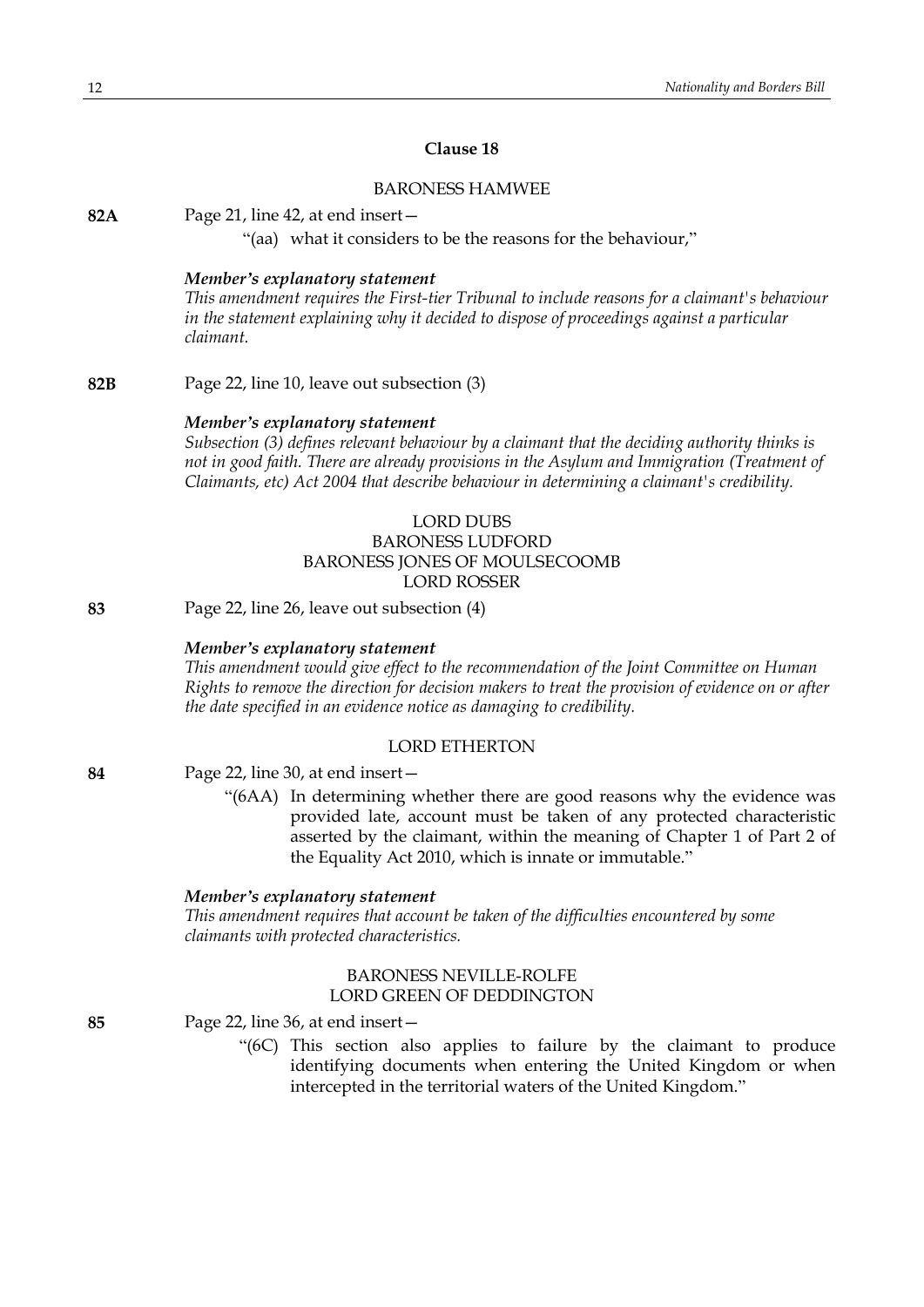# LORD ETHERTON

**86** Page 23, line 38, at end insert—

"(3A) The PRN cut-off date must be such as will reasonably give adequate time for the collection, preparation and provision of the matters in subsection (3)(a) and must take into account any protected characteristic asserted by the PRN recipient, within the meaning of Chapter 1 of Part 2 of the Equality Act 2010, which is innate or immutable."

#### *Member's explanatory statement*

*This amendment requires that account be taken of the difficulties which may be encountered by recipients of a PRN who assert a protected characteristic.*

# BARONESS HAMWEE

*As an amendment to Amendment 86*

**86A** At end insert "and the impact on the PRN recipient of experience or alleged experience of sexual or gender-based violence, torture or modern slavery or trafficking."

#### *Member's explanatory statement*

*This amendment to Lord Etherton's amendment would require that account is also taken of experience or alleged experience of sexual or gender-based violence, torture or modern slavery or trafficking.*

# **Clause 20**

# BARONESS HAMWEE

**86B** Page 24, line 24, leave out "later" and insert "earlier"

#### *Member's explanatory statement*

*This is a probing amendment. It is aimed at understanding how different proceedings and procedures relate to one another.*

# LORD PADDICK LORD ROSSER

**87** Page 24, line 39, leave out subsection (4)

# *Member's explanatory statement*

*This amendment is to probe why an individual will still be subject to the consequences of Priority Removal Notices when they are no longer liable to removal.*

# **Clause 21**

# LORD DUBS BARONESS LUDFORD BARONESS JONES OF MOULSECOOMB LORD ROSSER

**88** Page 25, line 29, leave out subsection (4)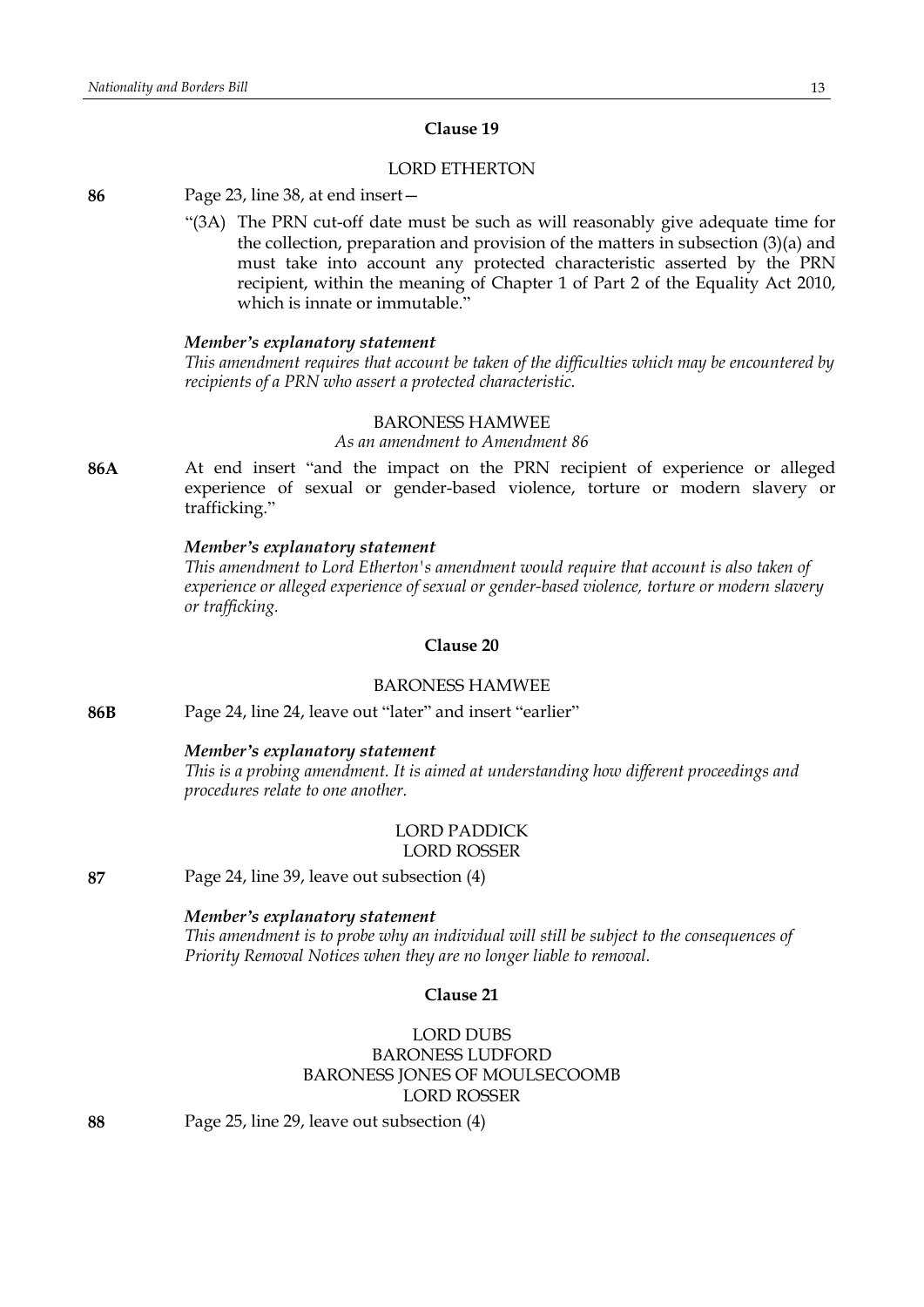# *Member's explanatory statement*

*This amendment would give effect to the recommendation of the Joint Committee on Human Rights to remove the direction for decision makers to treat the provision of evidence on or after the date specified in a priority removal notice as damaging to credibility.*

# LORD ROSSER

**89** Page 25, line 32, at end insert—

- "(4A) For the purposes of subsection (4) "good reasons" include, but are not limited  $to-$ 
	- (a) evidence of post-traumatic stress,
	- (b) potential endangerment to the PRN recipient caused by collecting evidence for anything mentioned in subsection (1)(a) before the PRN cut-off date.
	- (4B) The Secretary of State must publish guidance including a non-exhaustive list of "good reasons" within the meaning of subsection (4) within 30 days of the passing of this Act."

### *Member's explanatory statement*

*This amendment probes examples of potential interpretations of "good reasons" for late compliance, and requires the Home Secretary to publish a non-exhaustive list of potential "good reasons" to aid asylum decisions.*

### LORD ETHERTON

- **90** Page 25, line 32, at end insert—
	- "(4A) In determining whether there are good reasons for the late provision of the material, there must be taken into account any protected characteristic asserted by the PRN recipient, within the meaning of Chapter 1 of Part 2 of the Equality Act 2010, which is innate or immutable."

#### *Member's explanatory statement*

*This amendment requires that account be taken of the difficulties encountered by some recipients of a PRN who assert a protected characteristic.*

### BARONESS HAMWEE

*As an amendment to Amendment 90*

**90A** At end insert "and the impact on the PRN recipient of experience or alleged experience of sexual or gender-based violence, torture or modern slavery or trafficking."

#### *Member's explanatory statement*

*This amendment to Lord Etherton's amendment would require that account is also taken of experience or alleged experience of sexual or gender-based violence, torture or modern slavery or trafficking.*

#### BARONESS LUDFORD

- 90B $\star$  Page 25, line 32, at end insert-
	- "(4A) A deciding authority must not take into account the late provision of the material as damaging the PRN recipient's credibility where to do so would be unfair in all the circumstances."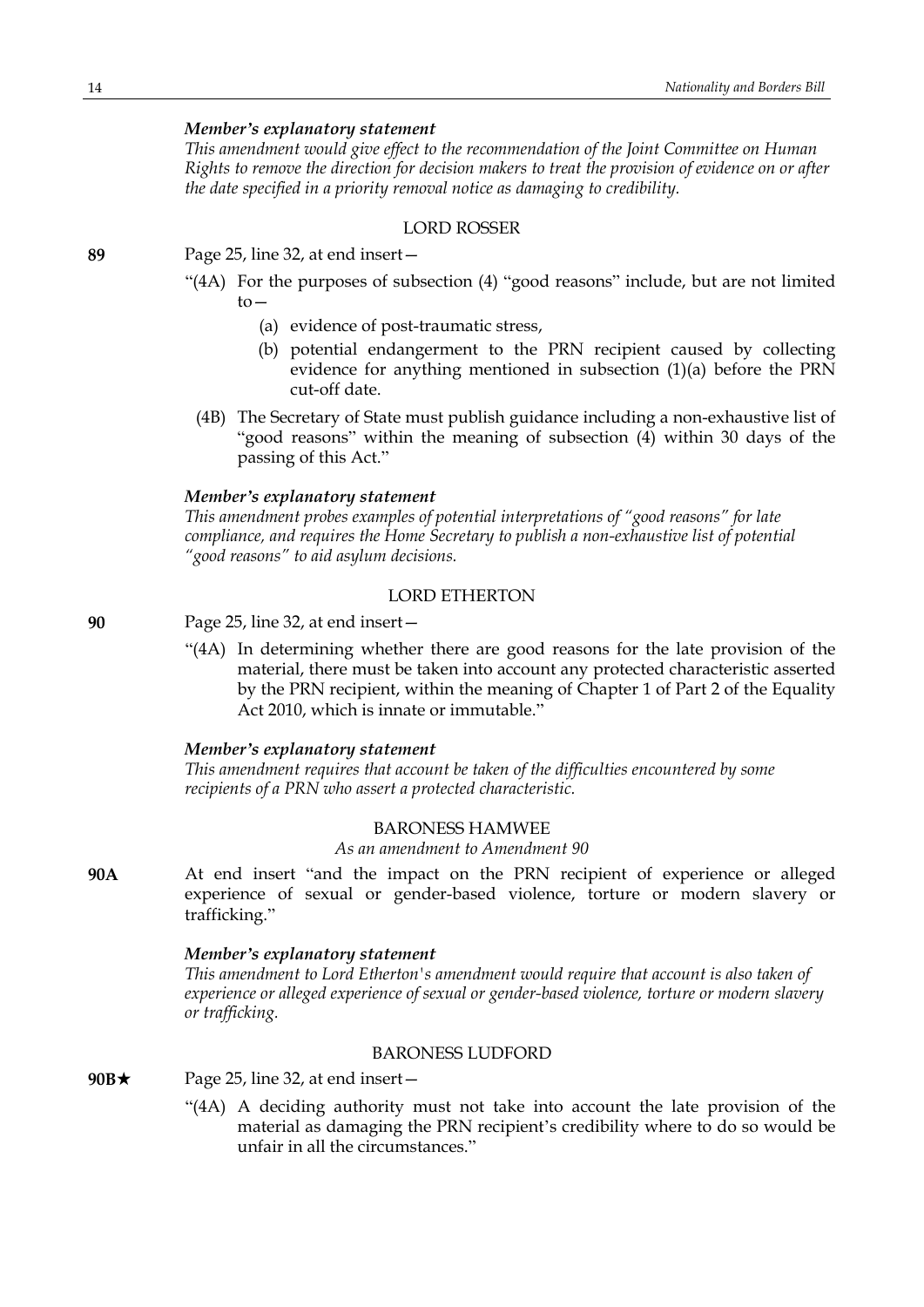#### *Member's explanatory statement*

*This amendment requires the deciding authority to consider whether the presumption of damage to credibility is fair, rather than solely whether there are good reasons for delay.*

#### **Clause 22**

# LORD ETHERTON

**91** Page 26, line 40, after "satisfied" insert "on reasonable grounds"

#### *Member's explanatory statement*

*The Secretary of State can only give a certification if satisfied on reasonable grounds that there were no good reasons.*

**92** Page 26, line 43, at end insert—

"(2A) In considering whether there are good reasons within subsection (2), the Secretary of State must take into account any protected characteristic asserted by P, within the meaning of Chapter 1 of Part 2 of the Equality Act 2010, which is innate or immutable."

#### *Member's explanatory statement*

*This amendment provides that, in deciding whether there were good reasons for P making the claim on or after the PRN cut-off date, the Secretary of State must take into account difficulties arising from an innate or immutable protected characteristic asserted by P.*

#### BARONESS HAMWEE LORD PADDICK

#### LORD ROSSER

*The above-named Lords give notice of their intention to oppose the Question that Clause 22 stand part of the Bill.*

#### **Clause 23**

# LORD PADDICK BARONESS HAMWEE LORD ROSSER

*The above-named Lords give notice of their intention to oppose the Question that Clause 23 stand part of the Bill.*

#### **Clause 24**

### LORD DUBS BARONESS LUDFORD

**93** Page 28, line 40, after "notice" insert "or a slavery or trafficking information notice"

#### *Member's explanatory statement*

*This amendment would give effect to the recommendation of the Joint Committee on Human Rights to amend the Bill to provide those receiving a slavery or human trafficking information notice with an equivalent amount of civil legal services support as for those receiving a priority removal notice.*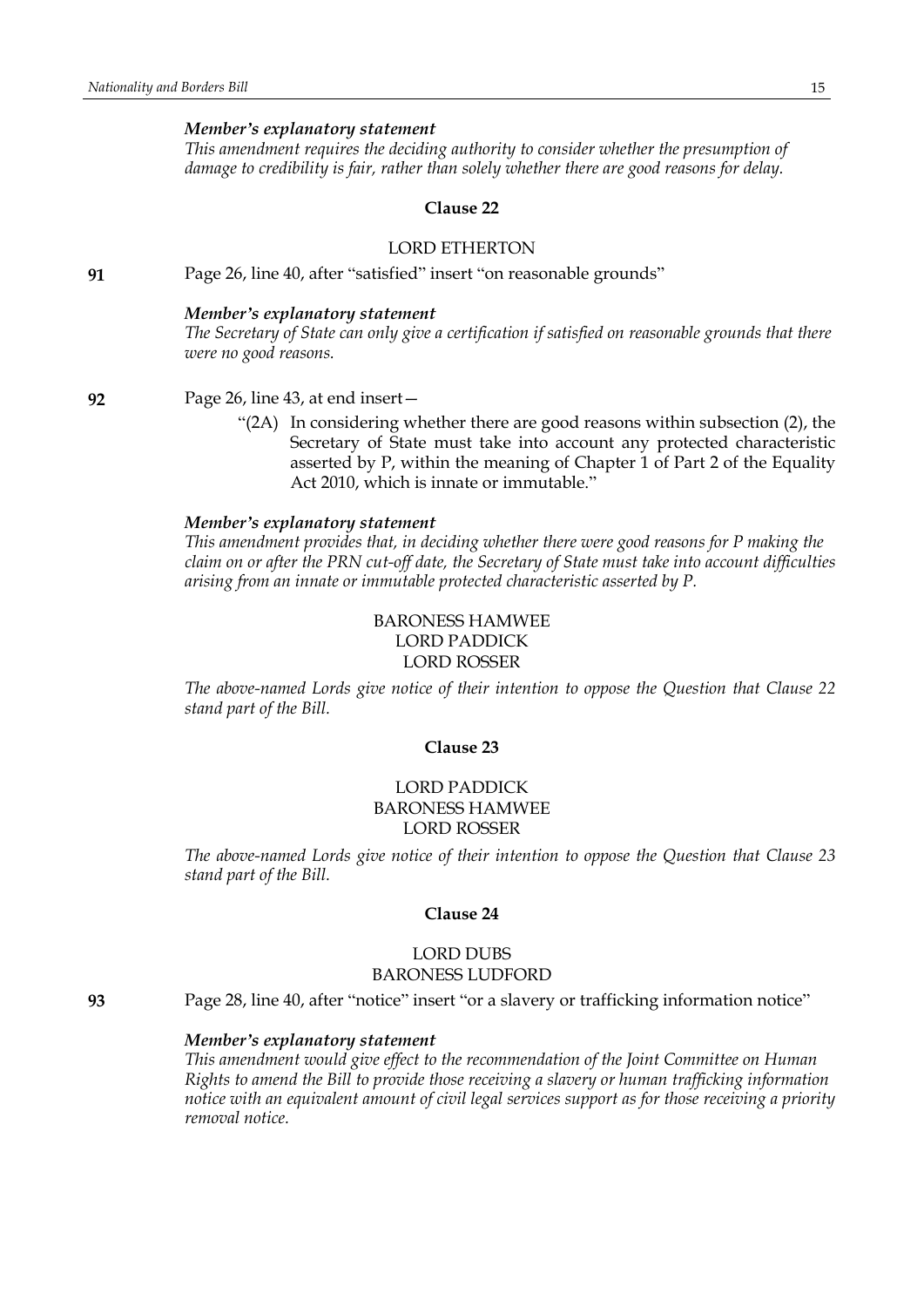### **94** Page 28, line 41, after "notice" insert "or a slavery or trafficking information notice"

### *Member's explanatory statement*

*This amendment would give effect to the recommendation of the Joint Committee on Human Rights to amend the Bill to provide those receiving a slavery or human trafficking information notice with an equivalent amount of civil legal services support as for those receiving a priority removal notice.*

# BARONESS HAMWEE

**94A** Page 29, line 4, leave out "7" and insert "20"

### *Member's explanatory statement*

*This is to probe why 7 hours was determined to be sufficient for legal advice, particularly if an individual case is complex.*

# **Clause 25**

# BARONESS COUSSINS BARONESS LISTER OF BURTERSETT BARONESS HAMWEE

# **95** Page 30, line 25, at end insert—

- "(2A) The deciding authority must accept that there are good reasons why the evidence was provided late where—
	- (a) the claimant's claim is based on sexual orientation, gender identity, gender expression or sex characteristics;
	- (b) the claimant was under 18 years of age at the time of their arrival in the United Kingdom;
	- (c) the claimant's claim is based on gender-based violence;
	- (d) the claimant has experienced sexual violence;
	- (e) the claimant is a victim of modern slavery or trafficking;
	- (f) the claimant is suffering from a mental health condition or mental impairment;
	- (g) the claimant has been a victim of torture;
	- (h) the claimant is suffering from a serious physical disability;
	- (i) the claimant is suffering from other serious physical health conditions or illnesses."

# BARONESS LUDFORD

- **95A**★ Page 30, line 25, at end insert
	- "(2A) A deciding authority must not take into account the late provision of evidence in considering the weight to be given to it where to do so would be unfair in all the circumstances."

# *Member's explanatory statement*

*This amendment requires the deciding authority to consider the presumption of minimal weight is fair, rather than solely whether there are good reasons for delay.*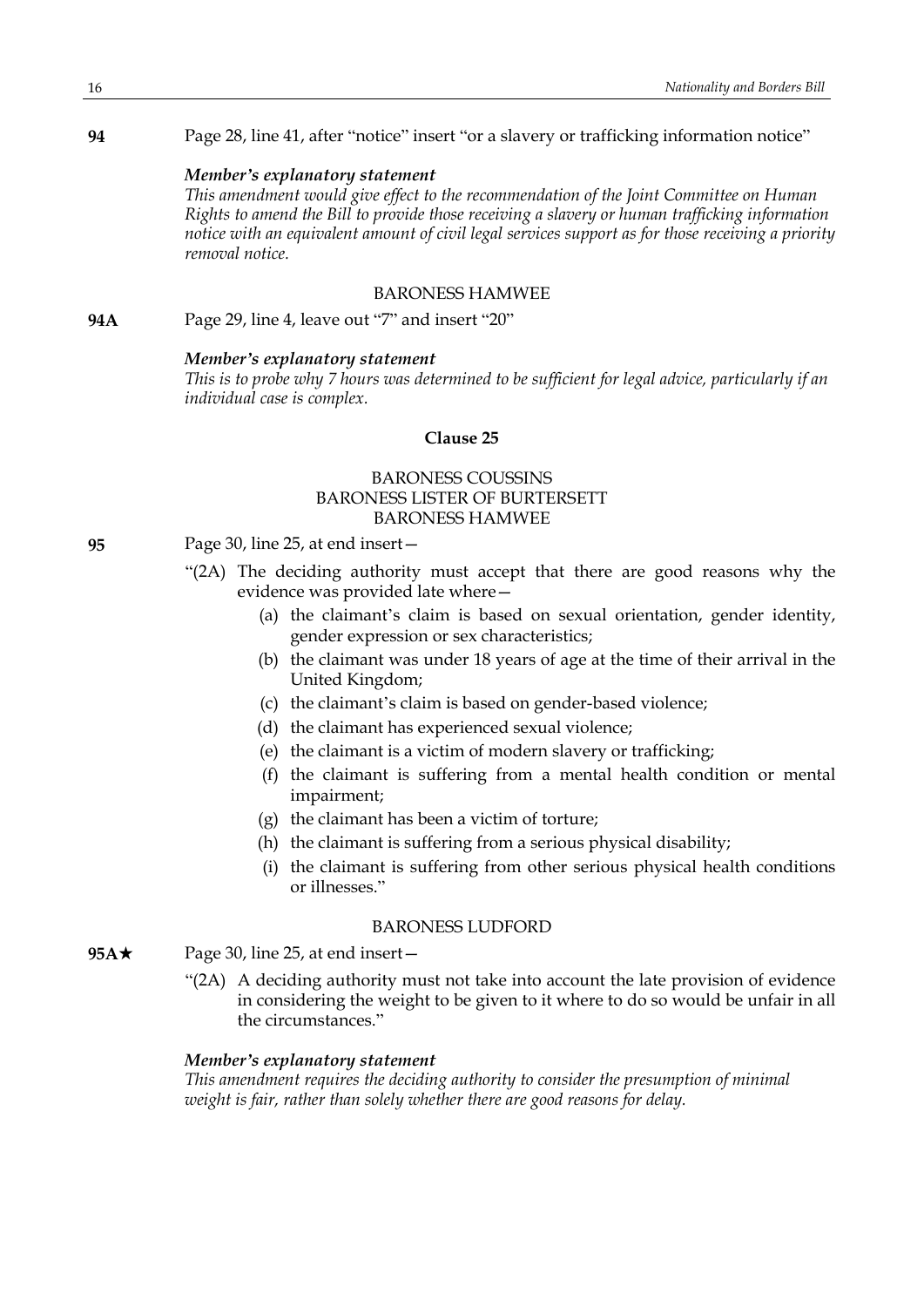# LORD ETHERTON

**96** Page 30, line 43, at end insert—

"(6A) In considering whether there are good reasons within subsection (2), the Secretary of State must take into account any protected characteristic asserted by the claimant, within the meaning of Chapter 1 of Part 2 of the Equality Act 2010, which is innate or immutable."

#### *Member's explanatory statement*

*This amendment provides that, in deciding whether there were good reasons for the late provision of evidence, the Secretary of State must take into account difficulties arising from an innate or immutable protected characteristic asserted by the claimant.*

# LORD DUBS BARONESS LUDFORD BARONESS JONES OF MOULSECOOMB LORD ROSSER

*The above-named Lords give notice of their intention to oppose the Question that Clause 25 stand part of the Bill.*

# *Member's explanatory statement*

*This amendment would give effect to the recommendation of the Joint Committee on Human Rights to remove the direction for decision makers to treat the provision of evidence on or after the date specified in an evidence notice or priority removal notice as damaging to the weight to be given to that evidence.*

### **Clause 26**

# LORD DUBS BARONESS LUDFORD

**97** Page 31, line 38, leave out from "State" to end of line 39 and insert "is satisfied that—

- (a) any relevant appeal brought in relation to the decision would be likely to be disposed of expeditiously; and
- (b) any relevant appeal brought in relation to the decision could be resolved within the time limits set out in subsection (3) without giving rise to unfairness or injustice."

#### *Member's explanatory statement*

*This amendment would give effect to the recommendation of the Joint Committee on Human Rights to limit the cases that are brought within the accelerated detained appeals process, to prevent unfairness or injustice arising.*

# LORD ETHERTON

**98** Page 31, line 39, at end insert—

"(2A) The Secretary of State may not give any such certification if the appellant claims to have a protected characteristic, within the meaning of Chapter 1 of Part 2 of the Equality Act 2010, which is innate or immutable, and that the characteristic is relevant to the appeal."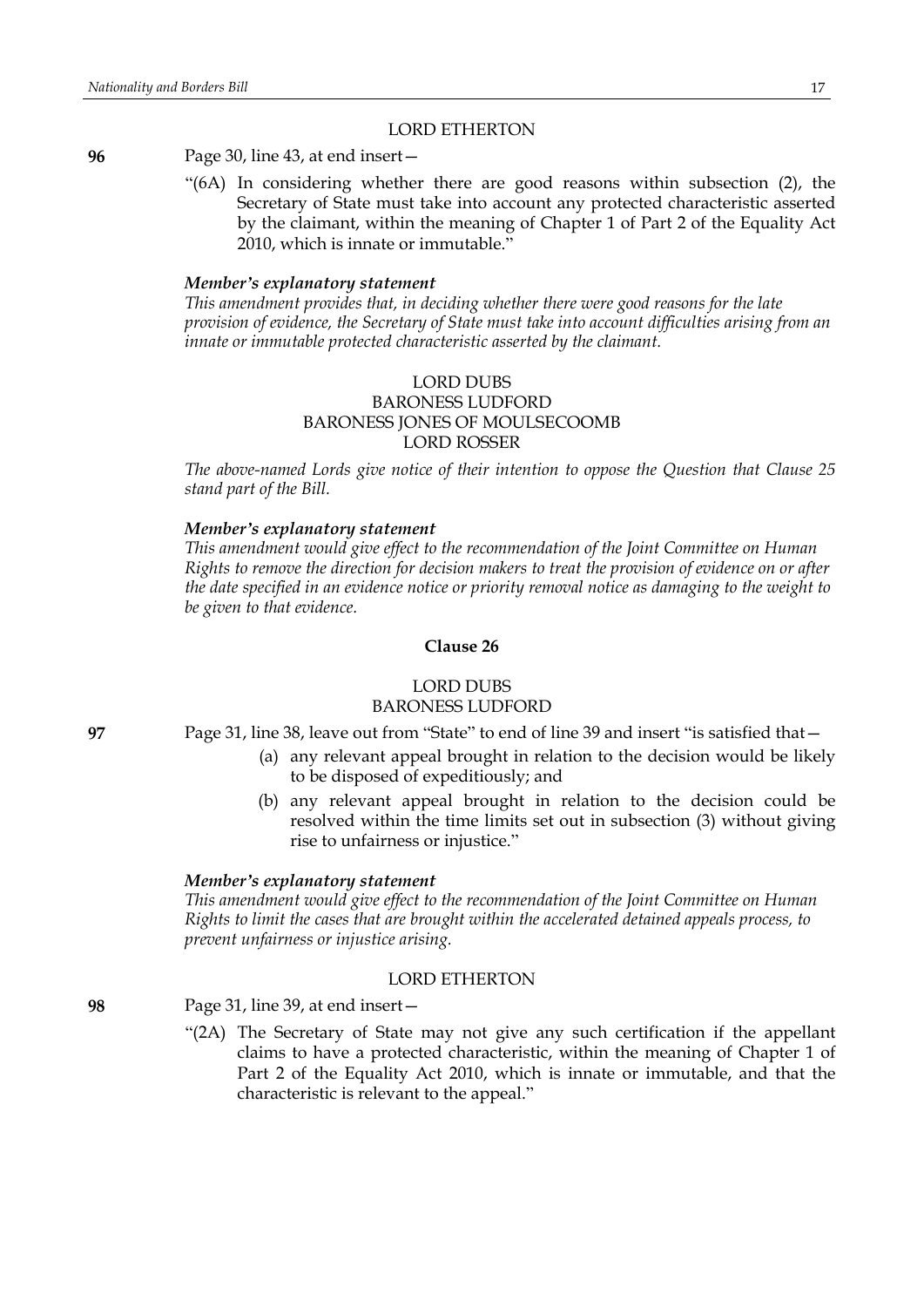# *Member's explanatory statement*

*The effect of the amendment is that the Secretary of State cannot certify an appeal as an accelerated detained appeal if the appellant asserts that they have an innate or immutable protected characteristic as such cases involve complexities that make them unsuitable for the accelerated detained appeal procedure.*

# LORD DUBS

# BARONESS LUDFORD

**99** Page 32, line 11, leave out from "Tribunal" to "order" in line 12 and insert "must, if it is concerned that fairness or justice in an individual case cannot be provided within the accelerated detained appeal process,"

# *Member's explanatory statement*

*This amendment would give effect to the recommendation of the Joint Committee on Human Rights that Clause 26 should be amended to ensure that cases are removed from the accelerated detained appeals process where the interests of justice and fairness require it.*

# LORD ROSSER BARONESS HAMWEE

*The above-named Lords give notice of their intention to oppose the Question that Clause 26 stand part of the Bill.*

#### **Clause 27**

# LORD PADDICK

*Lord Paddick gives notice of his intention to oppose the Question that Clause 27 stand part of the Bill.*

# **Clause 28**

# LORD KIRKHOPE OF HARROGATE THE LORD BISHOP OF DURHAM LORD ARBUTHNOT OF EDROM BARONESS STROUD

### **100** Page 33, line 20, leave out paragraph (a)

### *Member's explanatory statement*

*This amendment is linked to the amendment to leave out paragraphs 1 and 2 of Schedule 3.*

# LORD ROSSER LORD BLUNKETT LORD ETHERTON BARONESS HAMWEE

*The above-named Lords give notice of their intention to oppose the Question that Clause 28 stand part of the Bill.*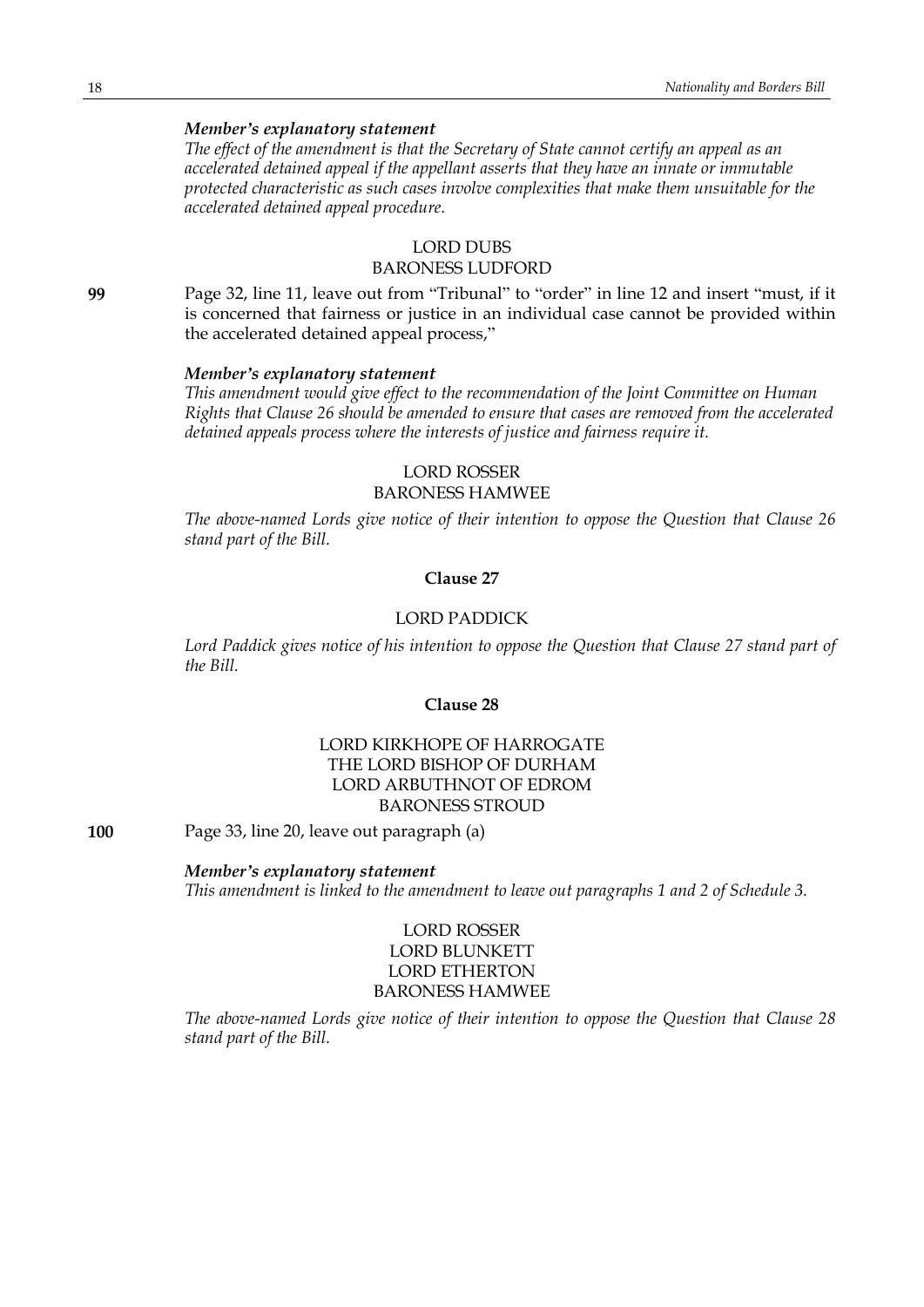### **Schedule 3**

# LORD KIRKHOPE OF HARROGATE THE LORD BISHOP OF DURHAM LORD SHINKWIN LORD ARBUTHNOT OF EDROM

**101** Page 88, line 11, leave out paragraphs 1 and 2

#### *Member's explanatory statement*

*This amendment leaves out paragraphs 1 and 2 of Schedule 3 to the Bill, which would amend section 77 of the Nationality, Immigration and Asylum Act 2002 (no removal while claim for asylum pending).*

#### BARONESS HAMWEE

**101A** Page 89, line 6, at end insert—

"(2D) The Secretary of State must arrange for the transfer to and entry into the United Kingdom of any person removed to, or required to leave to go to, a State falling within subsection (2B) who subsequently is recognised as a refugee."

### *Member's explanatory statement*

*This probing amendment seeks to ascertain whether an individual who has claimed asylum in the UK and is then removed to a safe third country to have their claim determined would subsequently be able to return to the UK in the circumstance that their asylum claim was successful.*

# LORD KIRKHOPE OF HARROGATE THE LORD BISHOP OF DURHAM LORD SHINKWIN LORD ARBUTHNOT OF EDROM

**102** Page 89, line 17, leave out paragraph 4

#### *Member's explanatory statement*

*This amendment is consequential to the amendment to leave out paragraphs 1 and 2 of Schedule 3.*

# LORD ROSSER LORD ETHERTON BARONESS HAMWEE

*The above-named Lords give notice of their intention to oppose the Question that Schedule 3 be the 3rd Schedule to the Bill.*

### **Clause 29**

# BARONESS CHAKRABARTI BARONESS HAMWEE

*The above-named Lords give notice of their intention to oppose the Question that Clause 29 stand part of the Bill.*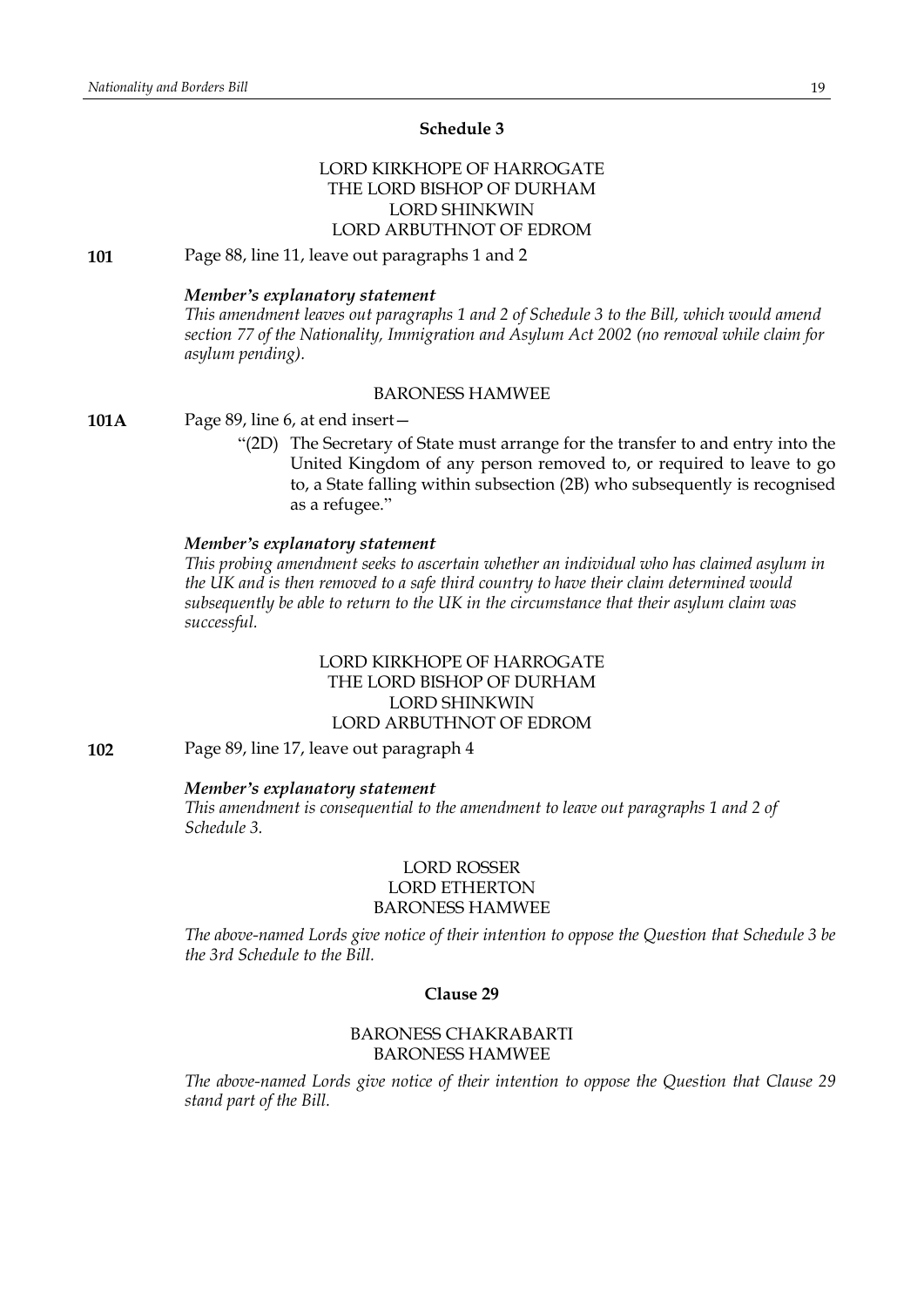# LORD DUBS BARONESS LUDFORD

**103** Page 34, line 45, leave out subsections (2) and (3)

#### *Member's explanatory statement*

*This amendment would give effect to the recommendation of the Joint Committee on Human Rights that the standard of proof for an asylum seeker to establish a well-founded fear of persecution under the Refugee Convention should remain a composite standard of "reasonable likelihood".*

**104** Page 35, line 20, leave out from "persecuted" to end of line 21 and insert "for reasons of race, religion, nationality, membership of a particular social group or political opinion, and"

#### *Member's explanatory statement*

*This amendment would give effect to the recommendation of the Joint Committee on Human Rights that the standard of proof for an asylum seeker to establish a well-founded fear of persecution under the Refugee Convention should remain a composite standard of "reasonable likelihood".*

# BARONESS CHAKRABARTI BARONESS MCINTOSH OF PICKERING BARONESS HAMWEE THE LORD BISHOP OF GLOUCESTER

*The above-named Lords give notice of their intention to oppose the Question that Clause 31 stand part of the Bill.*

# **Clause 32**

# BARONESS LISTER OF BURTERSETT BARONESS COUSSINS THE LORD BISHOP OF GLOUCESTER LORD PADDICK

**105** Page 35, line 47, leave out "only if it meets" and insert "if it meets one or"

# *Member's explanatory statement*

*This amendment would bring the definition of "particular social group" in line with international standards and UK case law by removing the requirement of two conditions.*

# BARONESS CHAKRABARTI BARONESS HAMWEE

*The above-named Lords give notice of their intention to oppose the Question that Clause 32 stand part of the Bill.*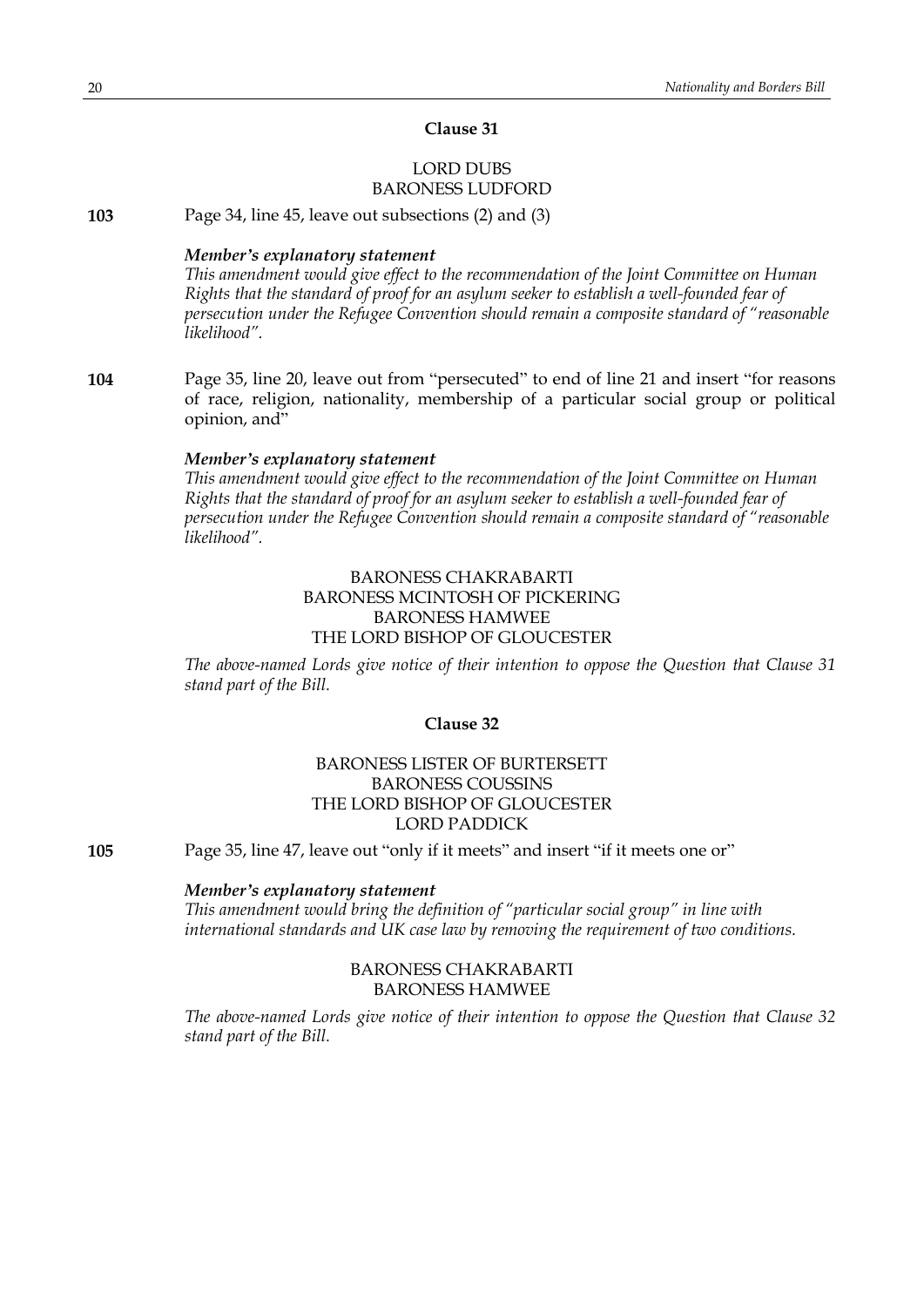### BARONESS CHAKRABARTI BARONESS HAMWEE

*The above-named Lords give notice of their intention to oppose the Question that Clause 33 stand part of the Bill.*

#### **Clause 34**

# BARONESS CHAKRABARTI BARONESS HAMWEE

*The above-named Lords give notice of their intention to oppose the Question that Clause 34 stand part of the Bill.*

### **Clause 35**

# BARONESS CHAKRABARTI BARONESS HAMWEE

*The above-named Lords give notice of their intention to oppose the Question that Clause 35 stand part of the Bill.*

### **Clause 36**

# LORD DUBS BARONESS LUDFORD

**106** Page 37, line 18, leave out from "Kingdom" to "country" in line 20 and insert "for a substantial period and were given or could reasonably have expected to have been given protection under the Refugee Convention in that other"

#### *Member's explanatory statement*

*This amendment would give effect to the Joint Committee on Human Rights' recommendation that clause 36 be amended to ensure that it does not contradict the protection Article 31 provides to asylum seekers who have passed through other countries on their way to the UK.*

#### LORD ETHERTON

**107** Page 37, line 18, at end insert "they have passed through the intermediate country on the refugee's way to the United Kingdom by way of short-term stopover or"

#### *Member's explanatory statement*

*This is the interpretation given to Article 31 of the Refugee Convention by the decision of the Divisional Court of the Queen's Bench Division in Adimi [2001] QB 667. This amendment seeks to ensure that, as part of an international Treaty, Article 31 has the same meaning applicable in all Member States.*

# **108** Page 37, line 34, at end insert—

"(2A) In determining the issues of reasonable expectation under subsection (1) and what was reasonably practicable under subsections (2)(a) and (b)(ii), particular regard must be had to any protected characteristic asserted by the refugee, within the meaning of Chapter 1 of Part 2 of the Equality Act 2010, which is innate or immutable."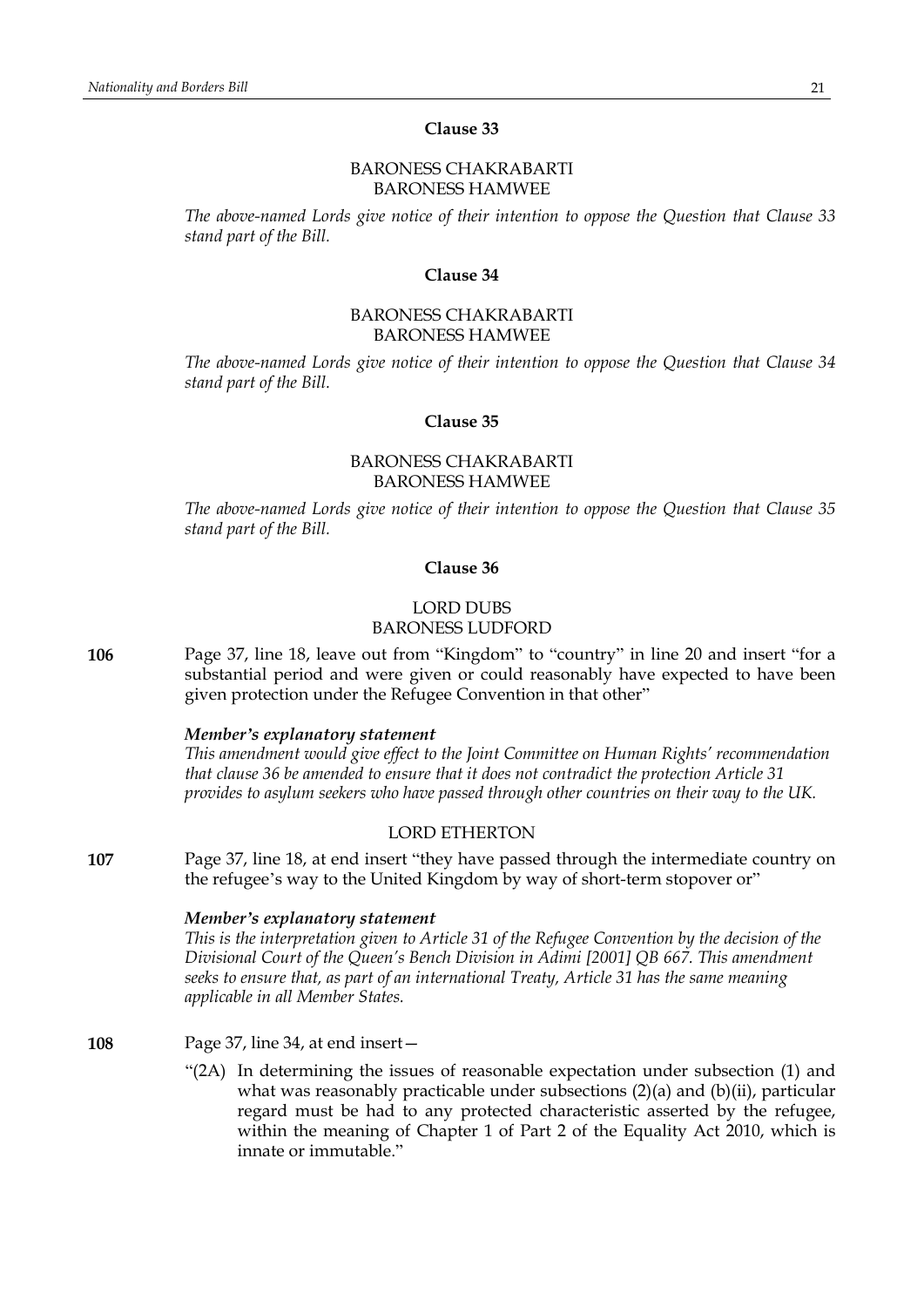# *Member's explanatory statement*

*This amendment requires there to be taken into account particular practical difficulties that may be encountered by a refugee who has one or more protected characteristics which are innate or immutable.*

# LORD DUBS BARONESS LUDFORD

**109** Page 37, line 37, leave out subsection (4)

# *Member's explanatory statement*

*This amendment would give effect to the Joint Committee on Human Rights' recommendation that clause 36 be amended to ensure that it does not contradict the protection Article 31 provides to asylum seekers who are passing through the UK on their way to their destination.*

**110** Page 37, line 41, leave out subsection (5)

#### *Member's explanatory statement*

*This amendment would ensure that the criminal defence in domestic law that is designed to reflect Article 31 of the Refugee Convention would remain consistent with Lord Dubs' other two amendments to Clause 36.*

# BARONESS CHAKRABARTI BARONESS HAMWEE

*The above-named Lords give notice of their intention to oppose the Question that Clause 36 stand part of the Bill.*

### **Clause 37**

# LORD DUBS BARONESS LUDFORD

**111** Page 38, line 16, leave out subsections (3) to (13)

# *Member's explanatory statement*

*This amendment would give effect to the recommendation of the Joint Committee on Human Rights that the threshold in respect of what constitutes a "particularly serious crime" for the purposes of Article 33(2) of the Refugee Convention should not be lowered.*

### BARONESS CHAKRABARTI BARONESS HAMWEE

*The above-named Lords give notice of their intention to oppose the Question that Clause 37 stand part of the Bill.*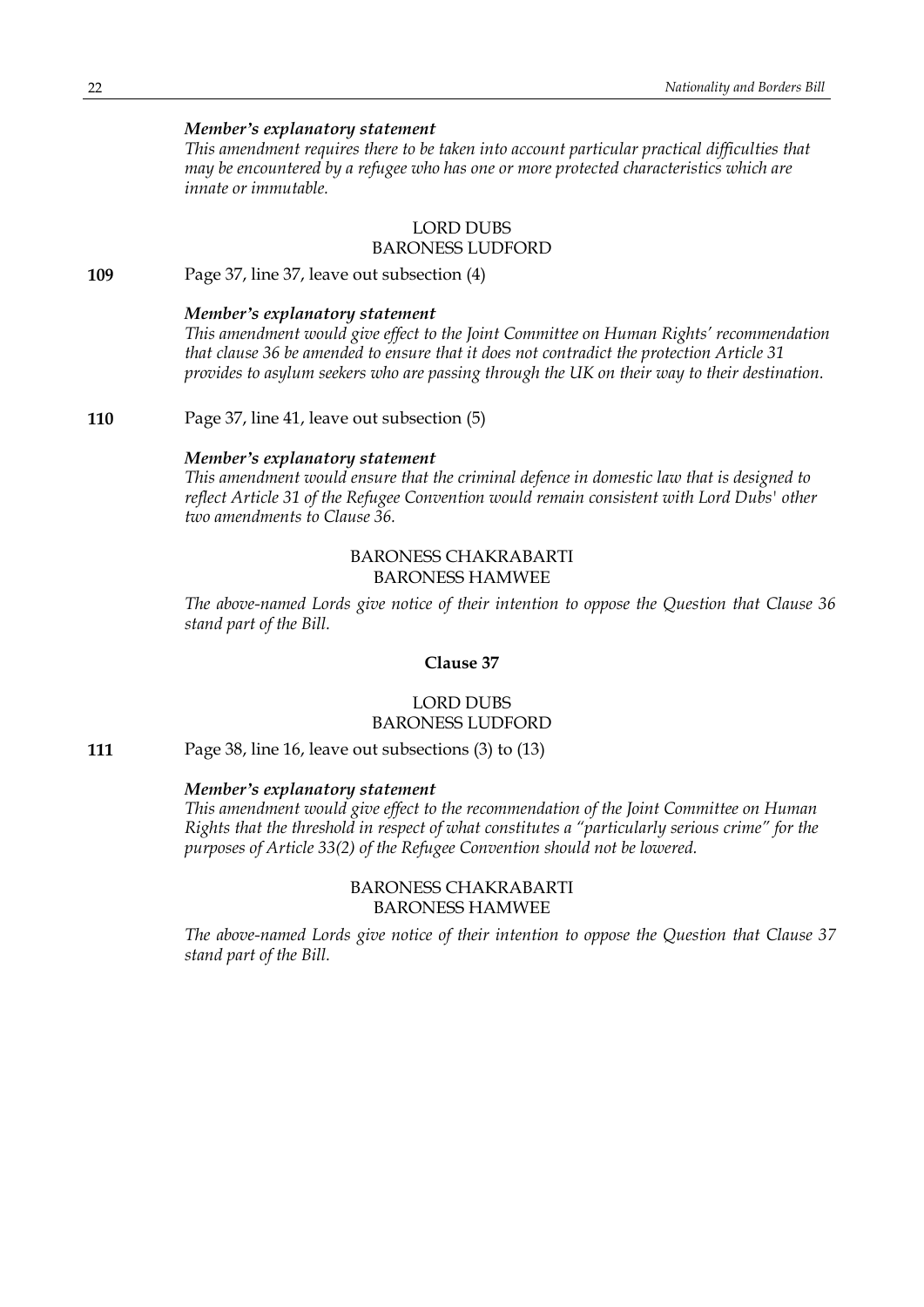#### **After Clause 37**

# LORD PADDICK LORD HYLTON BARONESS JONES OF MOULSECOOMB LORD DUBS

**112** Insert the following new Clause -

# "**Refugee family reunion**

- (1) The Secretary of State must, within 6 months of the date of the passing of this Act, lay before Parliament a statement of changes in the rules (the "immigration rules") under section 3(2) of the Immigration Act 1971 (general provisions for regulation and control) to make provision for refugee family reunion, in accordance with this section, to come into effect after 21 days.
- (2) Before a statement of changes is laid under subsection (1), the Secretary of State must consult with persons he or she deems appropriate.
- (3) The statement laid under subsection (1) must set out rules providing for leave to enter and remain in the United Kingdom for family members of a person granted refugee status or humanitarian protection.
- (4) In this section, "refugee status" and "humanitarian protection" have the same meaning as in the immigration rules.
- (5) In this section, "family members" include—
	- (a) a person's parent, including adoptive parent;
	- (b) a person's spouse, civil partner or unmarried partner;
	- (c) a person's child, including adopted child, who is either—
		- (i) under the age of 18, or
			- (ii) under the age of 25 but was either under the age of 18 or unmarried at the time the person granted asylum left their country of residence to seek asylum;
	- (d) a person's sibling, including adoptive sibling, who is either—
		- (i) under the age of 18, or
		- (ii) under the age of 25, but was either under the age of 18 or unmarried at the time the person granted asylum left their country of residence to seek asylum; and
	- (e) such other persons as the Secretary of State may determine, having regard to—
		- (i) the importance of maintaining family unity,
		- (ii) the best interests of a child,
		- (iii) the physical, emotional, psychological or financial dependency between a person granted refugee status or humanitarian protection and another person,
		- (iv) any risk to the physical, emotional or psychological wellbeing of a person who was granted refugee status or humanitarian protection, including from the circumstances in which the person is living in the United Kingdom, or
		- (v) such other matters as the Secretary of State considers appropriate.
- (6) For the purpose of subsection  $(5)$  –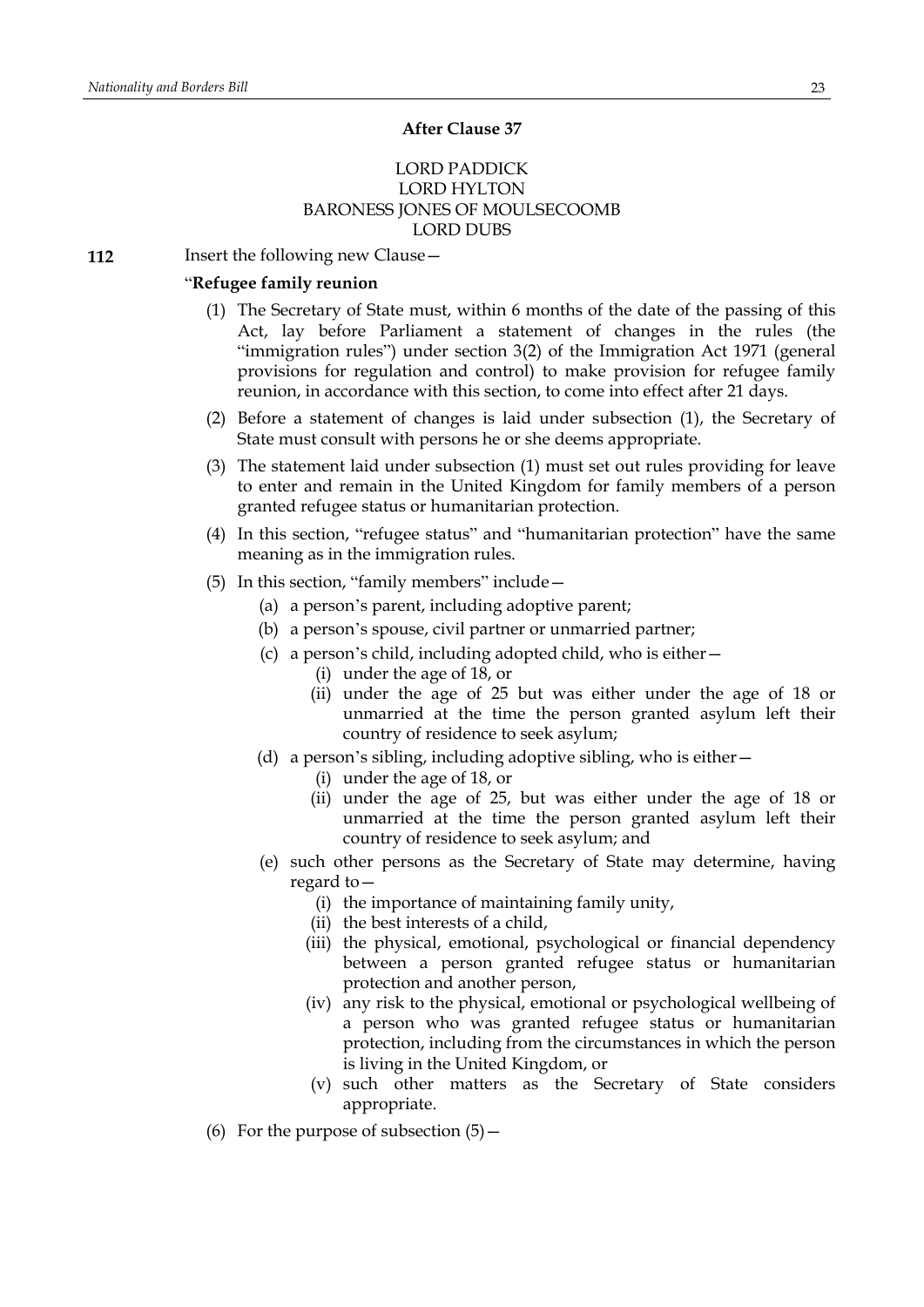- (a) "adopted" and "adoptive" refer to a relationship resulting from adoption, including de facto adoption, as set out in the immigration rules;
- (b) "best interests" of a child must be read in accordance with Article 3 of the 1989 UN Convention on the Rights of the Child."

# *Member's explanatory statement*

This new Clause would make provision for leave to enter or remain in the UK to be granted to *the family members of refugees and of people granted humanitarian protection.*

# LORD COAKER LORD HYLTON BARONESS JONES OF MOULSECOOMB BARONESS LUDFORD

**113** Insert the following new Clause -

# **"Family reunion and resettlement: unaccompanied minors**

(1) The Secretary of State must, within a period of six months beginning with the day on which this Act is passed, amend the Immigration Rules in order to ensure that an unaccompanied minor seeking asylum in the EEA who has a family member present in the United Kingdom is entitled to claim asylum in the United Kingdom.

# (2) For the purposes of this section, "family member" includes—

- (a) a parent or guardian of the applicant;
- (b) an aunt, uncle or grandparent of the applicant;
- (c) a sibling of the applicant;
- (d) the spouse of the applicant; or
- (e) an unmarried partner with whom the applicant is in a stable relationship."

### *Member's explanatory statement*

*This new clause would allow unaccompanied children to have access to family reunion with close relatives in the UK.*

# LORD COAKER LORD HYLTON LORD DUBS

**114** Insert the following new Clause –

# **"International co-operation on family reunion arrivals and safe returns**

- (1) The Secretary of State must, within a period of six months beginning with the day on which this Act is passed, produce a report setting out a negotiating mandate for international agreements on protocols for identifying the state responsible for determining an asylum application.
- (2) The negotiating mandate must include that the state responsible for determining an asylum application shall be identified according to a hierarchy of criteria, including but not limited to—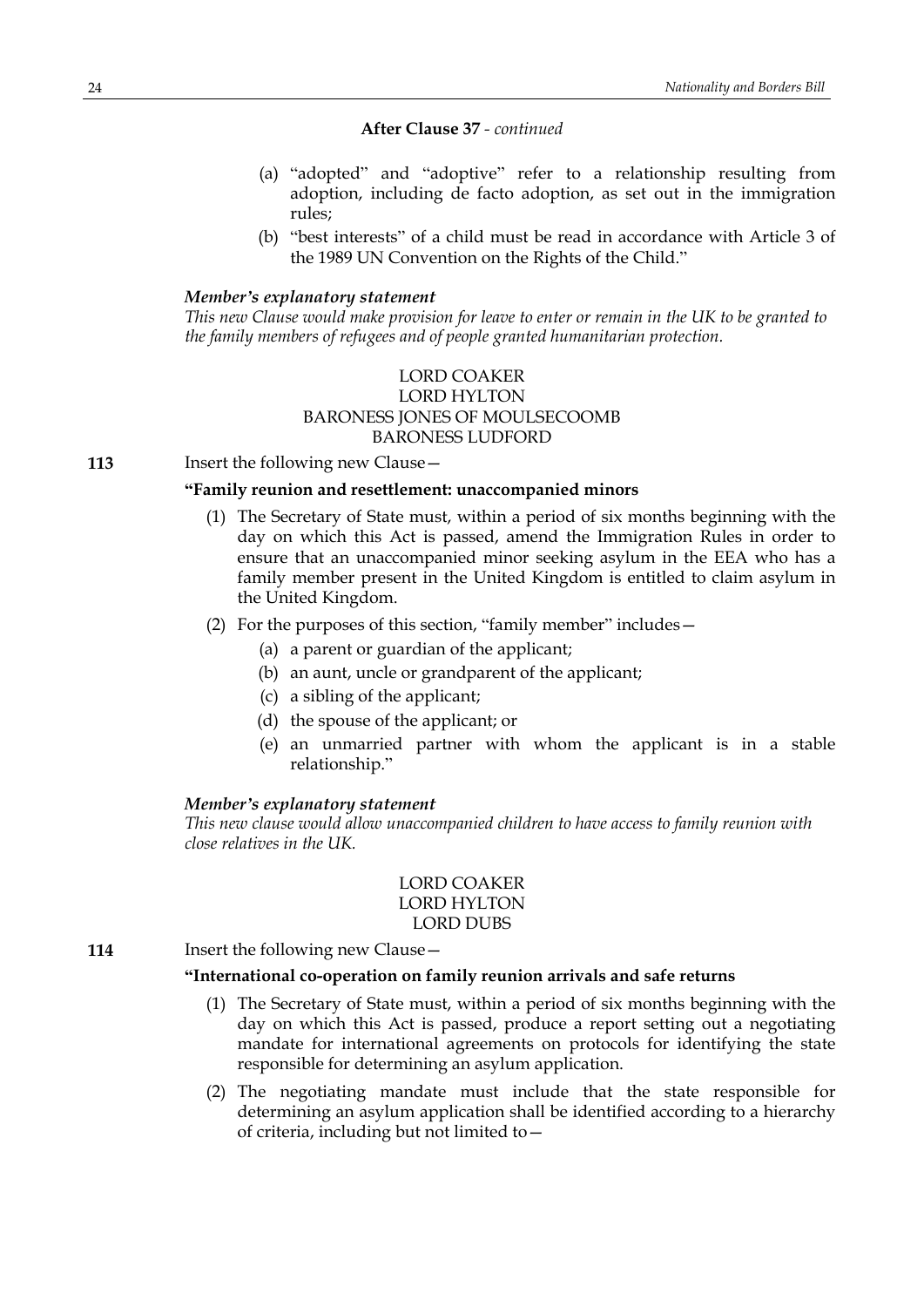- (a) family unity, including regard for the safeguarding of unaccompanied minors,
- (b) possession of residence documents or visas,
- (c) means of entry or stay, and
- (d) visa-waived entry.
- (3) A negotiating mandate under this section must have particular regard to the right to family life, and the rights of the child under the United Nations Convention on the Rights of the Child.
- (4) The Secretary of State must lay the report before each House of Parliament."

### *Member's explanatory statement*

*This new Clause would require the Government to produce a negotiating mandate to seek reciprocal arrangements, with other states, on safe returns and safe legal routes.*

# LORD DUBS BARONESS CHAKRABARTI BARONESS JONES OF MOULSECOOMB BARONESS LUDFORD

**115** Insert the following new Clause –

# **"Unaccompanied refugee children: relocation and support**

- (1) The Secretary of State must, within six months of the day on which this Act is passed, make arrangements to relocate to the United Kingdom and support a specified number of unaccompanied refugee children from countries in Europe.
- (2) The number of children to be resettled under subsection (1) must be determined by the Government in consultation with local authorities.
- (3) The relocation of children under subsection (1) is in addition to the resettlement of children under any other resettlement scheme."

#### *Member's explanatory statement*

*This new Clause introduces a safe route for unaccompanied children from countries in Europe to come to the UK.*

# LORD KIRKHOPE OF HARROGATE LORD SHINKWIN BARONESS STROUD BARONESS HELIC

**116** Insert the following new Clause -

# **"Refugee resettlement**

- (1) The Secretary of State must arrange for the resettlement in the United Kingdom of at least 10,000 refugees each year.
- (2) This section comes into force one month after the day on which this Act is passed."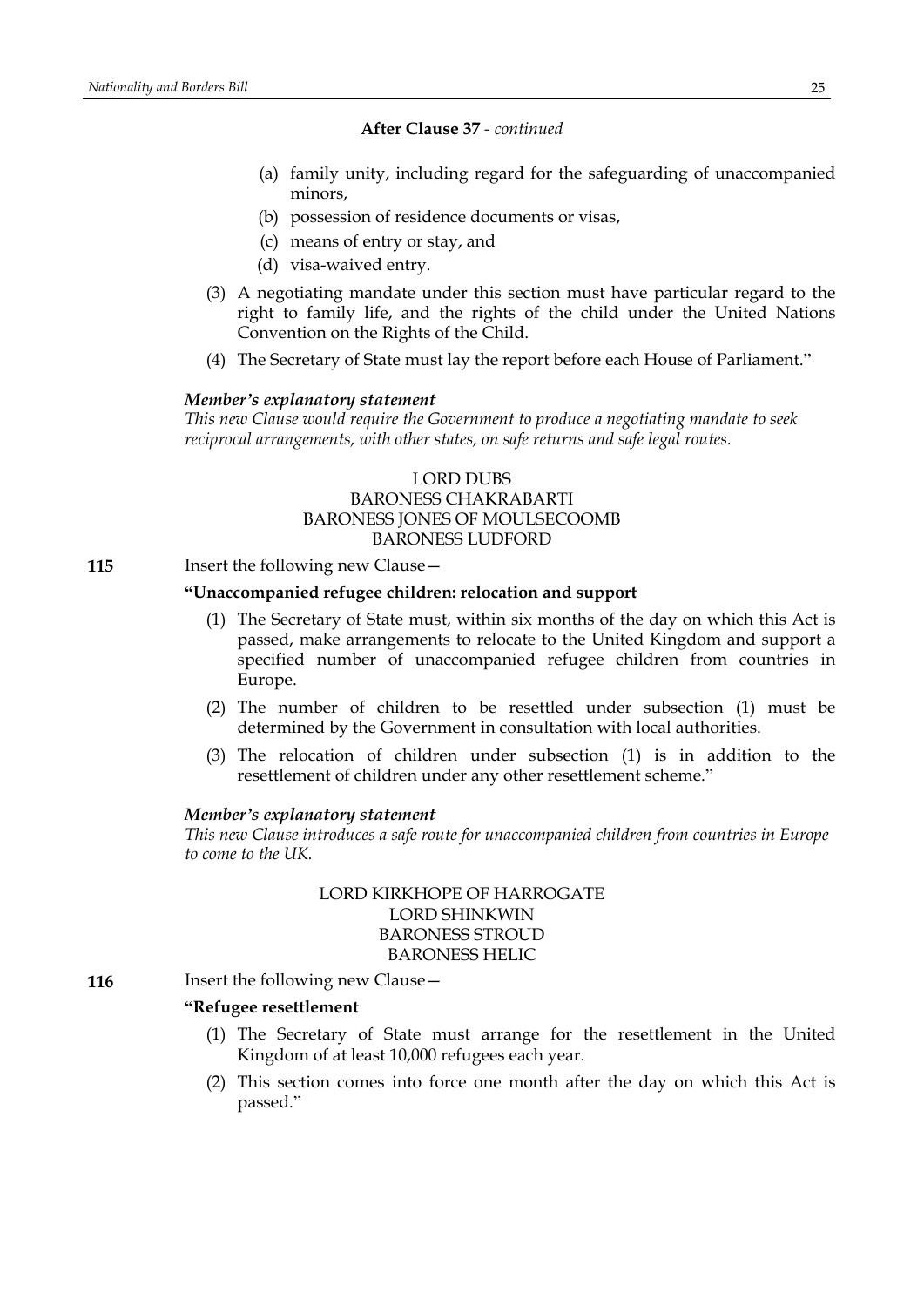*Member's explanatory statement*

*This Clause will require the UK to resettle at least 10,000 refugees to the UK each year.*

# LORD DUBS BARONESS LUDFORD THE LORD BISHOP OF DURHAM BARONESS HAMWEE

**117** Insert the following new Clause -

# **"Immigration Rules: entry to seek asylum and join family**

- (1) The rules laid down by the Secretary of State in accordance with section 1(4) and section 3(2) of the Immigration Act 1971 for regulating the entry into and stay in the United Kingdom of persons not having the right of abode must include provision for admitting persons coming for the purpose of seeking asylum.
- (2) These rules must make provision, for the purpose of seeking asylum, for persons in Europe who have a family member in the United Kingdom who is ordinarily and lawfully resident in the United Kingdom.
- (3) For the purposes of this section, a "family member" means a grandchild, child, parent, grandparent, sibling, uncle or aunt."

## *Member's explanatory statement*

*This new Clause would require the Government to make provision within the Immigration Rules for people in Europe to be admitted to the UK for the purposes of seeking asylum where they have a family member in the UK.*

# BARONESS HAMWEE THE LORD BISHOP OF DURHAM

**118** Insert the following new Clause -

# "**Humanitarian visa**

- (1) On an application by a person ("P") to the appropriate decision-maker for entry clearance, the appropriate decision-maker must grant P entry clearance if satisfied that P is a relevant person.
- (2) For the purposes of subsection  $(1)$ , P is a relevant person if  $-$ 
	- (a) P intends to make a protection claim in the United Kingdom;
	- (b) P's protection claim, if made in the United Kingdom, would have a realistic prospect of success; and
	- (c) there are serious and compelling reasons why P's protection claim should be considered in the United Kingdom.
- (3) For the purposes of subsection  $(2)(c)$ , in deciding whether there are such reasons why P's protection claim should be considered in the United Kingdom, the appropriate decision-maker must take into account—
	- (a) the extent of the risk that P will suffer persecution or serious harm if entry clearance is not granted;
	- (b) the strength of P's family and other ties to the United Kingdom;
	- (c) P's mental and physical health and any particular vulnerabilities that P has; and
	- (d) any other matter that the decision-maker thinks relevant.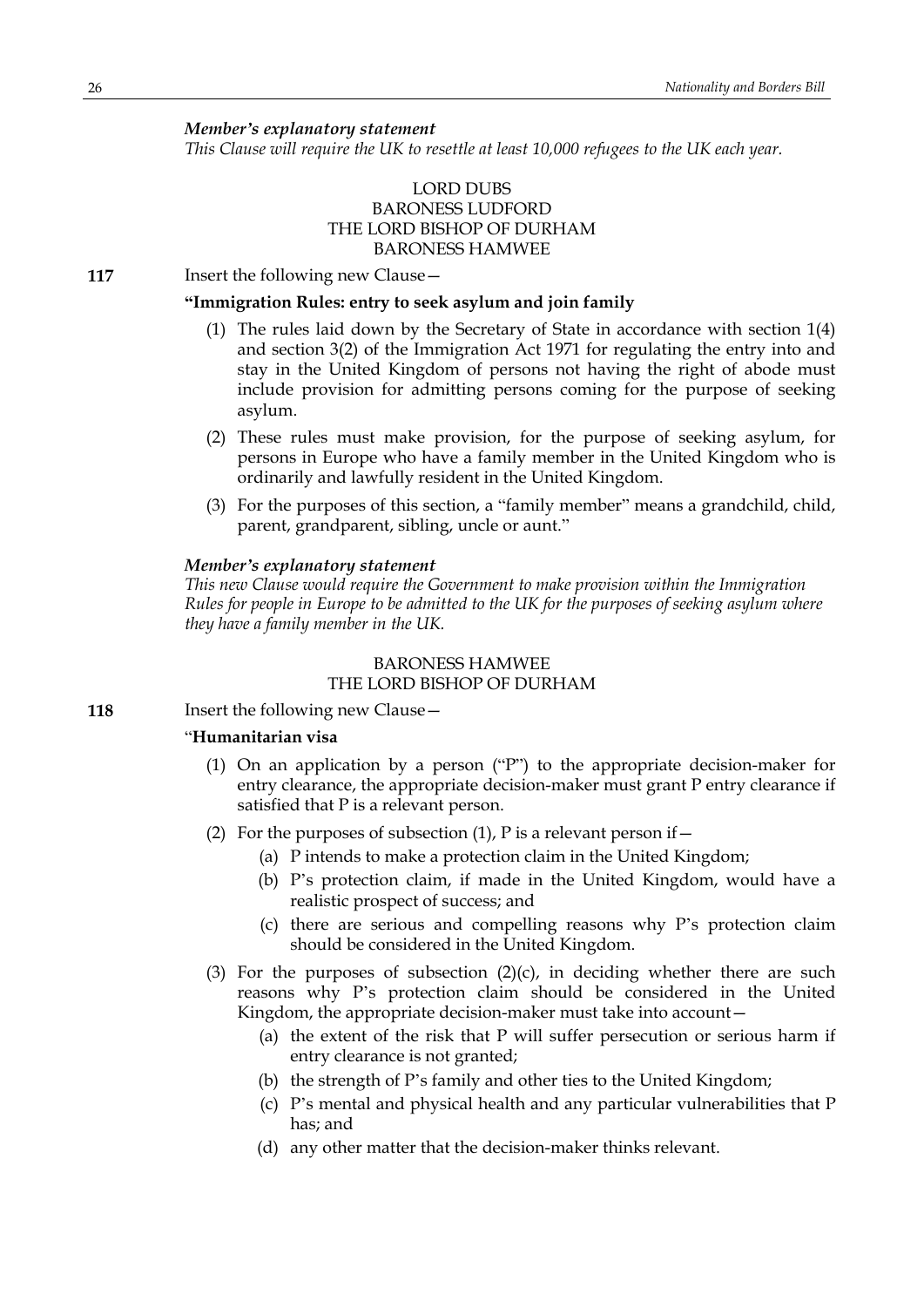- (4) For the purposes of an application under subsection (1), the appropriate decision-maker must waive any of the requirements in subsection (5) if satisfied that P cannot reasonably be expected to comply with them.
- (5) The requirements are—
	- (a) any requirement prescribed (whether by immigration rules or otherwise) under section 50 of the Immigration, Asylum and Nationality Act 2006; and
	- (b) any requirement prescribed by regulations made under section 5, 6, 7 or 8 of the UK Borders Act 2007 (biometric registration).
- (6) No fee may be charged for the making of an application under subsection (1).
- (7) An entry clearance granted pursuant to subsection (1) has effect as leave to enter for such period, being not less than six months, and on such conditions as the Secretary of State may prescribe by order.
- (8) Upon a person entering the United Kingdom (within the meaning of section 11 of the Immigration Act 1971) pursuant to leave to enter given under subsection (7), that person is deemed to have made a protection claim in the United Kingdom.
- (9) In the Legal Aid, Sentencing and Punishment of Offenders Act 2012, after paragraph 30(1)(b) of Part 1 of Schedule 1 insert —

"; or

- (c) are conferred by or under sections (*Humanitarian visa)* and (*Right of appeal against humanitarian visa refusal)* of the Nationality and Borders Act 2022."
- (10) In this section and in section (*Right of appeal against humanitarian visa refusal)*—

"appropriate decision-maker" means a person authorised by the Secretary of State by rules made under section 3 of the Immigration Act 1971 to grant an entry clearance under paragraph (1);

"entry clearance" has the same meaning as in section 33(1) of the Immigration Act 1971;

"protection claim", in relation to a person, means a claim that to remove them from or require them to leave the United Kingdom would be inconsistent with the United Kingdom's obligations—

- (a) under the Convention relating to the Status of Refugees done at Geneva on 28th July 1951 and the Protocol to that Convention ("the Refugee Convention");
- (b) in relation to persons entitled to a grant of humanitarian protection; or
- (c) under Article 2 or 3 of the Convention for the Protection of Human Rights and Fundamental Freedoms agreed by the Council of Europe at Rome on 4th November 1950 ("the European Convention on Human Rights");

"persecution" is to be construed in accordance with its meaning in the Refugee Convention; and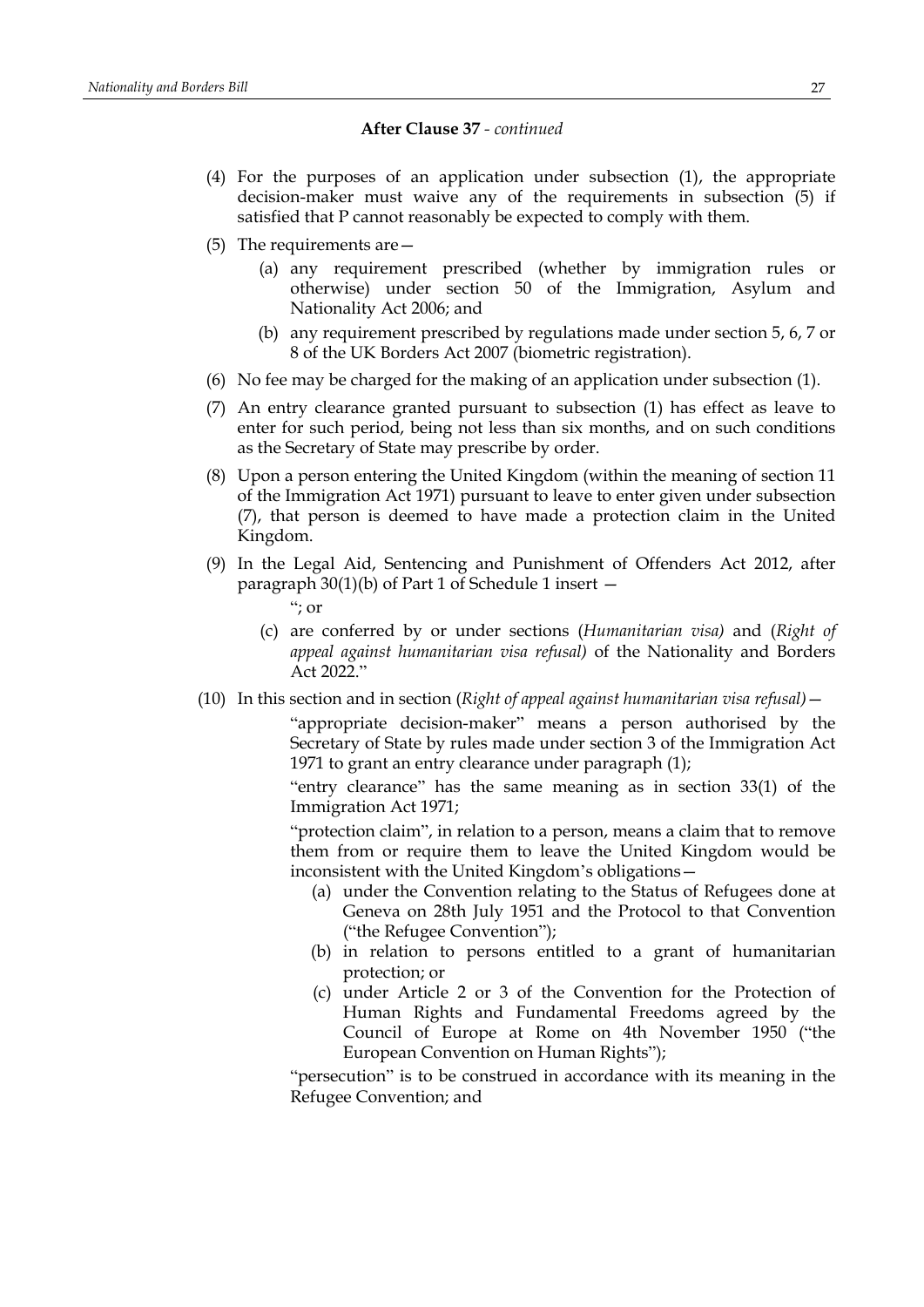"serious harm" means treatment that, if it occurred within the jurisdiction of the United Kingdom, would be contrary to the United Kingdom's obligations under Article 2 or 3 of the European Convention on Human Rights (irrespective of where it will actually occur)."

# BARONESS HAMWEE

**119** Insert the following new Clause -

# "**Right of appeal against humanitarian visa refusal**

- (1) If an application by a person ("P") for entry clearance under section ( *Humanitarian visa*) is refused by the appropriate decision-maker, P may appeal to the First-tier Tribunal against the refusal.
- (2) The following provisions of, or made under, the Nationality, Immigration and Asylum Act 2002 have effect in relation to an appeal under these Regulations to the First-tier Tribunal as if it were an appeal against a decision of the Secretary of State under section 82(1) of that Act (right of appeal to the Tribunal)—
	- (a) section 84 (grounds of appeal), as though the sole permitted ground of appeal were that the appropriate decision-maker was wrong to conclude that P was not a relevant person;
	- (b) section  $85(1)$  to  $(4)$  (matters to be considered);
	- (c) section 86 (determination of appeal);
	- (d) section 105 and any regulations made under that section; and
	- (e) section 106 and any rules made pursuant to that section.
- (3) In an appeal under this section, the First-tier Tribunal—
	- (a) must allow the appeal if it is satisfied that P is a relevant person; and
	- (b) must otherwise dismiss the appeal.
- (4) In an appeal under this section, in deciding whether there are serious and compelling reasons why P's protection claim should be considered in the United Kingdom, the First-tier Tribunal must apply section (*Humanitarian visa* )(3) as though for the words "appropriate decision-maker" there were substituted the words "First-tier Tribunal"."

### BARONESS KENNEDY OF THE SHAWS

**119A** Insert the following new Clause —

# **"Emergency visas**

- (1) The Secretary of State must, within a period of six months beginning with the day on which this Act is passed, amend the immigration rules in order to ensure that persons at particular risk are entitled to enter the United Kingdom and be provided with temporary abode.
- (2) For the purposes of this section, "persons at particular risk" include—
	- (a) a human rights defender who is at an imminent risk to his or her life;
	- (b) a person who is targeted because of their protected characteristic and is at an imminent risk to his or her life."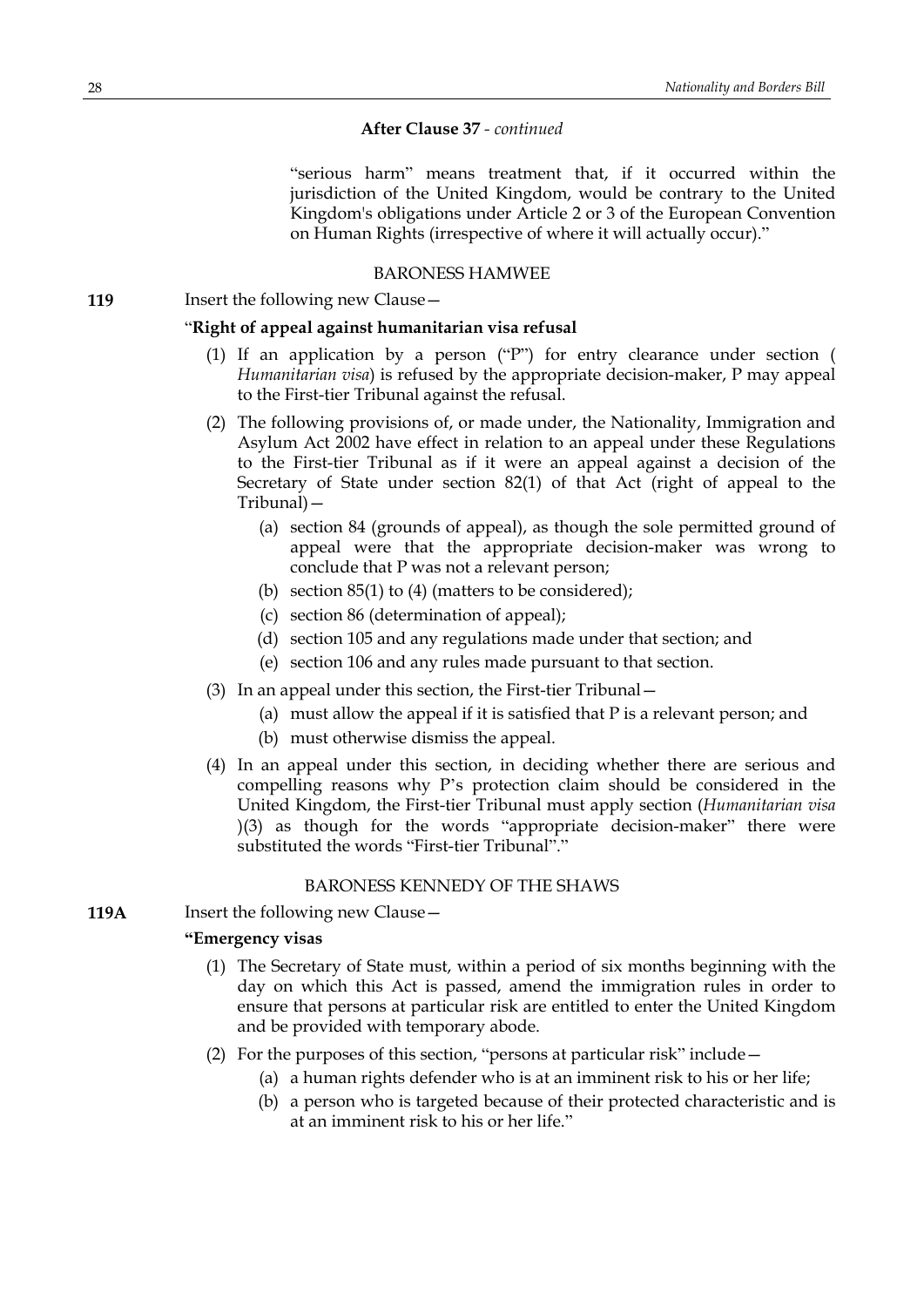### *Member's explanatory statement*

*This new Clause would allow persons at particular risk to be able to be provided with safety in the UK, in line with the Government's commitments from 2019.*

#### LORD ALTON OF LIVERPOOL

**119B** Insert the following new Clause -

# **"Conditions for grant of asylum: cases of genocide**

- (1) A person seeking asylum in the United Kingdom who belongs to a national, ethnical, racial or religious group which meets the criteria, in the place from which that person originates, set out in Article II of the Convention on the Prevention and Punishment of the Crime of Genocide made in Paris on 9 December 1948, must be presumed to meet the conditions for asylum in the United Kingdom.
- (2) The adjudication of whether the group to which the person seeking asylum belongs meets the description specified in subsection (1) must be determined by a judge of the High Court of England and Wales after consideration of the available facts.
- (3) Applicants for asylum in the United Kingdom from groups designated under this section may submit their applications and have them assessed at British missions overseas."

# BARONESS HOLLINS

### **119C** Insert the following new Clause -

### **"Codes of practice**

- (1) The Secretary of State must prepare and issue one or more codes of practice for the guidance of immigration officers, medical inspectors and other persons assessing the mental and physical health needs of any asylum seeker in accordance with the United Kingdom's obligations under Article 12 of the International Covenant on Economic, Social and Cultural Rights 1966.
- (2) The Secretary of State may from time to time revise a code.
- (3) Before the end of each review period the Secretary of State must—
	- (a) review each code for the guidance of persons exercising functions under this section, and
	- (b) lay a report of the review before Parliament.
	- But this does not affect the Secretary of State's function under subsection (2).
- (4) A review period is—
	- (a) in relation to the first review, the period of 3 years beginning with the day on which this subsection comes into force, and
	- (b) in relation to subsequent reviews, each period of 5 years beginning with the day on which the report of the previous review was laid before Parliament.
- (5) The Secretary of State may delegate the preparation of the review or revision of the whole or any part of a code so far as he or she considers expedient.
- (6) It is the duty of a person to have regard to any relevant code if acting in relation to a person seeking asylum in one or more of the following ways—
	- (a) in a professional capacity;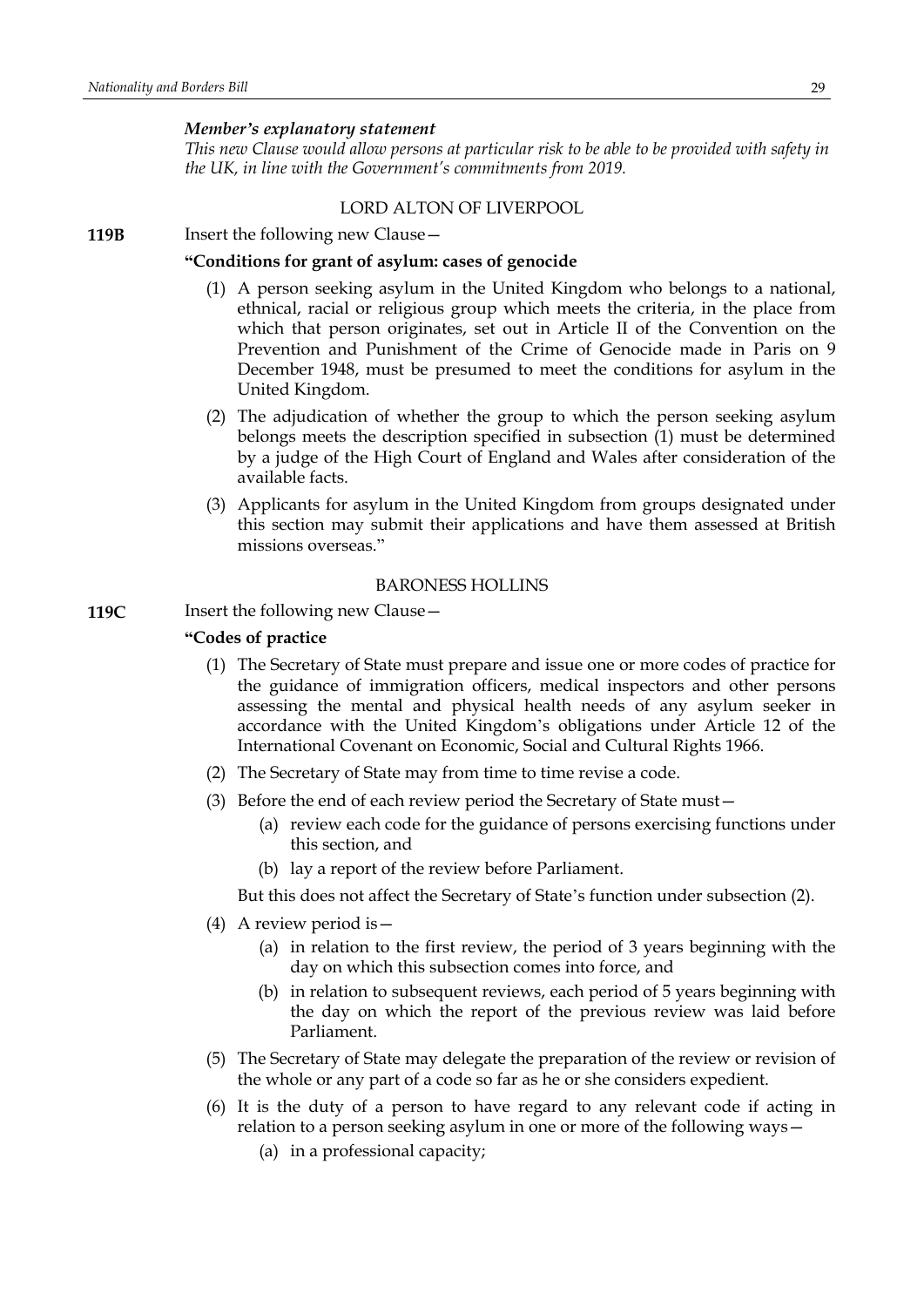- (b) for remuneration;
- (c) for a charity or other not-for-profit body.
- (7) If it appears to a court or tribunal conducting any criminal or civil proceedings that—
	- (a) a provision of a code, or
	- (b) a failure to comply with a code,

is relevant to a question arising in the proceedings, the provision or failure must be taken into account in deciding the question.

(8) In this section, "code" means a code prepared or revised under this section."

#### *Member's explanatory statement*

*This amendment requires the Secretary of State to lay codes of practice before Parliament providing for guidance to assess the mental and physical health needs of any asylum seeker.*

**119D** Insert the following new Clause -

# **"Codes of practice: procedure**

- (1) Before preparing or revising a code under section (*Codes of practice*), the Secretary of State must consult—
	- (a) the Scottish Parliament,
	- (b) Senedd Cymru,
	- (c) the Northern Ireland Assembly, and
	- (d) such other persons as the Secretary of State considers appropriate.
- (2) The Secretary of State may not issue a code unless—
	- (a) a draft of the code has been laid before Parliament, and
	- (b) the 40 day period has elapsed without either House resolving not to approve the draft.
- (3) The Secretary of State must arrange for any code issued to be published in such a way as to bring it to the attention of persons likely to be concerned with its provisions.
- (4) "40 day period", in relation to the draft of a proposed code, means—
	- (a) if the draft is laid before one House later than the other, the period of 40 days beginning with the later of the two days;
	- (b) in any other case, the period of 40 days beginning with the day on which it is laid before each House.
- (5) In calculating the period of 40 days, no account is to be taken of any period during which Parliament is dissolved or prorogued or during which both Houses are adjourned for more than 4 days."

#### *Member's explanatory statement*

*This amendment requires the Secretary of State to consult before preparing codes of practice under the previous section.*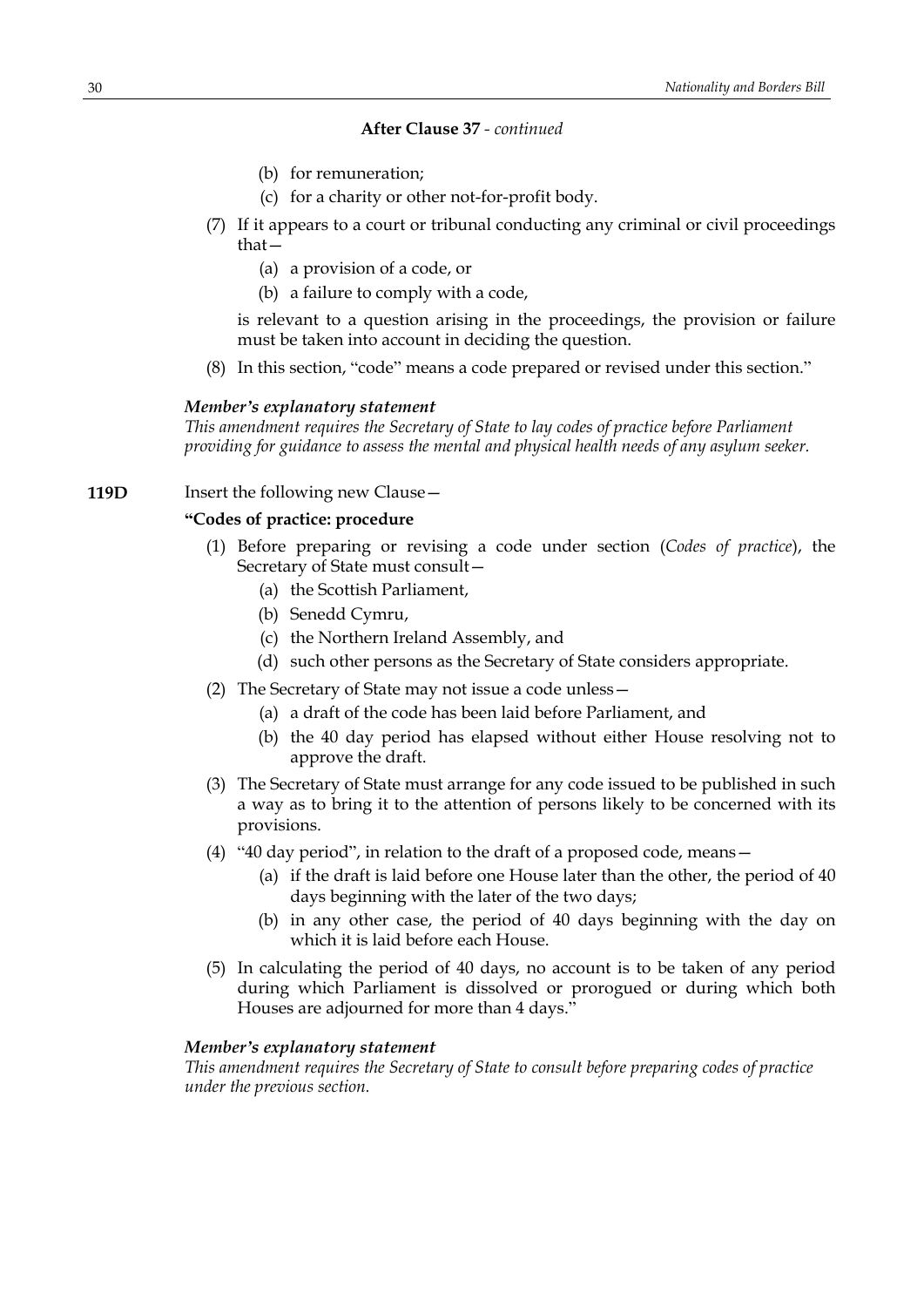#### LORD ROSSER

#### **119E**★ Insert the following new Clause —

# **"United Kingdom resettlement scheme**

- (1) The Secretary of State must arrange for the resettlement of refugees in the United Kingdom under a general resettlement scheme.
- (2) The Secretary of State must in each year—
	- (a) prepare a report on the operation of the resettlement scheme under subsection (1), including the number of refugees settled annually under the scheme;
	- (b) lay a copy of the report before Parliament."

### *Member's explanatory statement*

*This would provide a general UK Resettlement Scheme (UKRS) on a statutory footing, and require the Secretary of State to report annually to Parliament on the operation of the scheme and the number of refugees resettled under it each year.*

#### **Clause 39**

# LORD DUBS BARONESS LUDFORD

**120** Page 40, leave out lines 5 to 9

### *Member's explanatory statement*

*This would give effect to the recommendation of the Joint Committee on Human Rights to prevent "arrival" in the United Kingdom without a valid entry clearance, rather than "entry" into the United Kingdom without a valid entry clearance, becoming an offence.*

### BARONESS MCINTOSH OF PICKERING

**121** Page 40, line 7, leave out "arrives in" and insert "enters"

# BARONESS MCINTOSH OF PICKERING BARONESS HAMWEE

**122** Page 40, line 14, leave out "arrives in" and insert "enters"

# LORD DUBS BARONESS LUDFORD

**123** Page 41, line 16, leave out subsection (4)

### *Member's explanatory statement*

*This would give effect to the recommendation of the Joint Committee on Human Rights to prevent the offence of facilitating a breach of immigration law being extended to include facilitating "arrival" in the United Kingdom without a valid entry clearance in addition to facilitating "entry" into the United Kingdom without a valid entry clearance.*

#### **124** Page 41, line 25, at end insert—

- "(7A) In section 31(3) of the Immigration and Asylum Act 1999 (defences based on Article 31(1) of the Refugee Convention), after paragraph (aa) insert—
	- "(ab) section 24 of the Immigration Act 1971 (illegal entry and similar offences)"."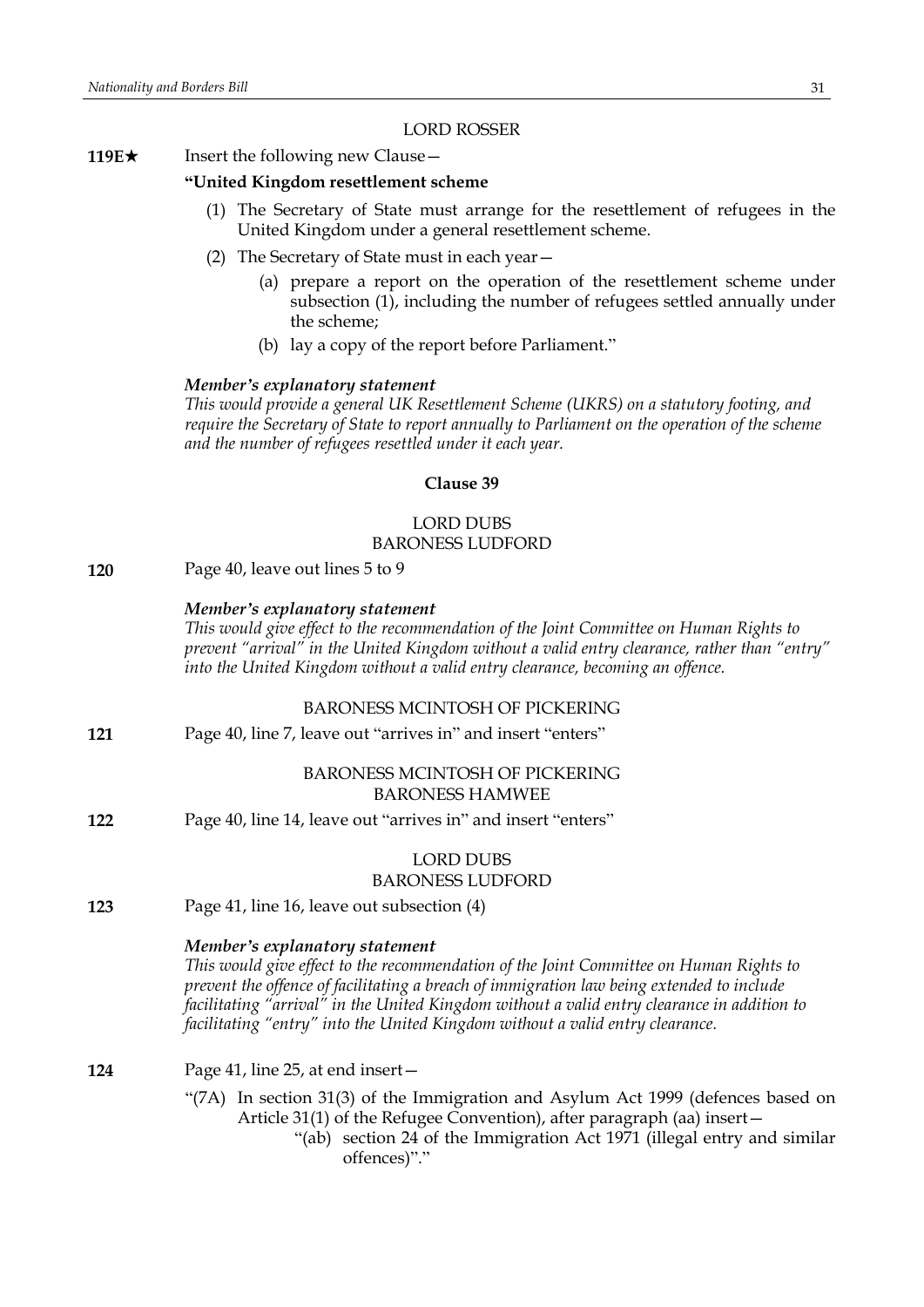# *Member's explanatory statement*

*This would give effect to the recommendation of the Joint Committee on Human Rights to extend the statutory defence based on Article 31 of the Refugee Convention to offences of illegal entry under section 24 of the Immigration Act 1971.*

### **Clause 40**

# LORD ROSSER LORD DUBS BARONESS MCINTOSH OF PICKERING BARONESS JONES OF MOULSECOOMB

**125** Page 41, line 40, leave out subsection (3)

### *Member's explanatory statement*

*This would give effect to the recommendation of the Joint Committee on Human Rights to maintain the current position that the offence of helping an asylum seeker to enter the United Kingdom can only be committed if it is carried out "for gain".*

#### BARONESS JOLLY LORD COAKER

# **126** Page 42, line 2, at end insert—

- "(A1) The master of a ship does not commit a facilitation offence if the act of facilitation was an act done in response to—
	- (a) receiving a distress signal at sea as listed in Annex IV of the International Regulations for the Prevention of Collisions at Sea (COLREGS);
	- (b) a requisition by the vessel in distress or another vessel or search and rescue organisation;
	- (c) the consequences of a collision at sea."

### *Member's explanatory statement*

The purpose of this amendment is to ensure that the master of a vessel is not charged with a *facilitation offence if he or she responds to a distress signal as required by the SOLAS Convention, long standing customary international law and the Merchant Shipping (Distress Messages) Regulations 1998.*

# BARONESS JOLLY

**127** Page 42, line 3, after "person" insert "other than the master of a ship"

# *Member's explanatory statement*

*This amendment is consequential to Baroness Jolly's amendment to clause 40, page 42, line 2.*

#### BARONESS MCINTOSH OF PICKERING

**128** Page 42, line 7, at end insert—

"or if the person performing the act of facilitation reasonably believed that if Her Majesty's Coastguard or the overseas authority had been aware that the assisted individual had been in danger or distress at sea they would have co-ordinated the act."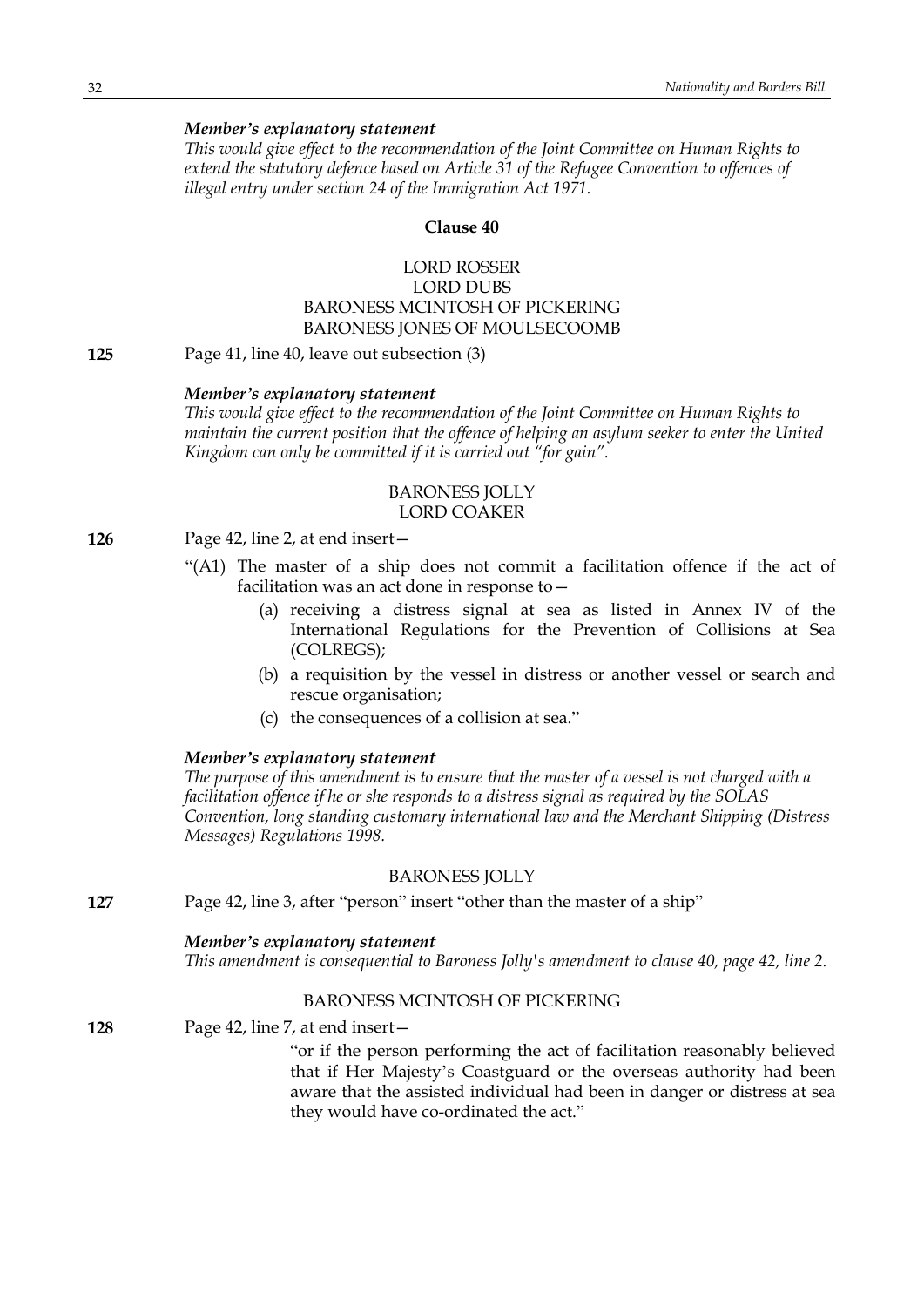### *Member's explanatory statement*

*This amendment ensures that a person facilitating the rescue of a person in danger or distress who does not have express orders from HM Coastguard can do so with impunity.*

#### BARONESS HAMWEE

**128A**★ Page 42, line 13, leave out "first"

#### *Member's explanatory statement*

*This is to probe what is meant by "first in danger or distress at sea".*

# **After Clause 41**

# LORD COAKER BARONESS NEVILLE-ROLFE LORD HODGSON OF ASTLEY ABBOTTS

**129** Insert the following new Clause –

# **"Advertising assistance for unlawful immigration to the United Kingdom**

- (1) It is an offence to advertise by any means, including using social media, services designed to facilitate the commission of an offence under section 25 of the Immigration Act 1971.
- (2) A person guilty of an offence under this section is liable—
	- (a) on conviction on indictment, to imprisonment for a term not exceeding five years, to a fine or to both, or
	- (b) on summary conviction, to imprisonment for a term not exceeding six months, to a fine not exceeding the statutory maximum or to both."

#### *Member's explanatory statement*

*This amendment would provide it is an offence to advertise illegal routes to the UK. This is to probe methods used to prevent and prosecute people smuggling.*

# **Schedule 4**

# BARONESS HAMWEE

**129A**\* Page 92, line 14, after "subsection (4)" insert "or prescribing the maximum amount for the purpose of paragraph  $(7)(a)$  or  $(7)(c)$ "

#### *Member's explanatory statement*

*This is intended to probe whether there will be consultation on the penalty.*

#### **Clause 42**

# BARONESS HAMWEE

**129B**\* Page 46, line 2, after "may" insert "after consulting such persons as the Secretary of State considers appropriate"

### *Member's explanatory statement*

*This amendment is to probe whether there will be consultation on the regulations under the inserted section 11B.*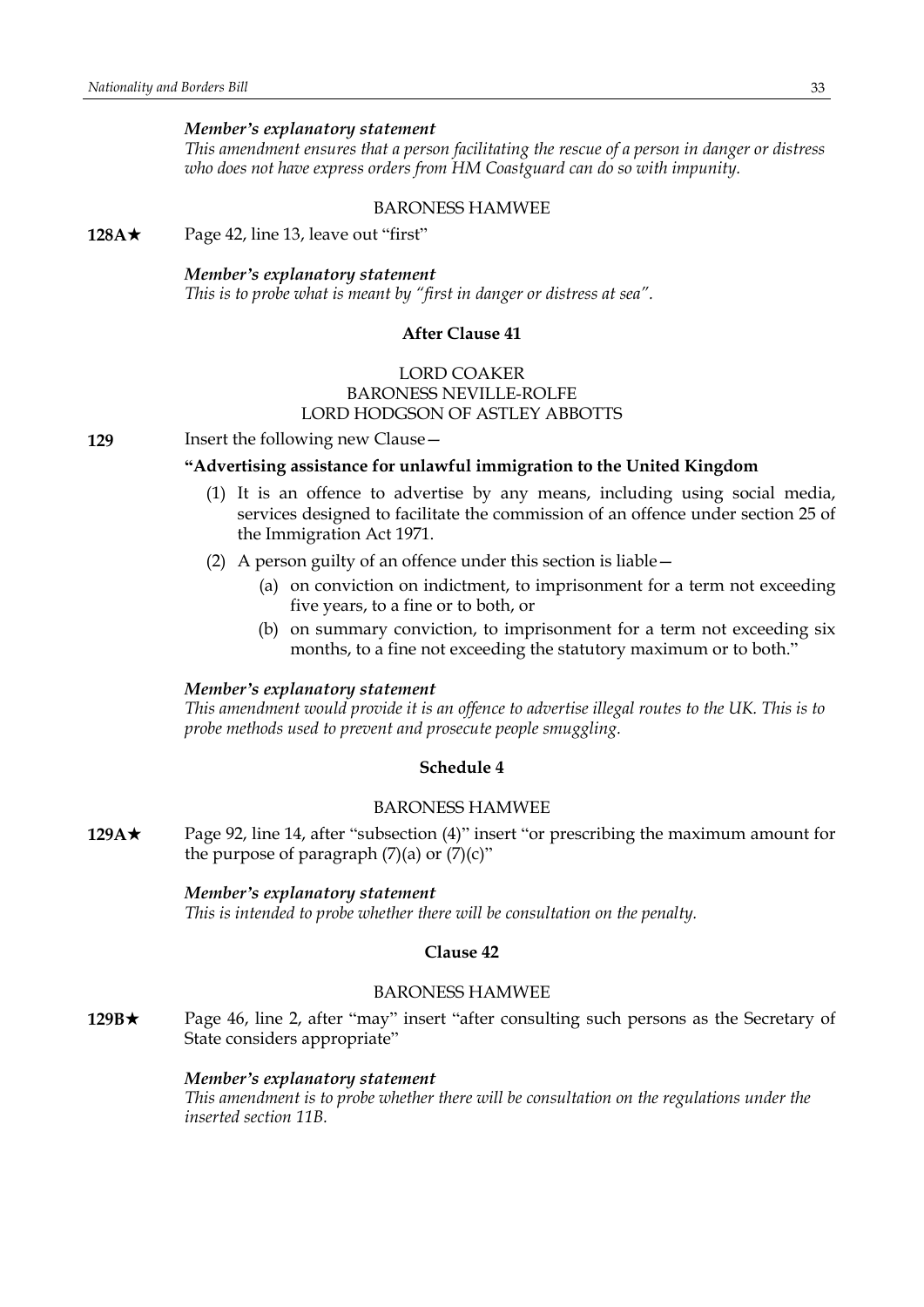# **Schedule 6**

# LORD DUBS BARONESS LUDFORD

**130** Page 101, line 21, at end insert—

"(4) Authority for the purposes of subsection (3) may be given in relation to a foreign ship only if the Convention permits the exercise of Part A1 powers in relation to the ship."

### *Member's explanatory statement*

*This would give effect to the recommendation of the Joint Committee on Human Rights to follow the drafting in the equivalent paragraphs of sections 28M, 28N and 28O of the Immigration Act 1971, and ensure that enforcement action complies with international maritime law, similar to other enforcement action under Schedule 4A to the Immigration Act.*

**131** Page 103, line 48, leave out from "ship" to end of line 4 on page 104 and insert—

- "(a) includes every description of vessel (including a hovercraft) used in navigation, but
- (b) does not include any vessel that is not seaworthy or where there could otherwise be a risk to the safety of life and well-being of those onboard."

#### *Member's explanatory statement*

*This would give effect to the recommendation of the Joint Committee on Human Rights to ensure that enforcement action such as pushbacks could not be taken against unseaworthy vessels such as dinghies.*

# LORD ROSSER LORD DUBS BARONESS CHAKRABARTI

#### **132** Page 104, line 13, at end insert—

"(1A) The powers set out in this Part of this Schedule must not be used in a manner or in circumstances that could endanger life at sea."

#### *Member's explanatory statement*

*This would give effect to the recommendation of the Joint Committee on Human Rights to ensure the maritime enforcement powers cannot be used in a manner that would endanger lives at sea.*

# BARONESS KENNEDY OF THE SHAWS LORD WEST OF SPITHEAD LORD MACDONALD OF RIVER GLAVEN

**132A** Page 105, line 32, at end insert—

"(13) Nothing in this paragraph authorises any action or measure which is inconsistent with the United Kingdom's international legal obligations."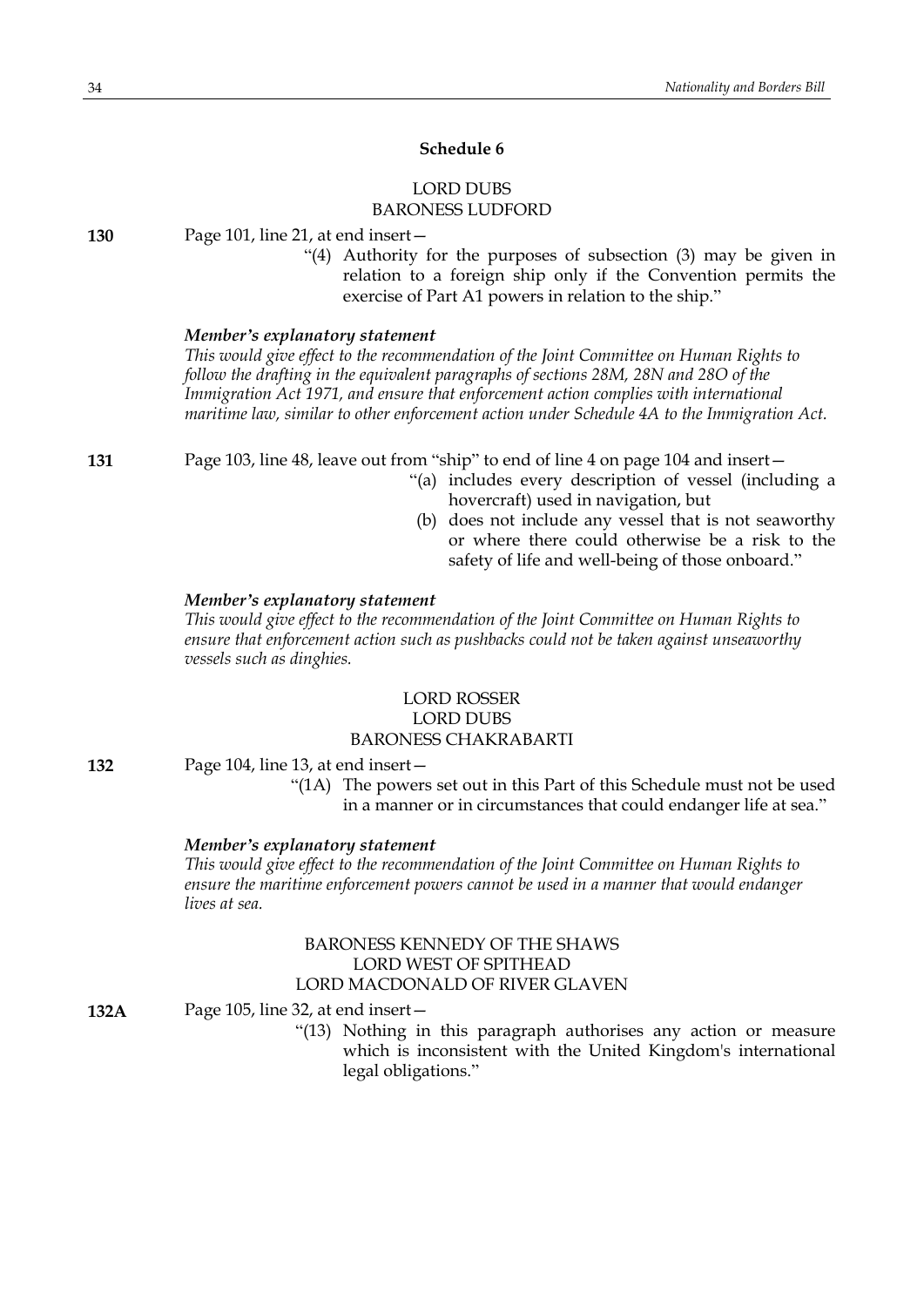# **Schedule 6** *- continued*

#### LORD DUBS BARONESS LUDFORD

#### **133** Page 108, line 23, at end insert—

"(2) Force must not be used in a manner or in circumstances that could endanger life at sea."

#### *Member's explanatory statement*

*This would give effect to the recommendation of the Joint Committee on Human Rights to ensure that force in maritime enforcement powers cannot be used in a manner that would endanger lives at sea.*

# LORD PADDICK BARONESS CHAKRABARTI

**134** Page 108, leave out lines 27 to 32

# *Member's explanatory statement*

*This amendment would remove the provision granting immigration and enforcement officers immunity from civil or criminal liability for anything done in the performance of their functions.*

# LORD DUBS

### BARONESS LUDFORD

**135** Page 108, leave out lines 28 to 32 and insert—

"J1 The Home Office, rather than an individual officer, is liable in civil proceedings for anything done in the purported performance of functions under this Part of this Schedule."

#### *Member's explanatory statement*

*This would give effect to the recommendation of the Joint Committee on Human Rights to ensure that the Home Office is liable, rather than immigration officers and enforcement officers being personally liable, for civil wrongs that may occur whilst undertaking pushbacks or other maritime enforcement operations.*

**136** Page 108, line 28, leave out "criminal or"

#### *Member's explanatory statement*

*This would give effect to the recommendation of the Joint Committee on Human Rights to remove the immunity from criminal proceedings for "relevant officers" for criminal offences committed whilst undertaking pushbacks or other maritime enforcement operations.*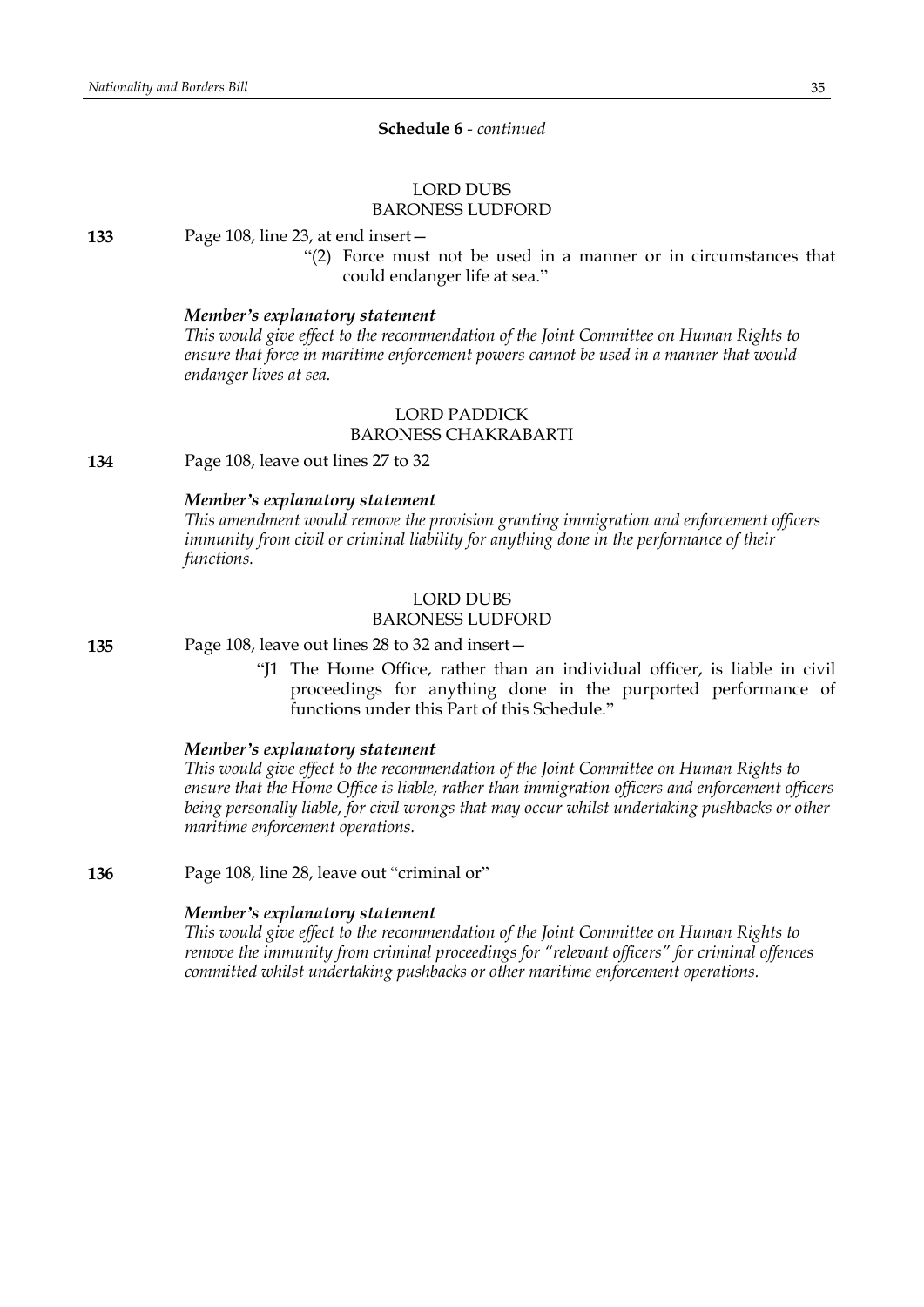# LORD DUBS BARONESS LUDFORD

**137** Page 47, line 34, at end insert—

"(6B) Nothing in this section, or in sections 10A to 10E, permits a person to be removed from the United Kingdom if that removal would violate their common law right to access justice."

#### *Member's explanatory statement*

*This would give effect to the recommendation of the Joint Committee on Human Rights to make clear that the regime for providing notice to persons liable to removal remains subject to the common law right to access justice, which in the asylum context is mirrored by Article 13 ECHR.*

### BARONESS HAMWEE

**137A**\* Page 48, line 19, after "removed" insert "which must not be different to the destination stated under subsection (3)(c) in the notice of intention to remove"

#### *Member's explanatory statement*

*This amendment, along with Baroness Hamwee's amendment to Clause 45, page 48, line 28, is intended to probe the destination to which a person may be removed.*

**137B**★ Page 48, line 28, leave out paragraph (a)

### *Member's explanatory statement*

*This amendment, along with Baroness Hamwee's amendment to Clause 45, page 48, line 19, is intended to probe the destination to which a person may be removed.*

**137C★** Page 48, line 36, leave out "five" and insert "fifteen"

### *Member's explanatory statement*

*This amendment is to probe the notice period under this section.*

**137D★** Page 48, line 40, after "may" insert "subject to subsection (7)"

### *Member's explanatory statement*

*This amendment ensures that a replacement notice must comply with the notice period in subsection (7).*

# **Clause 47**

# LORD DUBS BARONESS LUDFORD

*The above-named Lords give notice of their intention to oppose the Question that Clause 47 stand part of the Bill.*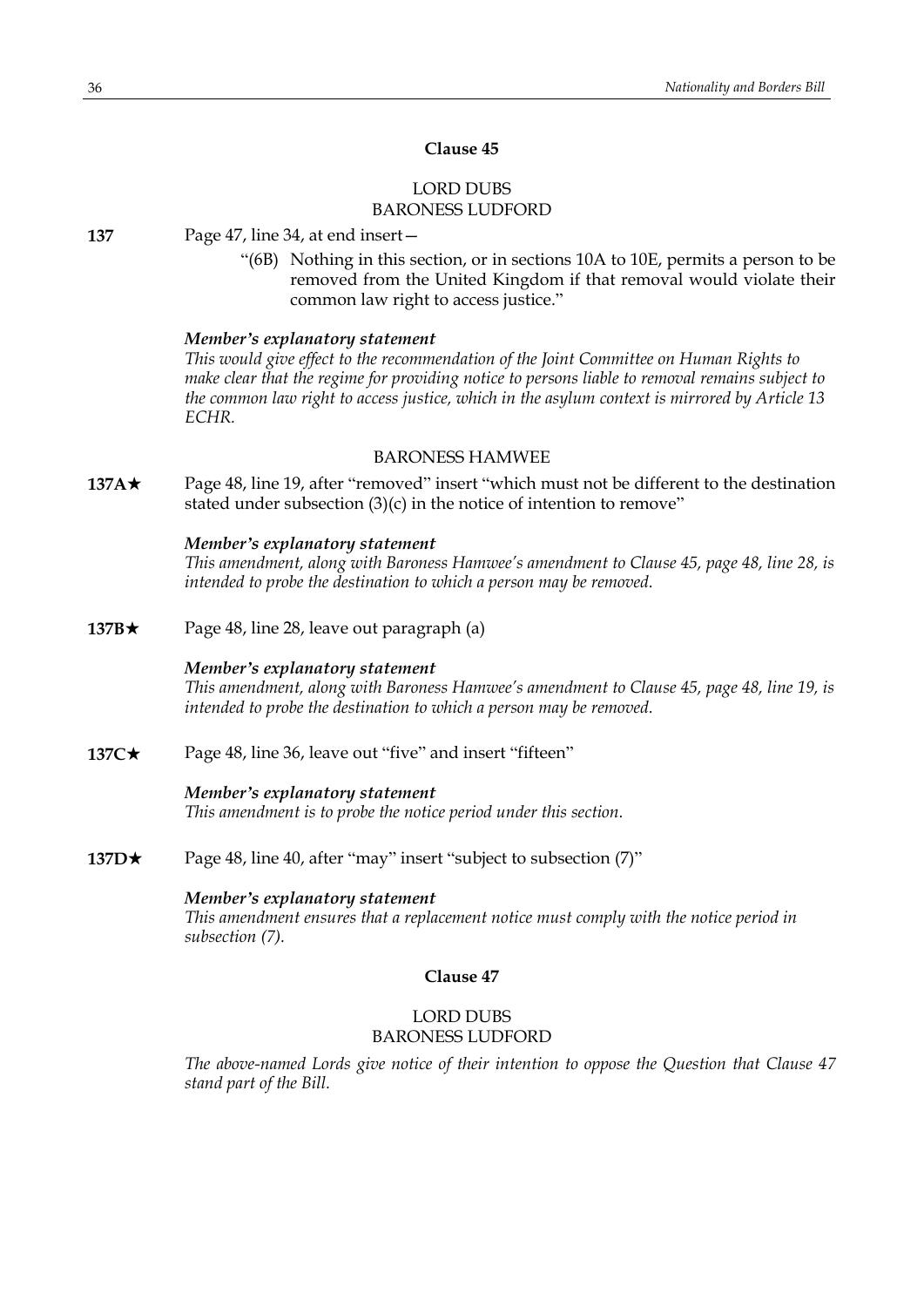### *Member's explanatory statement*

*This would give effect to the recommendation of the Joint Committee on Human Rights to prevent it being compulsory for decision makers and tribunals to take into account whether a person has failed to cooperate with any immigration process when making decisions on immigration bail.*

# **After Clause 47**

#### LORD PADDICK

**138** Insert the following new Clause—

#### "**Immigration rules since December 2020: report on effects**

- (1) Before bringing any provisions of this Part into force by regulations, the Secretary of State must commission and lay before Parliament an independent report on the effects of its immigration rules on the UK economy and public services since December 2020.
- (2) The areas to be covered by the report must include but are not limited to  $-$ 
	- (a) food supply;
	- (b) fuel supply;
	- (c) hospitality and tourism;
	- (d) the NHS;
	- (e) social care; and
	- (f) construction."

### *Member's explanatory statement*

*This new Clause would require the Government to commission and publish an independent report on the effects of its Immigration Rules on the UK economy and public services since December 2020.*

# LORD DUBS

#### BARONESS LUDFORD

**139** Insert the following new Clause—

# **"Requirement for the Secretary of State to waive the full capacity requirement**

In section 44A of the British Nationality Act 1981, for "may" substitute "must"."

#### *Member's explanatory statement*

*This would give effect to the recommendation of the Joint Committee on Human Rights to* require the Secretary of State to waive the requirement for a person to have full capacity if it is *in that person's best interests to do so.*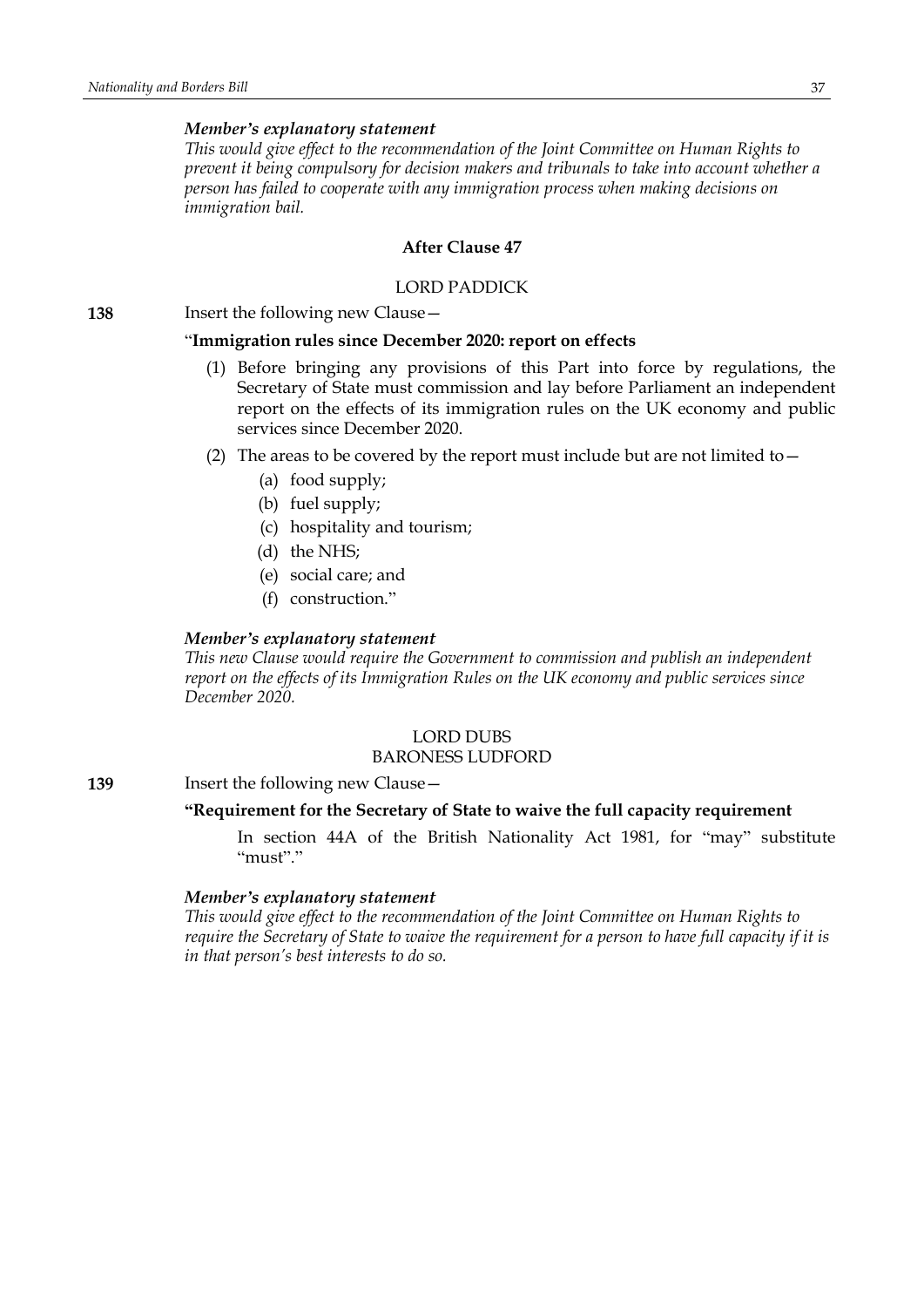# THE LORD BISHOP OF LONDON LORD ROSSER BARONESS MEACHER LORD PADDICK

**140** Insert the following new Clause -

# **"Victims of domestic abuse: data-sharing for immigration purposes**

- (1) The Secretary of State must make arrangements to ensure that personal data of a victim of a domestic abuse in the United Kingdom that is processed for the purpose of that person requesting or receiving support or assistance related to domestic abuse is not used for any immigration control purpose.
- (2) The Secretary of State must make arrangements to ensure that the personal data of a witness to domestic abuse in the United Kingdom that is processed for the purpose of that person giving information or evidence to assist the investigation or prosecution of that abuse, or to assist the victim of that abuse in any legal proceedings, is not used for any immigration control purpose.
- (3) Paragraph 4 of Schedule 2 to the Data Protection Act 2018 does not apply to personal data to which subsection (1) or (2) applies.
- (4) For the purposes of this section, the Secretary of State must issue guidance to  $-$ 
	- (a) persons from whom support or assistance may be requested or received by a victim of domestic abuse in the United Kingdom;
	- (b) persons exercising any function of the Secretary of State in relation to immigration, asylum or nationality; and
	- (c) persons exercising any function conferred by or by virtue of the Immigration Acts on an immigration officer.
- (5) For the purposes of this section—

"immigration control purpose" means any purpose of the functions to which subsection  $(4)(b)$  or (c) refers;

"support or assistance" includes the provision of accommodation, banking services, education, employment, financial or social assistance, healthcare and policing services and any function of a court or prosecuting authority;

"victim" includes any dependent of a person, at whom the domestic abuse is directed, where that dependent is affected by that abuse."

#### *Member's explanatory statement*

*This new Clause would require the Secretary of State to make arrangements to ensure that the personal data of migrant survivors of domestic abuse that is given or used for the purpose of their seeking or receiving support and assistance is not used for immigration control purposes.*

### LORD PADDICK

**141** Insert the following new Clause -

#### "**Operational efficiency**

- (1) Within six months of this Act coming into force the Secretary of State must commission a management review, to be undertaken by management experts outside the Home Office, of—
	- (a) the efficiency of the processing by UK Visas and Immigration of applications, and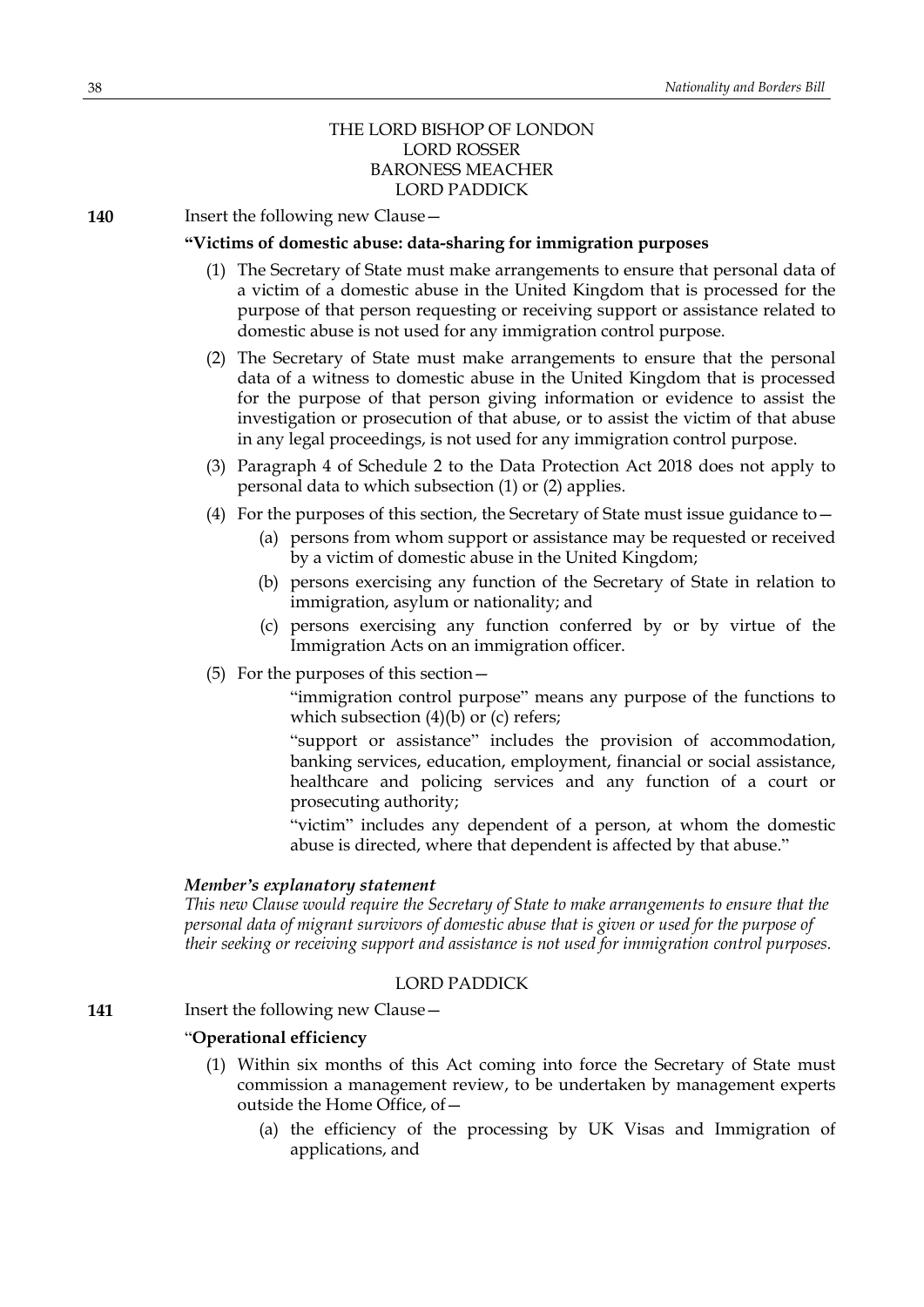- (b) the efficiency of the removal by Immigration Control of persons whose leave to remain has expired.
- (2) For the purposes of this section—
	- (a) "efficiency" includes fairness, and
	- (b) the review must include information regarding the numbers of appeals and their success rate."

### *Member's explanatory statement*

*This amendment requires the Secretary of State to commission an independent management review of the efficiency of UK Visas and Immigration in processing applications and the efficiency of the removal process for those whose leave to remain has expired.*

### **Clause 48**

# BARONESS HAMWEE LORD PADDICK

*The above-named Lords give notice of their intention to oppose the Question that Clause 48 stand part of the Bill.*

# **Clause 49**

# BARONESS HAMWEE LORD PADDICK

**142** Page 55, line 41, leave out "must" and insert "may"

### *Member's explanatory statement*

*This amendment would allow local authorities to decide whether to refer, conduct and inform the Secretary of State of an age assessment in line with their statutory duties to children under the Children's Act 1989.*

**143** Page 56, line 4, leave out subsection (4)

#### *Member's explanatory statement*

*This amendment would allow local authorities to decide what, if any, evidence to provide the Secretary of State in line with their statutory duties to children under the Children's Act 1989.*

**144** Page 56, line 16, leave out "the balance of probabilities" and insert "reasonable degree of likelihood"

#### *Member's explanatory statement*

*This amendment will ensure the standard of proof is in line with case law and reflects the evidentiary challenges faced when assessing age and the need to give the benefit of the doubt where appropriate.*

*The above-named Lords give notice of their intention to oppose the Question that Clause 49 stand part of the Bill.*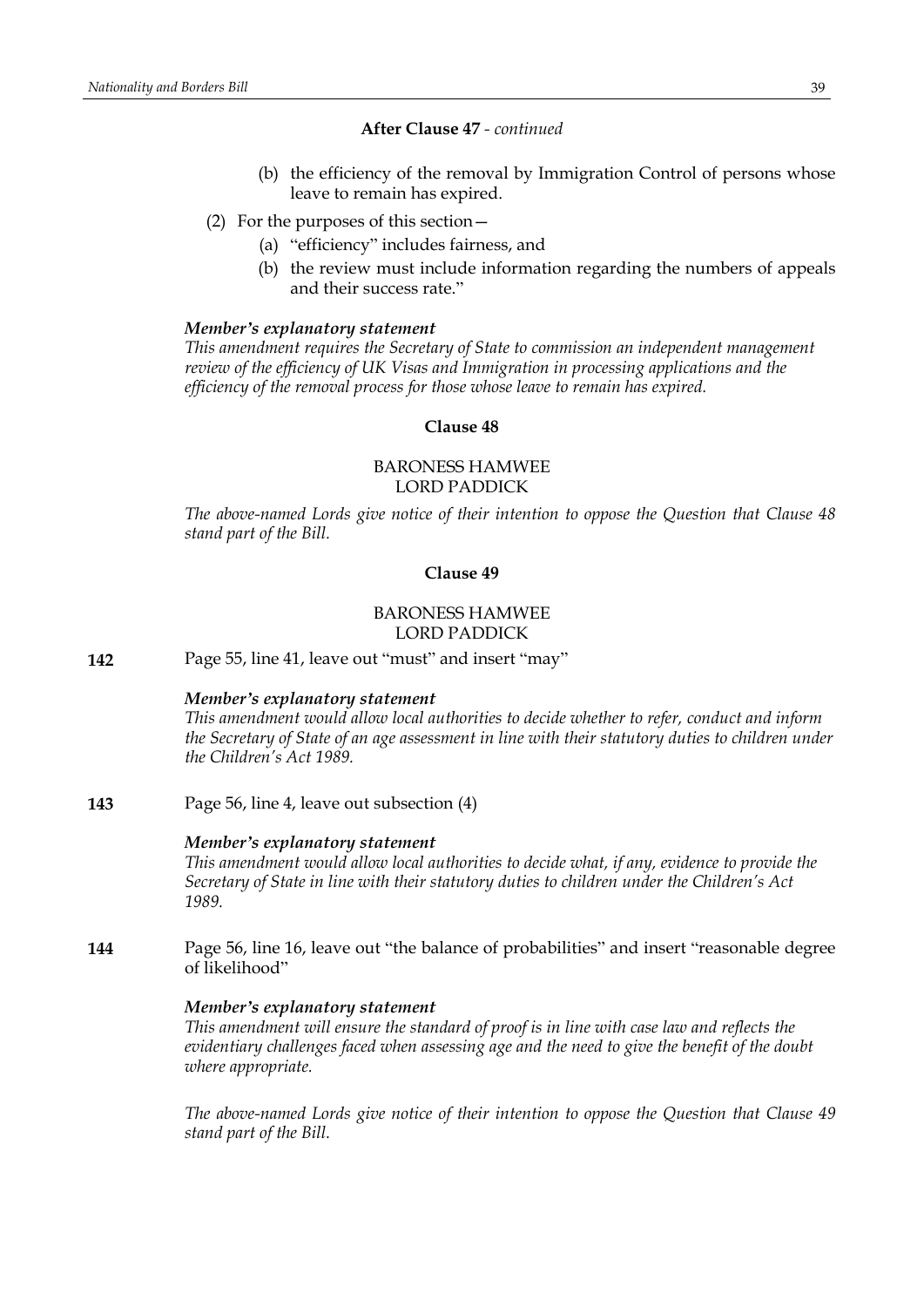# BARONESS HAMWEE LORD PADDICK

**145** Page 57, line 6, leave out "the balance of probabilities" and insert "reasonable degree of likelihood"

#### *Member's explanatory statement*

*This amendment will ensure the standard of proof is in line with case law and reflects the evidentiary challenges faced when assessing age and the need to give the benefit of the doubt where appropriate.*

*The above-named Lords give notice of their intention to oppose the Question that Clause 50 stand part of the Bill.*

# **Clause 51**

# BARONESS LISTER OF BURTERSETT BARONESS NEUBERGER

- **146** Page 57, line 19, at end insert—
	- "(3A) A method may not be specified in regulations under subsection (1) unless it is considered accurate, appropriate and ethical by the relevant medical, dental and scientific professional bodies."

#### *Member's explanatory statement*

*This amendment will ensure scientific methods of age assessments are only introduced if they are considered accurate, appropriate and ethical by the relevant professional bodies.*

# LORD DUBS

# BARONESS LUDFORD BARONESS LISTER OF BURTERSETT

**147** Page 57, line 31, leave out subsections (6) and (7)

#### *Member's explanatory statement*

*This amendment would give effect to the recommendation of the Joint Committee on Human Rights that refusal to consent to scientific procedures to assess age should not be taken into account when assessing the credibility of an age-disputed person who may be a child.*

# BARONESS LISTER OF BURTERSETT BARONESS NEUBERGER

**148** Page 57, line 42, leave out subsection (9)

### *Member's explanatory statement*

*This amendment would remove the provision in Clause 51(9) which allows the use of scientific methods which were not specified in regulations under subsection (1), which means no scientific advice has been sought as to whether that method is accurate or appropriate for assessing a person's age.*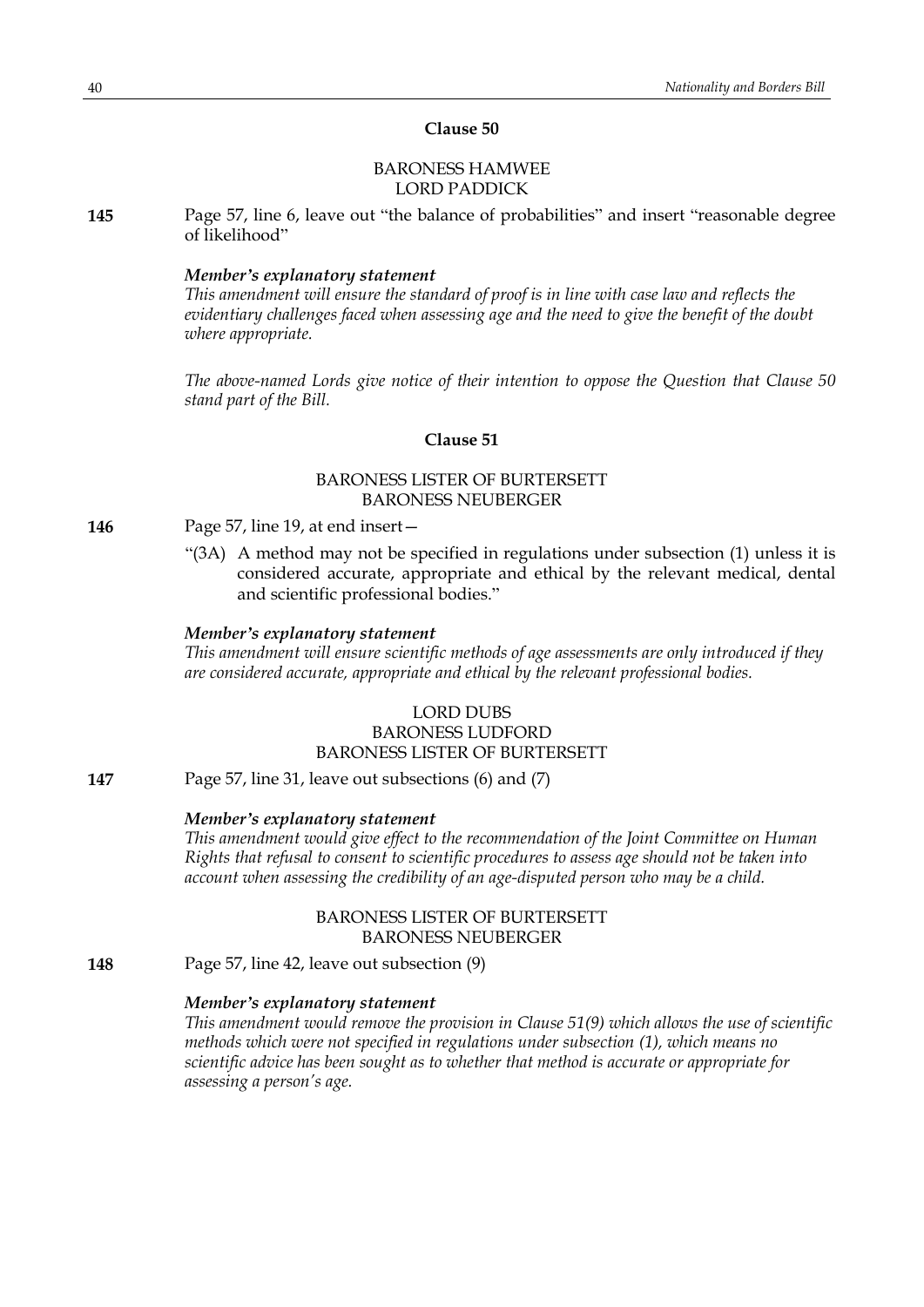# BARONESS HAMWEE LORD PADDICK

*The above-named Lords give notice of their intention to oppose the Question that Clause 51 stand part of the Bill.*

# **Clause 52**

# BARONESS HAMWEE LORD PADDICK

**149** Page 58, line 25, leave out paragraph (f)

### *Member's explanatory statement*

*This amendment would remove the provision in section 52(1)(f) to allow the Government to make regulations about how age assessments should be conducted which would include damage to the person's credibility due to lack of co-operation with the assessment.*

*The above-named Lords give notice of their intention to oppose the Question that Clause 52 stand part of the Bill.*

# **Clause 53**

#### BARONESS HAMWEE LORD PADDICK

**150** Page 58, line 44, leave out "balance of probabilities" and insert "basis of the reasonable degree of likelihood"

# *Member's explanatory statement*

*This amendment provides for the standard of proof the First Tier Tribunal must apply when deciding an appeal relating to age assessment.*

*The above-named Lords give notice of their intention to oppose the Question that Clause 53 stand part of the Bill.*

#### **Clause 54**

### BARONESS HAMWEE LORD PADDICK

*The above-named Lords give notice of their intention to oppose the Question that Clause 54 stand part of the Bill.*

# **Clause 55**

### BARONESS HAMWEE LORD PADDICK

*The above-named Lords give notice of their intention to oppose the Question that Clause 55 stand part of the Bill.*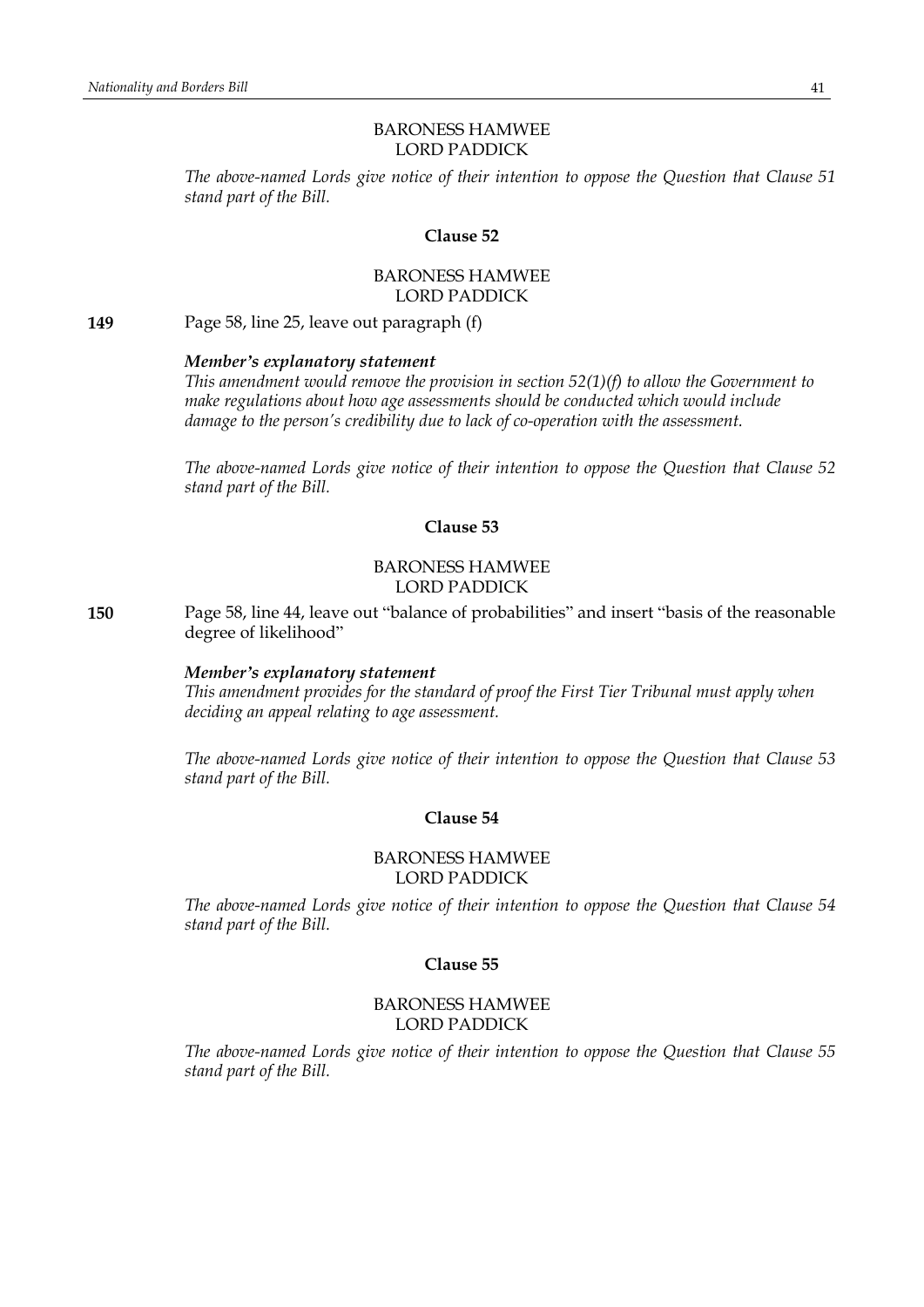### BARONESS HAMWEE LORD PADDICK

*The above-named Lords give notice of their intention to oppose the Question that Clause 56 stand part of the Bill.*

### **After Clause 56**

# LORD GREEN OF DEDDINGTON BARONESS NEVILLE-ROLFE

**151** Insert the following new Clause -

**"Age assessments for age-disputed persons: initial assessments of undetermined age**

- (1) An age-disputed person must be treated as an adult where their physical appearance and demeanour strongly suggest that they are over the age of 18.
- (2) Where the age-disputed person's physical appearance and demeanour do not meet that threshold, and doubt remains as to their claim to be a child, the person must be treated as being of undetermined age until a further age assessment is carried out.
- (3) Those of undetermined age must not be placed alongside minors in schools or accommodation."

#### *Member's explanatory statement*

*This amendment would place in primary legislation a rule for tighter initial age assessments for asylum seekers and would ensure that, where doubts about the person's age are raised by initial assessors, applicants will not be placed alongside children in schools or accommodation.*

# BARONESS NEVILLE-ROLFE LORD GREEN OF DEDDINGTON

**151A** Insert the following new Clause -

### **"Review of Part 4**

- (1) Within the period of 2 years beginning with the day on which this Act is passed, the Secretary of State must commission a review of the efficacy of this Part which must consider whether the provisions contained in this Part and any regulations made by virtue of it are effective in providing a robust system of age assessment.
- (2) The Secretary of State must publish a report of the review's findings and lay it before Parliament."

#### *Member's explanatory statement*

*This amendment would require a review of the age assessment provisions of the Bill to ensure that they are effective in meeting their objectives.*

### **151B** Insert the following new Clause -

# **"Trade agreements containing provisions on visas**

- (1) This section applies where—
	- (a) the Government intends to make a trade agreement, and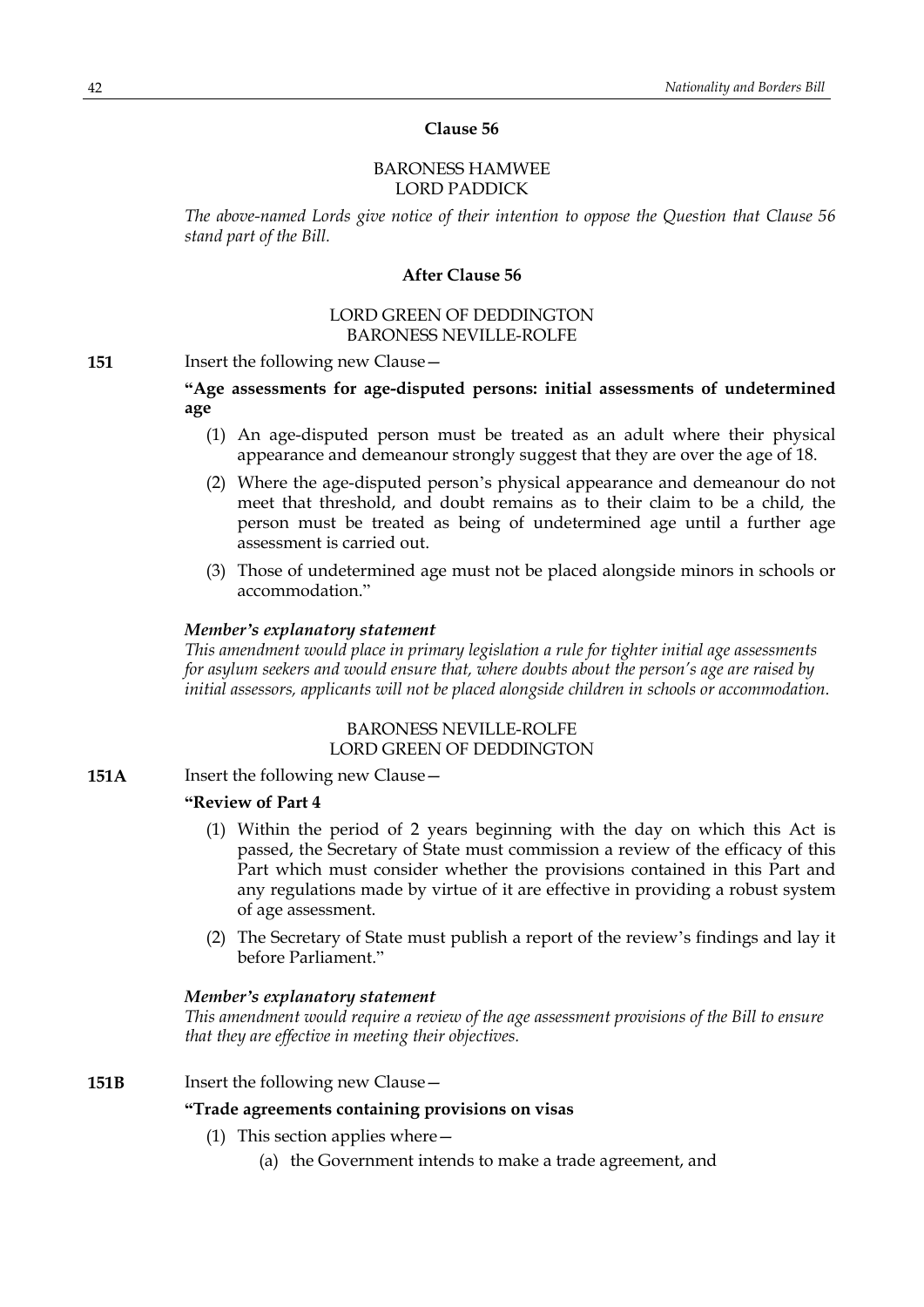- (b) the proposed agreement includes provision about visas.
- (2) Where this section applies, the Secretary of State must not seek to make the trade agreement unless a draft of the provisions on visas has been laid before and approved by each House of Parliament."

#### *Member's explanatory statement*

*This amendment is to ensure that any visa provisions in trade agreements can only come into effect if they are approved by both Houses of Parliament. This is to ensure that visas are a matter for nationality law not trade agreements.*

#### LORD COAKER

# **151C**★ Insert the following new Clause —

### **"Age assessments: restrictions**

- (1) Age assessments under section 49 or 50 must only be undertaken if there is significant reason to doubt the age of the age-disputed person.
- (2) A person conducting age assessments under section 49 or 50 must be a social worker.
- (3) Age assessments must be undertaken in accordance with the Association of Directors of Children's Services Age Assessment Guidance or equivalent guidance in the devolved jurisdictions.
- (4) When an age assessment is conducted, a process must be used that allows for an impartial multi-agency approach, drawing on a range of expertise, including from—
	- (a) health professionals,
	- (b) psychologists,
	- (c) teachers,
	- (d) foster parents,
	- (e) youth workers,
	- (f) advocates,
	- (g) guardians, and
	- (h) social workers.
- (5) When making regulations under section 51, the Secretary of State must not specify scientific methods unless the Secretary of State receives written approval from the relevant medical, dental and scientific professional bodies that the method is both ethical and accurate beyond reasonable doubt for assessing a person's age.
- (6) Any organisation developed to oversee age assessments must be independent of the Home Office."

#### *Member's explanatory statement*

*This new Clause would place various restrictions on the use of age assessments, to ensure they are scientifically sound and done according to recognised standards.*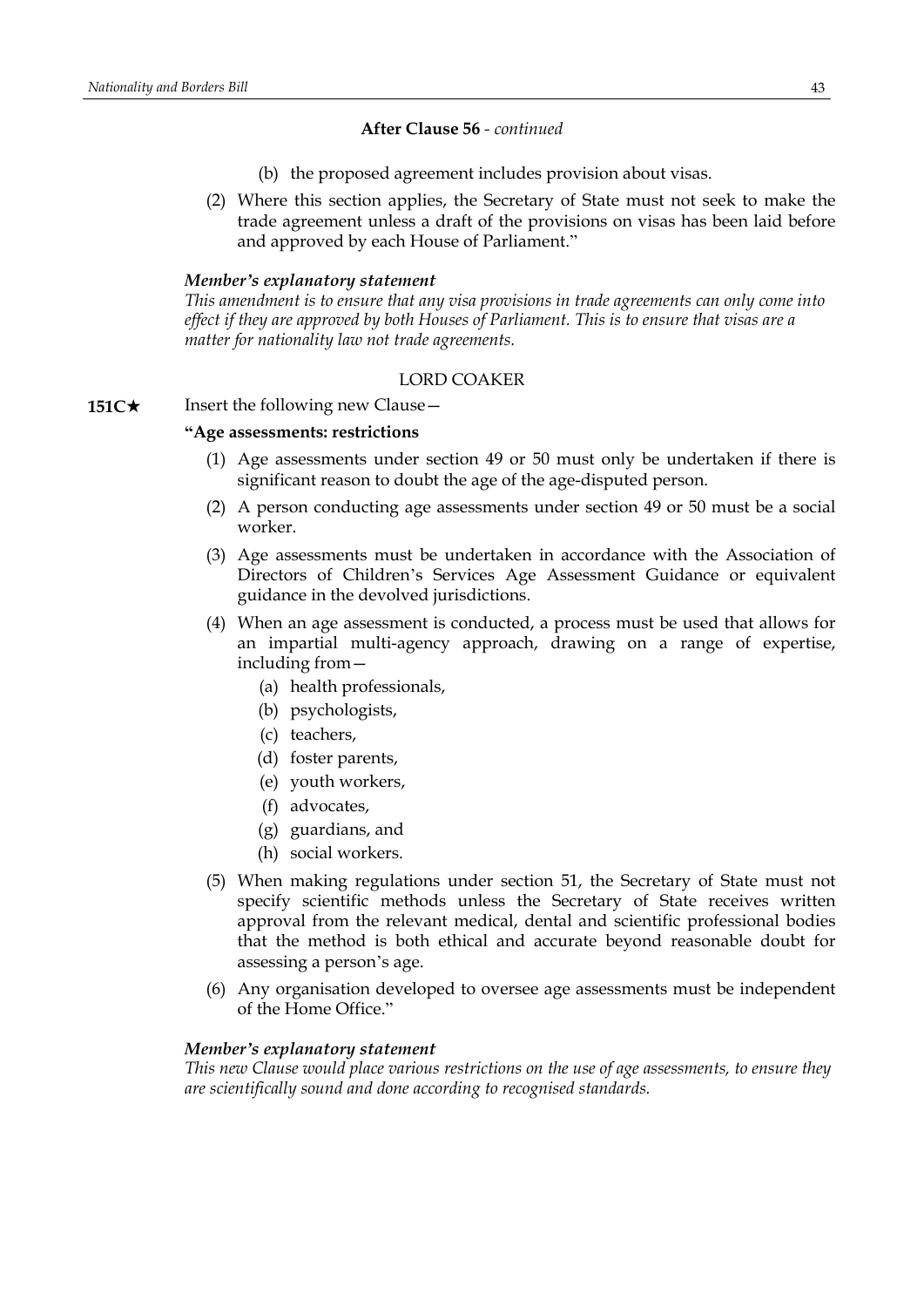# LORD COAKER BARONESS HAMWEE THE LORD BISHOP OF BRISTOL

*The above-named Lords give notice of their intention to oppose the Question that Clause 57 stand part of the Bill.*

# **Clause 58**

### LORD COAKER

**152** Page 62, line 16, at end insert—

"(aa) the person was 18 or over at the time of the incident or incidents in respect of which the slavery or trafficking information notice was issued,"

#### *Member's explanatory statement*

*This amendment seeks to ensure those exploited as children are not penalised for late disclosures.*

# LORD DUBS

# BARONESS LUDFORD

**153** Page 62, line 21, leave out "must take account, as" and insert "may take account, as potentially"

#### *Member's explanatory statement*

*This amendment would give effect to the recommendation of the Joint Committee on Human Rights to amend Clause 58 to make the requirement for late provision of information to have a negative impact on credibility less mandatory and would bring the language into line with existing caselaw on how such language should be interpreted given the need for a global assessment of credibility.*

# LORD COAKER

**154** Page 62, line 23, at end insert—

- "(2A) For the purposes of subsection (2) "good reasons" include, but are not limited to—
	- (a) the impact of trauma, including behaviour consistent with posttraumatic stress disorder;
	- (b) distrust of authorities, including fear of punishment or a lack of confidence in the confidentiality of information sharing;
	- (c) fear of reprisals against the person, or people they are related to or have close personal relationships with, if they make an allegation of slavery;
	- (d) experiencing pressures and fears related to bonded debt;
	- (e) where the claimant was under the age of 18 years at their time of arrival in the United Kingdom or at the time of their exploitation;
	- (f) where the claimant has diminished capacity;
	- (g) fear of repercussions from people who exercise control over the person;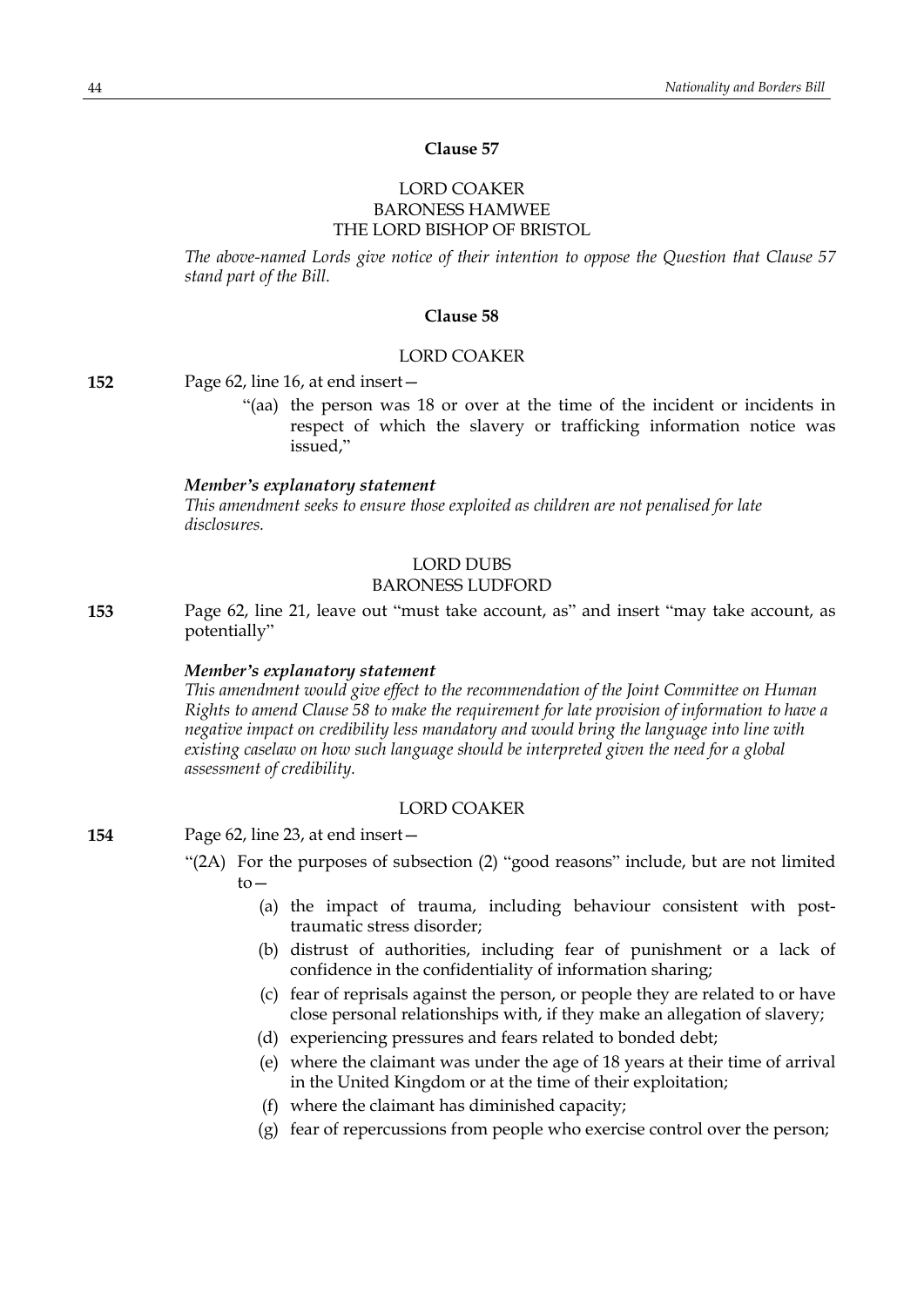# **Clause 58** *- continued*

- (h) a lack of understanding of modern slavery including being unable or unwilling to identify themselves as a "victim"; or
- (i) an ongoing or previous relationship with the trafficker."

# *Member's explanatory statement*

*This amendment probes what will be defined as a "good reason" for late disclosure.*

# LORD DUBS BARONESS LUDFORD

**155** Page 62, line 28, at end insert—

- "(5) This section does not apply to  $-$ 
	- (a) child victims, or potential victims, of slavery or human trafficking, or
	- (b) victims, or potential victims, of sexual exploitation."

### *Member's explanatory statement*

*This amendment would give effect to the recommendation of the Joint Committee on Human Rights to amend Clause 58 to specify that the requirement for late provision of information to have a negative impact on credibility does not apply to child victims of slavery or human trafficking or victims of sexual exploitation.*

# LORD COAKER LORD DUBS BARONESS HAMWEE

*The above-named Lords give notice of their intention to oppose the Question that Clause 58 stand part of the Bill.*

#### **Clause 59**

#### BARONESS MCINTOSH OF PICKERING

**156** Page 63, line 1, leave out subsection (4)

### *Member's explanatory statement*

*This amendment deletes Clause 59 subsection (4).*

#### LORD ALTON OF LIVERPOOL

- **156A** Page 63, line 1, at end insert—
	- "(1ZA) Guidance issued under subsection (1) must, in particular, provide that the determination mentioned in paragraph (c) is to be made on the standard of "suspect but cannot prove"."

#### *Member's explanatory statement*

*This amendment would ensure that amendments made to the Modern Slavery Act 2015 do not raise the threshold for a Reasonable Grounds decision when accessing the National Referral Mechanism in line with Modern Slavery: Statutory Guidance for England and Wales (under s49 of the Modern Slavery Act 2015) and Non-Statutory Guidance for Scotland and Northern Ireland.*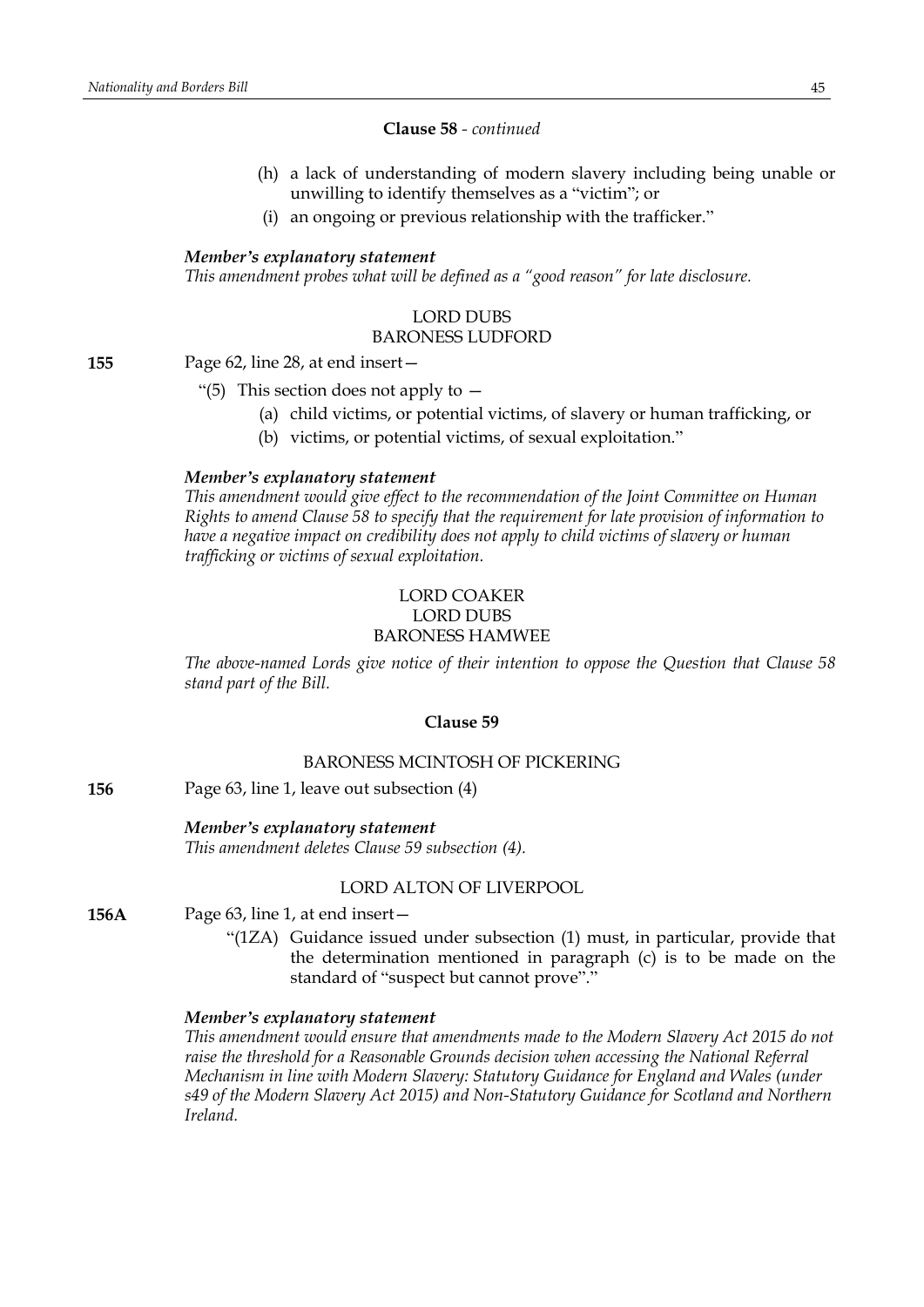### **156B** Page 63, line 8, at end insert—

"(3A) If regulations under subsection (2) make provision for determining whether a person is a victim of slavery or human trafficking (as mentioned in paragraph (a) of that subsection), they must provide that the determination is to be made on the standard of "suspect but cannot prove"."

# *Member's explanatory statement*

*This amendment would ensure that amendments made to the Modern Slavery Act 2015 do not raise the threshold for a Reasonable Grounds decision when accessing the National Referral Mechanism in line with Modern Slavery: Statutory Guidance for England and Wales (under s49 of the Modern Slavery Act 2015) and Non-Statutory Guidance for Scotland and Northern Ireland.*

# **Clause 60**

## LORD COAKER BARONESS HAMWEE

**157** Page 63, line 41, leave out "30" and insert "45"

# *Member's explanatory statement*

*This amendment would ensure that victims of modern slavery continue to receive a recovery period of at least 45 days, bringing this provision in line with current statutory guidance.*

# **Clause 61**

#### LORD COAKER

**158** Page 64, line 4, at end insert—

"(aa) the person was aged 18 or over at the time of the circumstances which gave rise to the first RG decision;"

#### *Member's explanatory statement*

*This amendment seeks to preclude those exploited as children from being denied additional recovery periods if they are re-trafficked.*

#### LORD DUBS BARONESS LUDFORD

**159** Page 64, line 11, leave out first "may" and insert "must"

# *Member's explanatory statement*

*This amendment would give effect to the recommendation of the Joint Committee on Human Rights to clarify that a person should not be removed if a conclusive grounds decision is pending and it would be inappropriate to remove that person.*

# LORD COAKER

*Lord Coaker gives notice of his intention to oppose the Question that Clause 61 stand part of the Bill.*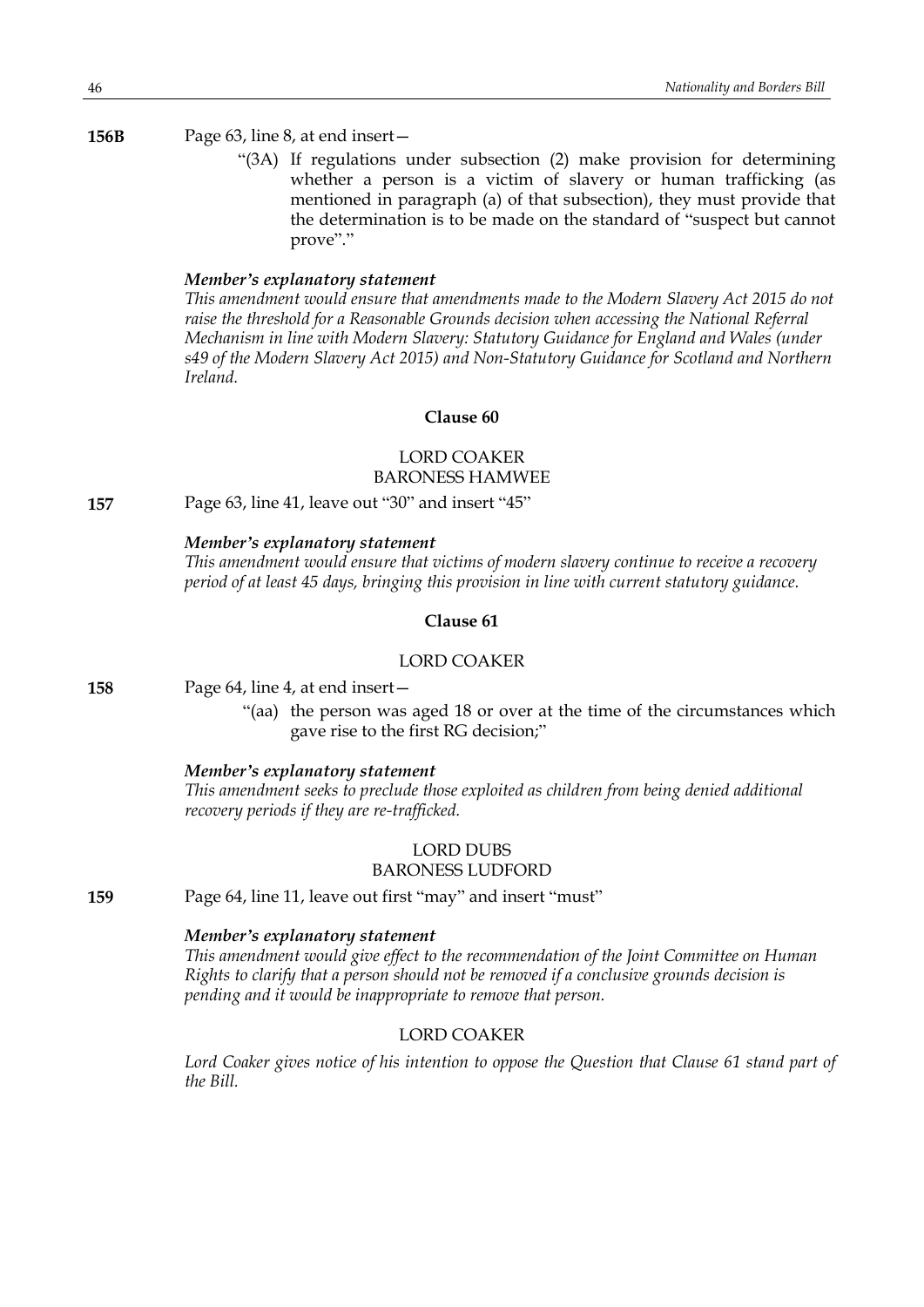### BARONESS MCINTOSH OF PICKERING

**160** Page 64, line 23, after "if" insert "in exceptional circumstances"

#### *Member's explanatory statement*

*This amendment modifies Clause 62 by ensuring that a competent authority may apply Clause 62(2) when "exceptional circumstances" affect a person who may be a threat to public order.*

#### BARONESS HAMWEE LORD PADDICK

**160A** Page 64, line 23, leave out from first "the" to end of line 25 and insert "Secretary of State is satisfied that this is in the interests of national security."

#### *Member's explanatory statement*

*This amendment provides that a person may be only be disqualified from protection if it is in the interests of national security.*

# LORD COAKER

**161** Page 64, line 23, at end insert "was aged 18 or over at the time of the circumstances which gave rise to the positive reasonable grounds decision and"

### *Member's explanatory statement*

*This would exclude children from the disqualification from protection measures under this clause.*

# LORD DUBS

### BARONESS LUDFORD

**162** Page 64, line 24, after "a" insert "serious and ongoing"

#### *Member's explanatory statement*

*This amendment would give effect to the recommendation of the Joint Committee on Human Rights to ensure that this exemption goes no wider than that permitted under Article 13 ECAT in relation to a person who poses an ongoing threat to public order.*

# BARONESS MCINTOSH OF PICKERING

**163** Page 64, line 25, leave out paragraph (b)

### LORD DUBS

#### BARONESS LUDFORD

- **164** Page 64, line 25, at end insert—
	- "(1A) No determination may be made under subsection (1) in respect of a child."

### *Member's explanatory statement*

*This amendment would give effect to the recommendation of the Joint Committee on Human Rights to ensure that Clause 62 does not apply so as to deprive child victims of slavery or human trafficking of protection.*

**165** Page 64, line 40, leave out paragraph (d)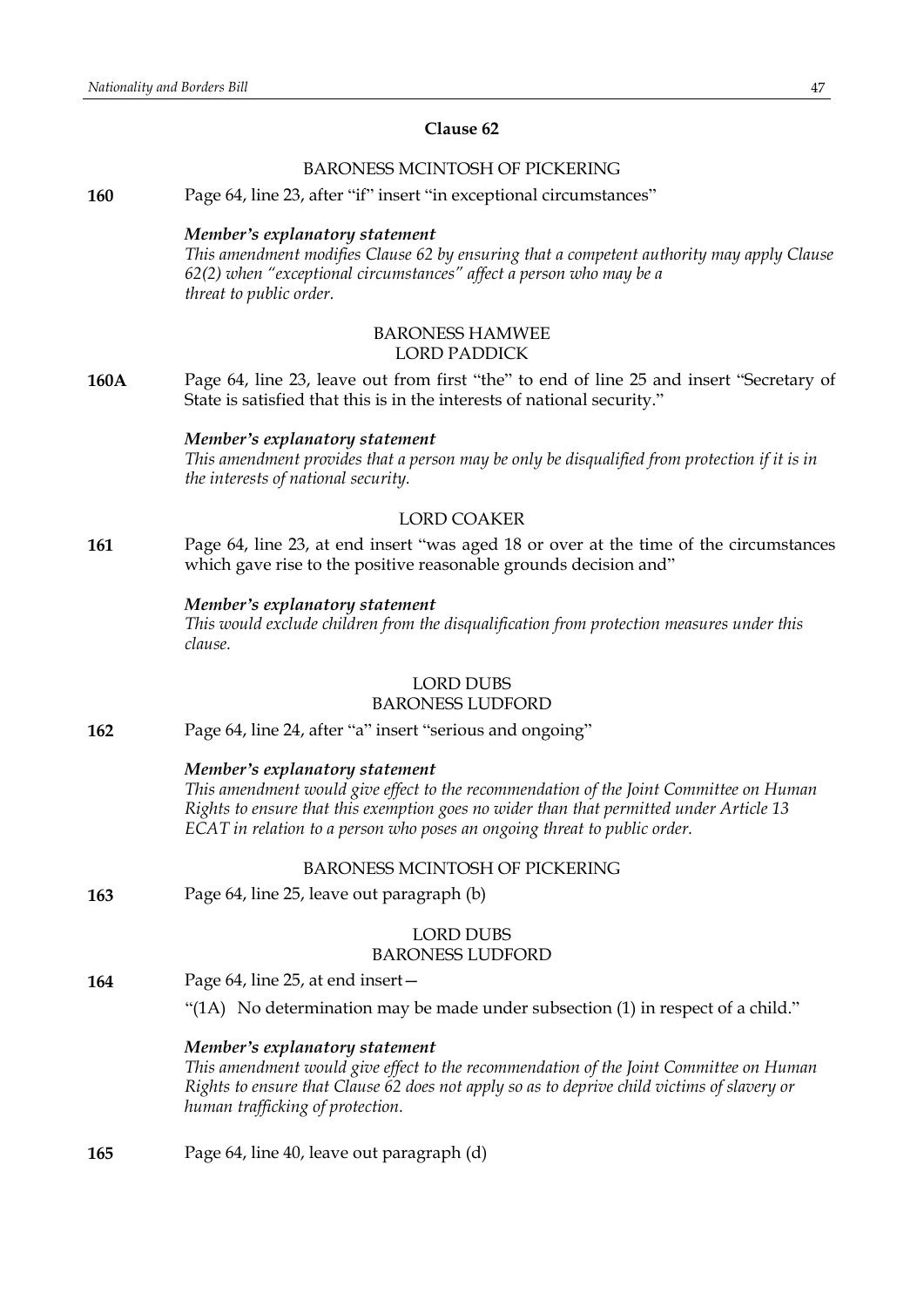# *Member's explanatory statement*

*This amendment would give effect to the recommendation of the Joint Committee on Human Rights to remove the public order condition that would require the competent authority to make a determination in relation to terrorist activity; such risks could be covered by clause 62(3)(i).*

**166** Page 65, line 1, leave out paragraph (f)

### *Member's explanatory statement*

*This amendment would give effect to the recommendation of the Joint Committee on Human Rights to remove Clause 62(3)(f), which provides that any person who had been sentenced to more than one year in prison was a "threat to public order".*

**167** Page 65, line 9, leave out "the person otherwise" and insert "the Secretary of State has certified that the person"

#### *Member's explanatory statement*

*This amendment would give effect to the recommendation of the Joint Committee on Human Rights to remove the requirement for the competent authority to develop expertise in making determinations as to who is a threat to national security and instead requires such determinations to be made and certified by the Secretary of State.*

#### **168** Page 65, line 40, at end insert—

"(5A) For the purposes of subsection  $(1)(a)$ , a person is not a threat to public order for any reason related to conduct that that person was compelled to do as a victim of slavery or human trafficking."

# *Member's explanatory statement*

*This amendment would give effect to the recommendation of the Joint Committee on Human Rights to amend clause 62 so that it does not apply where any criminality was caused by the victim being compelled to do so by virtue of their being a victim of slavery or human trafficking.*

# LORD RANDALL OF UXBRIDGE LORD COAKER BARONESS HAMWEE

**169** Leave out Clause 62 and insert the following new Clause—

# **"Identified potential victims etc: disqualification from protection**

- (1) This section applies to the construction and application of Article 13 of the Trafficking Convention.
- (2) The competent authority may determine that it is not bound to observe the minimum recovery period under section 60(2) of this Act in respect of a person in relation to whom a positive reasonable grounds decision has been made, if the authority is satisfied that—
	- (a) it is prevented from doing so as a result of an immediate, genuine, present and serious threat to public order; or
	- (b) the person is claiming to be a victim of modern slavery improperly.
- (3) Any determination under subsection (2) must only be made—
	- (a) in exceptional circumstances;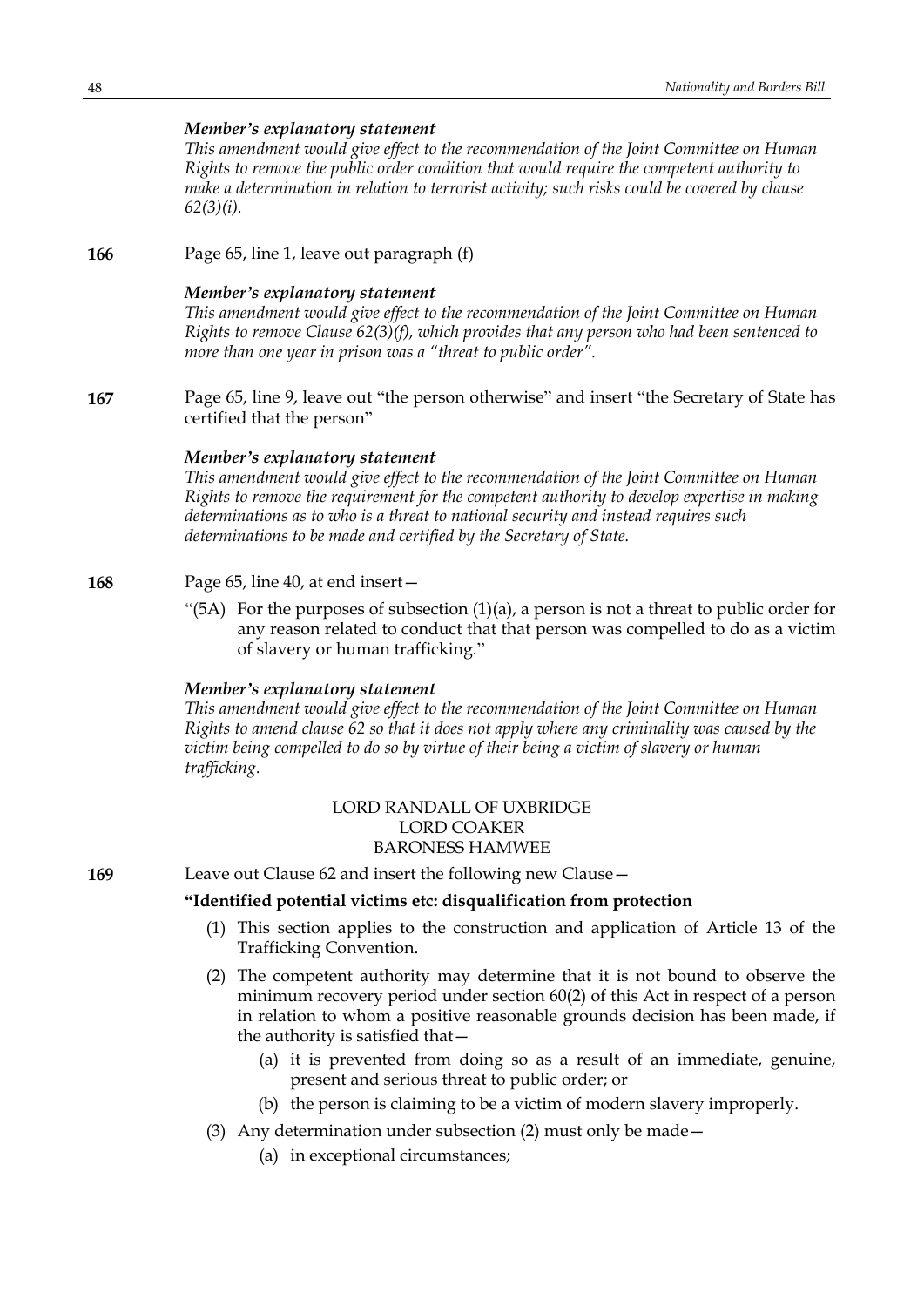#### **Clause 62** *- continued*

- (b) where necessary and proportionate to the threat posed; and
- (c) following an assessment of all the circumstances of the case.
- (4) A determination under subsection (2) must not be made where it would breach—
	- (a) a person's Human Rights Convention rights;
	- (b) the United Kingdom's obligations under the Trafficking Convention; or
	- (c) the United Kingdom's obligations under the Refugee Convention.
- (5) For the purposes of a determination under subsection (2)(b), victim status is being claimed improperly if the person knowingly and dishonestly makes a false statement without good reason, and intends by making the false statement to make a gain for themselves.
- (6) A good reason for making a false statement includes, but is not limited to, circumstances where—
	- (a) the false statement is attributable to the person being or having been a victim of modern slavery; or
	- (b) any means of trafficking were used to compel the person into making a false statement.
- (7) This section does not apply where the person is under 18.
- (8) Nothing in this section affects the application of section 60(3) of this Act."

#### *Member's explanatory statement*

*This amendment maintains the spirit of Clause 62 but ensures that the power is exercised in line with the UK's obligations under Article 13 of the Trafficking Convention. This amendment also protects child victims of modern slavery from disqualification from protection.*

# LORD PADDICK LORD COAKER THE LORD BISHOP OF BRISTOL

*The above-named Lords give notice of their intention to oppose the Question that Clause 62 stand part of the Bill.*

#### *Member's explanatory statement*

*This amendment would remove Clause 62, which excludes potential modern slavery victims from protection in certain circumstances.*

#### **Clause 63**

# LORD MCCOLL OF DULWICH LORD ALTON OF LIVERPOOL LORD COAKER

**169A** Page 66, line 10, leave out from "their" to end of line 12 and insert "physical, psychological and social recovery or to prevent their re-trafficking in accordance with Article 12 of the Trafficking Convention."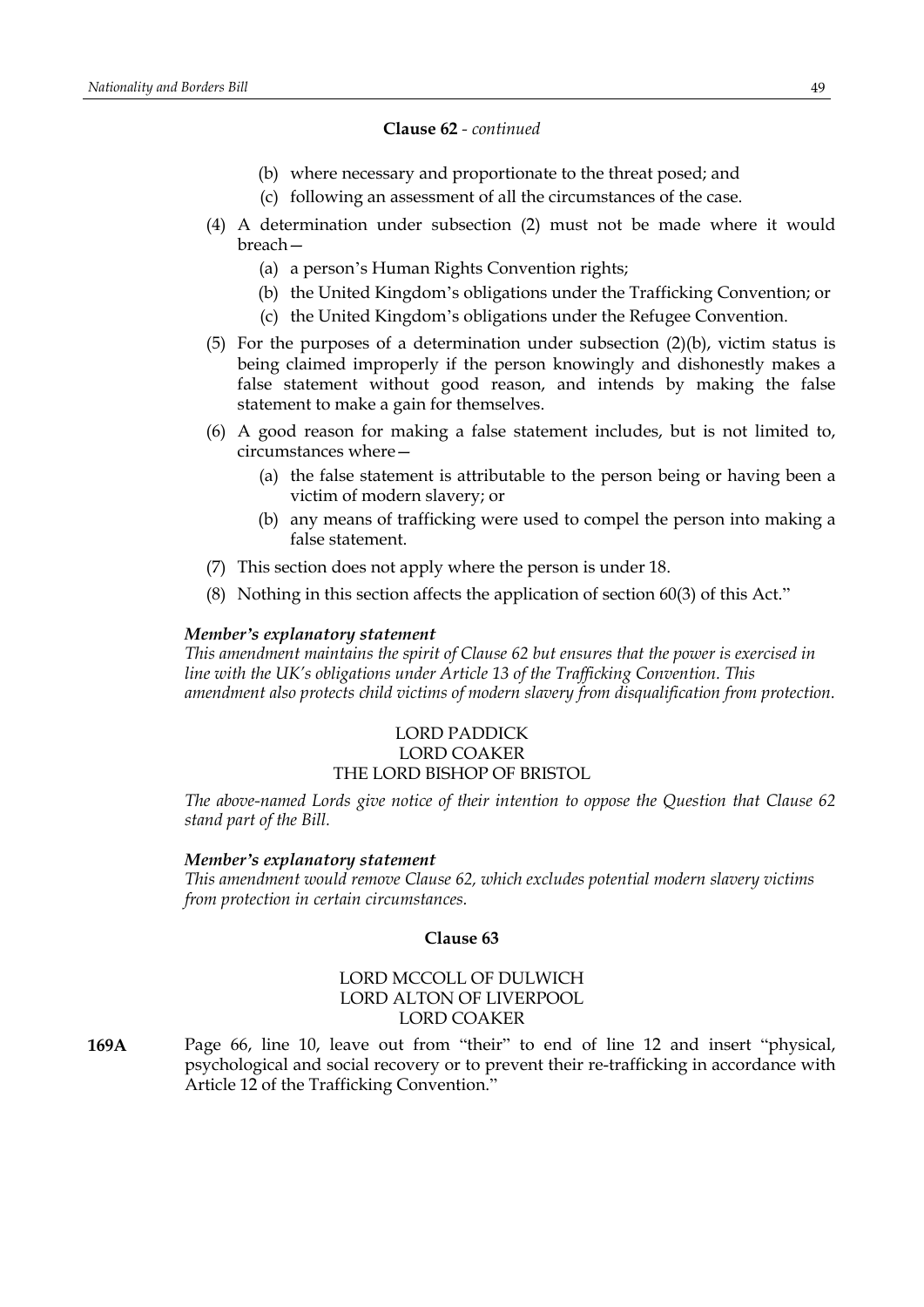# **Clause 63** *- continued*

# LORD MCCOLL OF DULWICH LORD ALTON OF LIVERPOOL LORD PADDICK LORD COAKER

**170** Page 66, line 27, at end insert—

- "(5A) If a person is receiving assistance and support under subsection (1) or (4), the Secretary of State must continue to secure tailored assistance and support for that person at the end of the recovery period if they are in need of that assistance and support in accordance with subsection (5B).
	- (5B) A person who receives a positive conclusive grounds decision must be considered in need of assistance and support under subsection (5A) for at least 12 months beginning on the day the recovery period ends."

# *Member's explanatory statement*

*This amendment would ensure provision of support and assistance to modern slavery victims in England and Wales with a positive conclusive grounds decision for at least 12 months.*

# LORD MCCOLL OF DULWICH LORD ALTON OF LIVERPOOL LORD COAKER

**170A** Page 66, line 36, at end insert—

# **"50B Meaning of assistance and support**

- (1) For the purpose of guidance issued under section  $49(1)(b)$ , regulations made under section 50, and section 50A, "assistance and support" includes but is not restricted to the provision of—
	- (a) appropriate and safe accommodation;
	- (b) material assistance, including financial assistance;
	- (c) medical advice and treatment (including psychological assessment and treatment);
	- (d) counselling;
	- (e) a support worker;
	- (f) appropriate information on any matter of relevance or potential relevance to the particular circumstances of the person;
	- (g) translation and interpretation services;
	- (h) assistance in obtaining specialist legal advice or representation (including with regard to access to compensation);
	- (i) assistance with repatriation, including a full risk assessment.
- (2) Assistance and support provided to a person under this section—
	- (a) must not be conditional on that person's acting as a witness in any criminal proceedings;
	- (b) may be provided only with the consent of that person;
	- (c) must be provided in a manner which takes due account of the needs of that person as regards safety and protection from harm;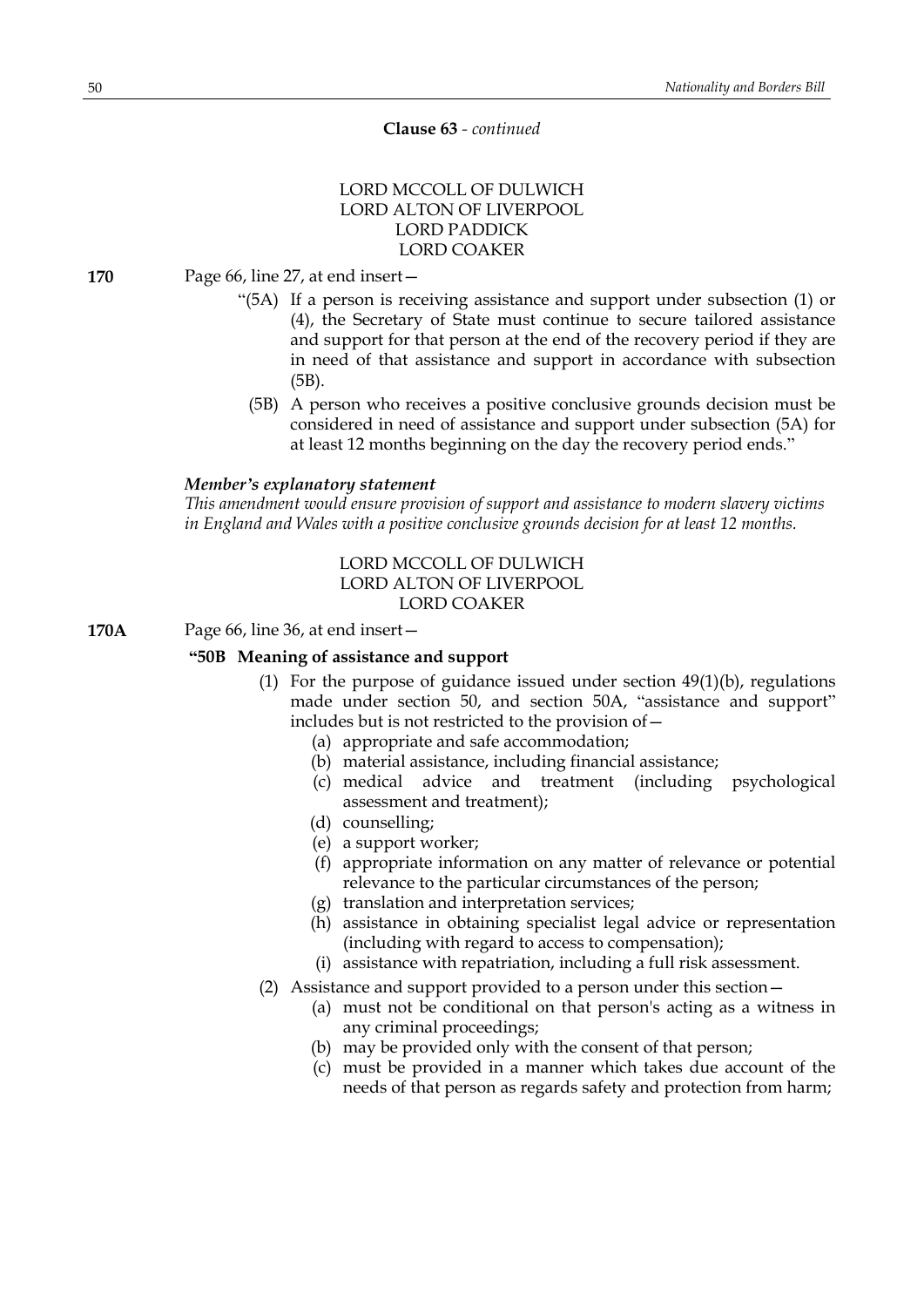#### **Clause 63** *- continued*

- (d) must be provided to meet the needs of that person having particular regard to any special needs or vulnerabilities of that person caused by gender, pregnancy, physical or mental illness, disability or being the victim of violence or abuse;
- (e) must be provided in accordance with an assistance and support plan which specifies that person's needs for support and how those needs will be met for the full duration of the period to which that person is entitled to support under this Act.
- (3) Nothing in this section affects the entitlement of any person to assistance and support under any other statutory provision."

# **Clause 64**

# LORD MCCOLL OF DULWICH LORD COAKER

- **170B** Page 66, line 41, at end insert—
	- "(1A) The Secretary of State must grant the person limited leave to remain in the United Kingdom where the person is being provided with support and assistance under section 50A(5B) of the Modern Slavery Act 2015 or where subsection (1B) applies.
		- (1B) This subsection applies if the person receives assistance and support under one of the following—
			- (a) section 18(9) of the Human Trafficking and Exploitation (Criminal Justice and Support for Victims) Act (Northern Ireland) 2015 (c. 2 (N.I.)),
			- (b) section 9(3)(c) of the Human Trafficking and Exploitation (Scotland) Act 2015 (asp 12), or
			- (c) regulation 3(4)(c) of the Human Trafficking and Exploitation (Scotland) Act 2015 (Support for Victims) Regulations 2018 (S.S.I 2018/90).
	- (1C) If subsections (1A) or (1B) do not apply, subsection (2) applies."

# LORD DUBS BARONESS LUDFORD LORD COAKER

**171** Page 67, line 1, leave out from "assisting" to "harm" in line 2 and insert "with their personal situation, including but not limited to assisting the person in their recovery from any physical, psychological or social"

#### *Member's explanatory statement*

*This amendment would give effect to the recommendation of the Joint Committee on Human Rights to ensure Clause 64 adequately covers the obligations in Article 14 ECAT.*

# LORD MCCOLL OF DULWICH LORD COAKER

- **171A** Page 67, line 7, at end insert—
	- "(2A) The Secretary of State must grant the person limited leave to remain in the United Kingdom for the period—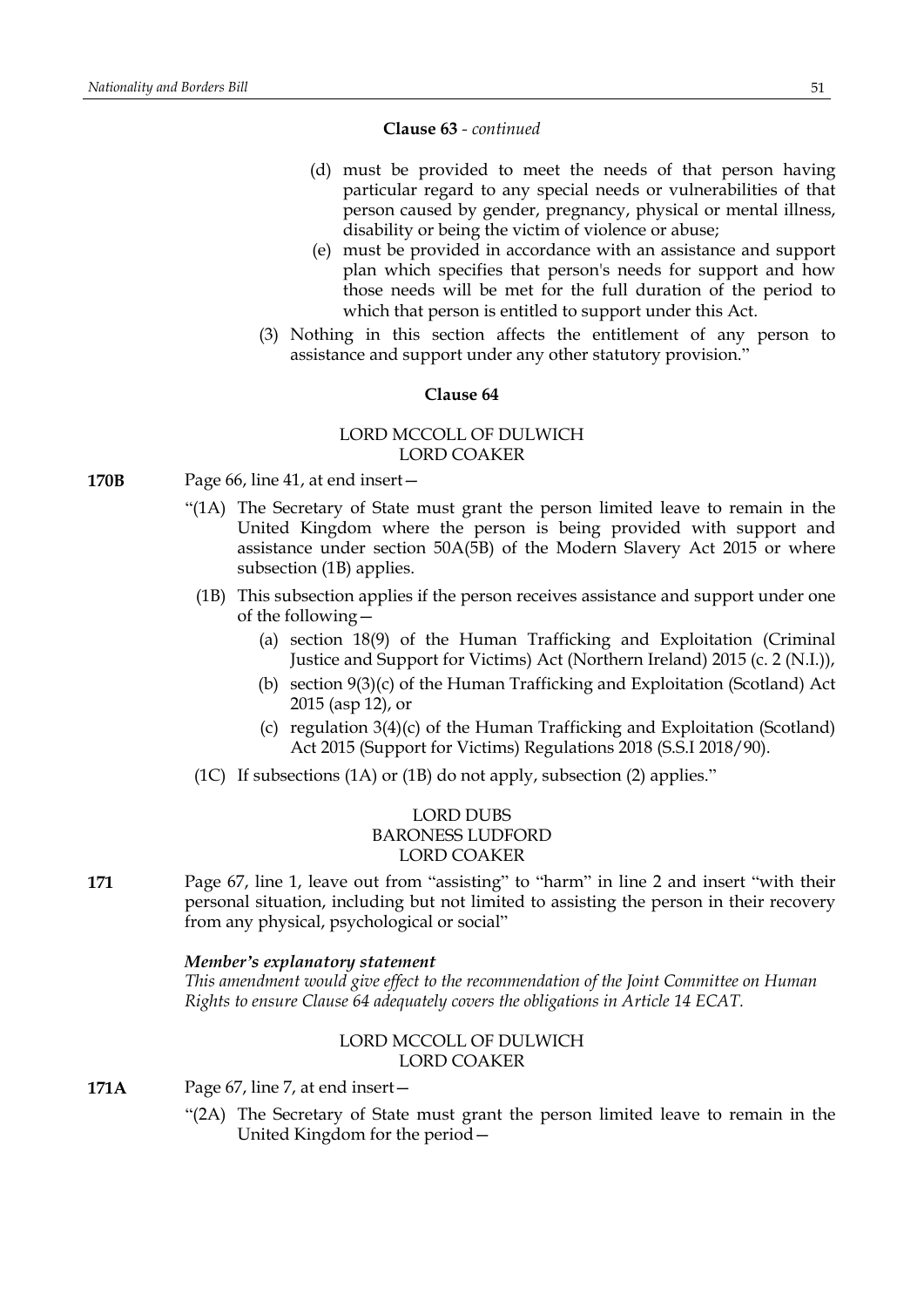#### **Clause 64** *- continued*

- (a) beginning on the day on which the positive conclusive grounds decision is communicated to the person, and
- (b) for the duration of  $-$ 
	- (i) at least 12 months where leave is granted under subsection (2), or
	- (ii) the amount of time support and assistance will be provided under either subsection (1B) or section 50A(5B) of the Modern Slavery Act 2015."

#### LORD MORROW

**171B** Page 67, line 9, leave out subsections (4) and (5)

#### *Member's explanatory statement*

*This amendment would remove the criteria of not granting leave to remain if assistance could be provided in another country or compensation sought in another country.*

# LORD DUBS BARONESS LUDFORD LORD COAKER

# **172** Page 67, line 33, at end insert—

"(8A) The best interests of the child must be a primary consideration when making decisions under this section in respect of a child."

### *Member's explanatory statement*

*This amendment would give effect to the recommendation of the Joint Committee on Human Rights such that, in order to comply with the UK's obligations, under ECAT and the UNCRC, toward child victims of slavery and human trafficking in the UK, this would ensure that the best interests of the child are a primary consideration when making decisions on granting leave to remain for child victims of slavery or human trafficking.*

#### **Clause 65**

# LORD PADDICK BARONESS JONES OF MOULSECOOMB

**172A** Leave out Clause 65 and insert the following new Clause—

# **"Civil legal aid under section 9 of LASPO: add-on services in relation to the national referral mechanism**

(1) In Part 1 of Schedule 1 to the Legal Aid, Sentencing and Punishment of Offenders Act 2012 (civil legal services qualifying for legal aid), after paragraph 32A insert—

#### *"Pre-national referral mechanism advice*

32B(1) Civil legal services provided to an individual in relation to referral into the national referral mechanism and connected immigration advice.

#### General exclusions

(2) Sub-paragraph (1) is subject to the exclusions in Part 2 of this Schedule.

Specific exclusions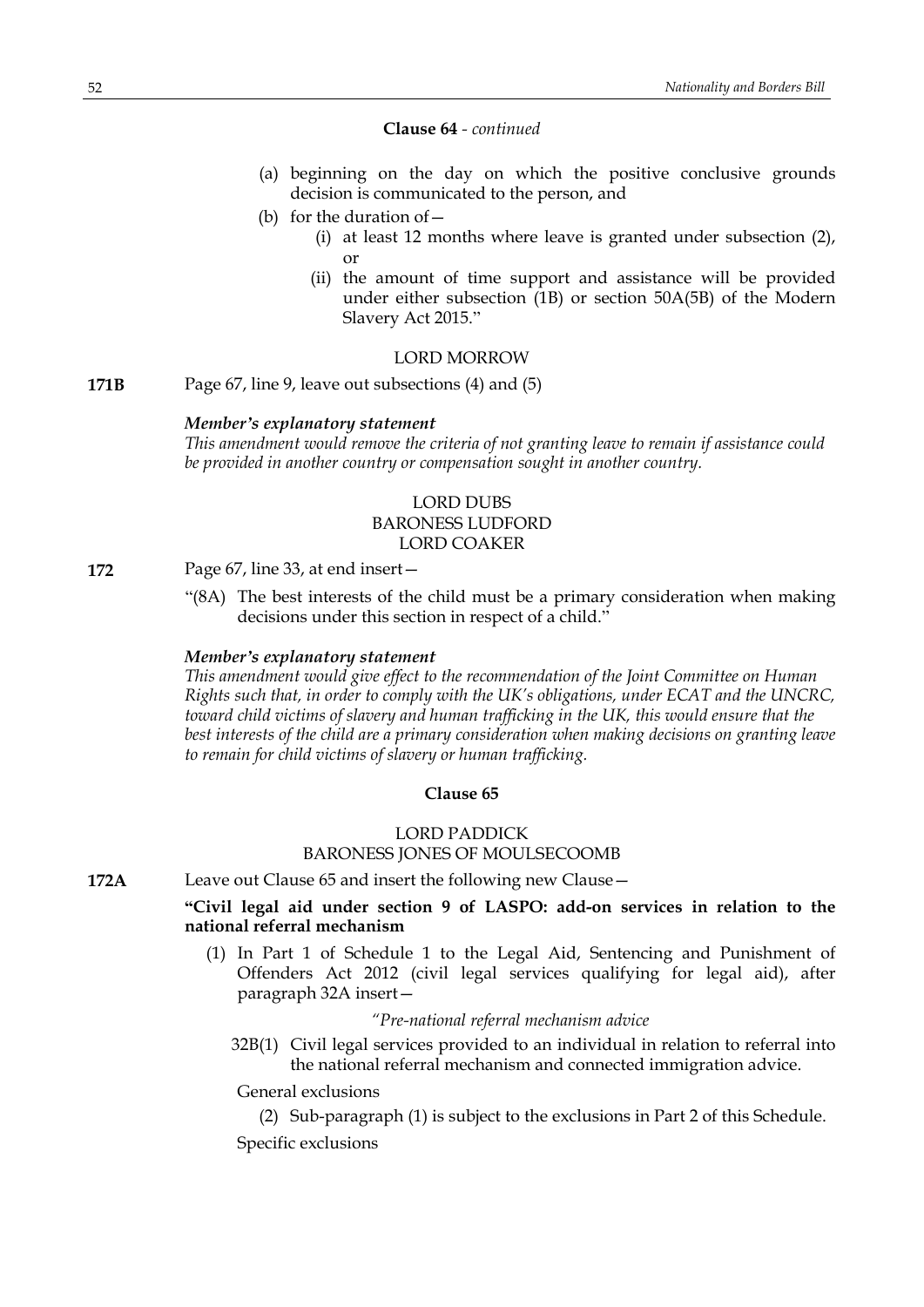#### **Clause 65** *- continued*

- (3) The civil legal services described in sub-paragraph (1) do not include— (a) advocacy, or
	- (b) attendance at an interview conducted by the competent authority under the national referral mechanism for the purposes of a reasonable grounds decision or a conclusive grounds decision."
- (2) In regulation 5(1) of the Civil Legal Aid (Financial Resources and Payment for Services) Regulations 2013 (S.I. 2013/480) (exceptions from requirement to make a determination in respect of an individual's financial resources), after paragraph (l) insert—
	- "(m) civil legal services described in paragraph 32B of Part 1 of Schedule 1 to the Act (civil legal services provided to an individual in relation to referral into the national referral mechanism).""

### *Member's explanatory statement*

*This amendment facilitates access to legal advice at as early a stage as possible in trafficking cases, by removing the requirement for it to be attached to an existing immigration or asylum matter.*

# **Clause 66**

# LORD PADDICK

*Lord Paddick gives notice of his intention to oppose the Question that Clause 66 stand part of the Bill.*

### *Member's explanatory statement*

*This is contingent on Lord Paddick's amendment to replace Clause 65 ("Civil legal aid under section 9 of LASPO: add-on services in relation to the national referral mechanism"); Clause 66 would no longer be required if that amendment is agreed to.*

# **After Clause 67**

### LORD COAKER

**173** Insert the following new Clause—

### **"Victim navigators**

- (1) The Secretary of State must, within six months of the date of the passing of this Act, make provision for each police force in England and Wales to have one or more independent victim navigators to liaise between the relevant police force and potential victims of slavery or human trafficking and to assist in the procurement of specialist advice for both the police force and the potential victim.
- (2) Regulations under this section are subject to affirmative resolution procedure."

#### *Member's explanatory statement*

*This new clause seeks to introduce provisions for Independent Victim Navigators to be in operation on a national level, acting as a liaison between the police and potential victim of slavery or human trafficking in accessing the appropriate support.*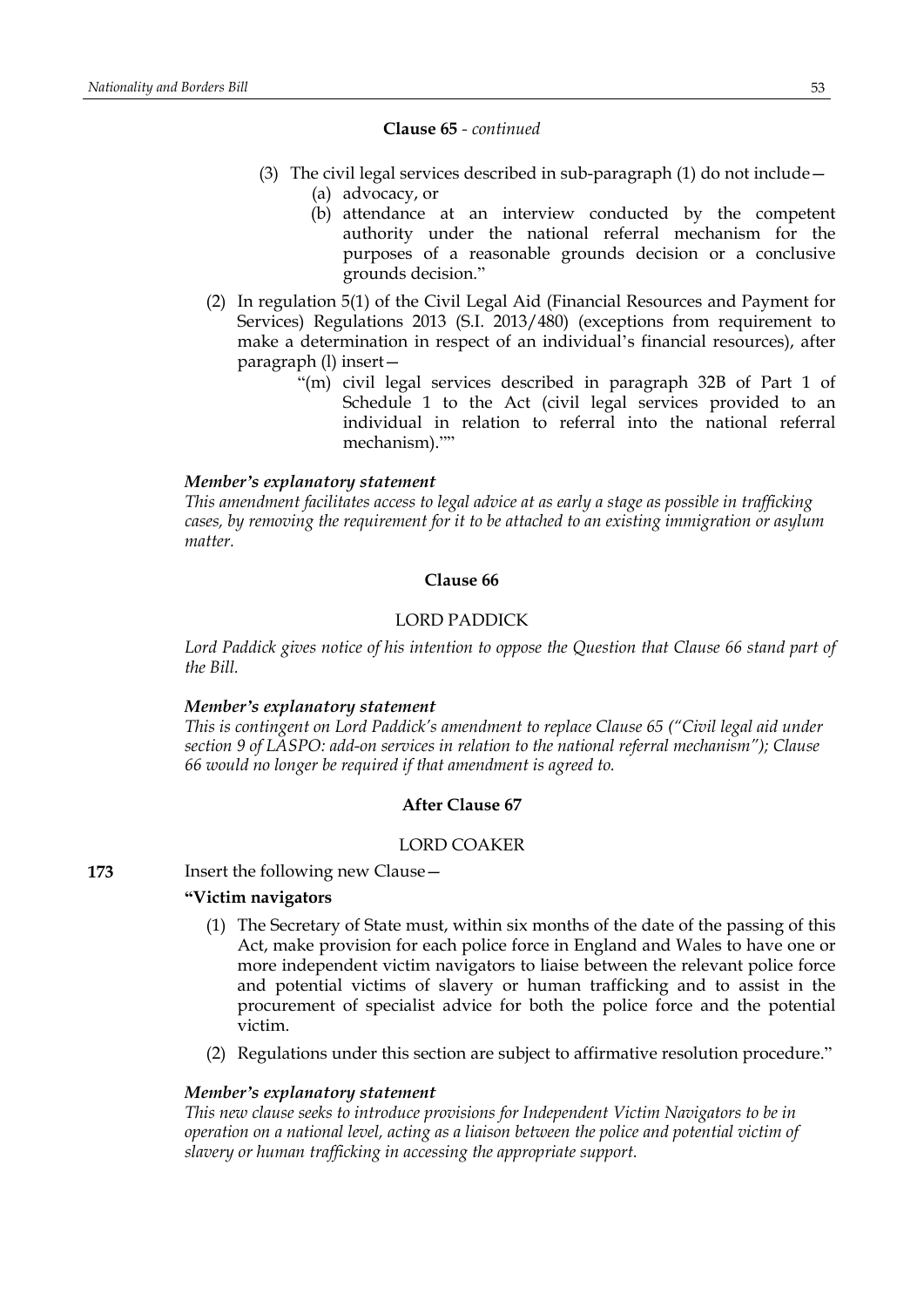# BARONESS HAMWEE THE LORD BISHOP OF BRISTOL BARONESS LISTER OF BURTERSETT BARONESS BENNETT OF MANOR CASTLE

**174** Insert the following new Clause -

#### "**Migrant domestic workers**

- (1) The Secretary of State must amend the Immigration Rules to make provision for the matters the subject of subsection (2).
- (2) All holders of domestic worker or diplomatic domestic worker visas, including those working for staff of diplomatic missions, must be entitled—
	- (a) to change their employer (but not work sector) without restriction, but must register such change with the Home Office;
	- (b) to renew their domestic worker or diplomatic domestic worker visa for a period of not less than 12 months, provided they are in employment at the date of application and able to support themselves without recourse to public funds, and to make successive applications;
	- (c) to apply for leave to enter and remain for their spouse or partner and any child under the age of 18 for a period equivalent to the unexpired period of their visa and of any subsequent visa;
	- (d) to be granted indefinite leave to remain after five continuous years of residence in the United Kingdom if at the date of application their employer proposes to continue their employment."

### *Member's explanatory statement*

*This amendment would serve to reinstate the rights and protections that domestic workers originally had under the terms of the original Overseas Domestic Worker visa, in place from 1998 to 2012.*

#### **Clause 71**

# BARONESS RITCHIE OF DOWNPATRICK BARONESS SUTTIE

**175** Page 74, line 16, at end insert—

"(c) the individual is travelling to Northern Ireland on a local journey from the Republic of Ireland."

#### *Member's explanatory statement*

*Under this amendment, persons who are neither British nor Irish would nevertheless be able to make local journeys from the Republic of Ireland to Northern Ireland without the need for an Electronic Travel Authorisation.*

### **Clause 76**

### BARONESS MCINTOSH OF PICKERING LORD PADDICK

*The above-named Lords give notice of their intention to oppose the Question that Clause 76 stand part of the Bill.*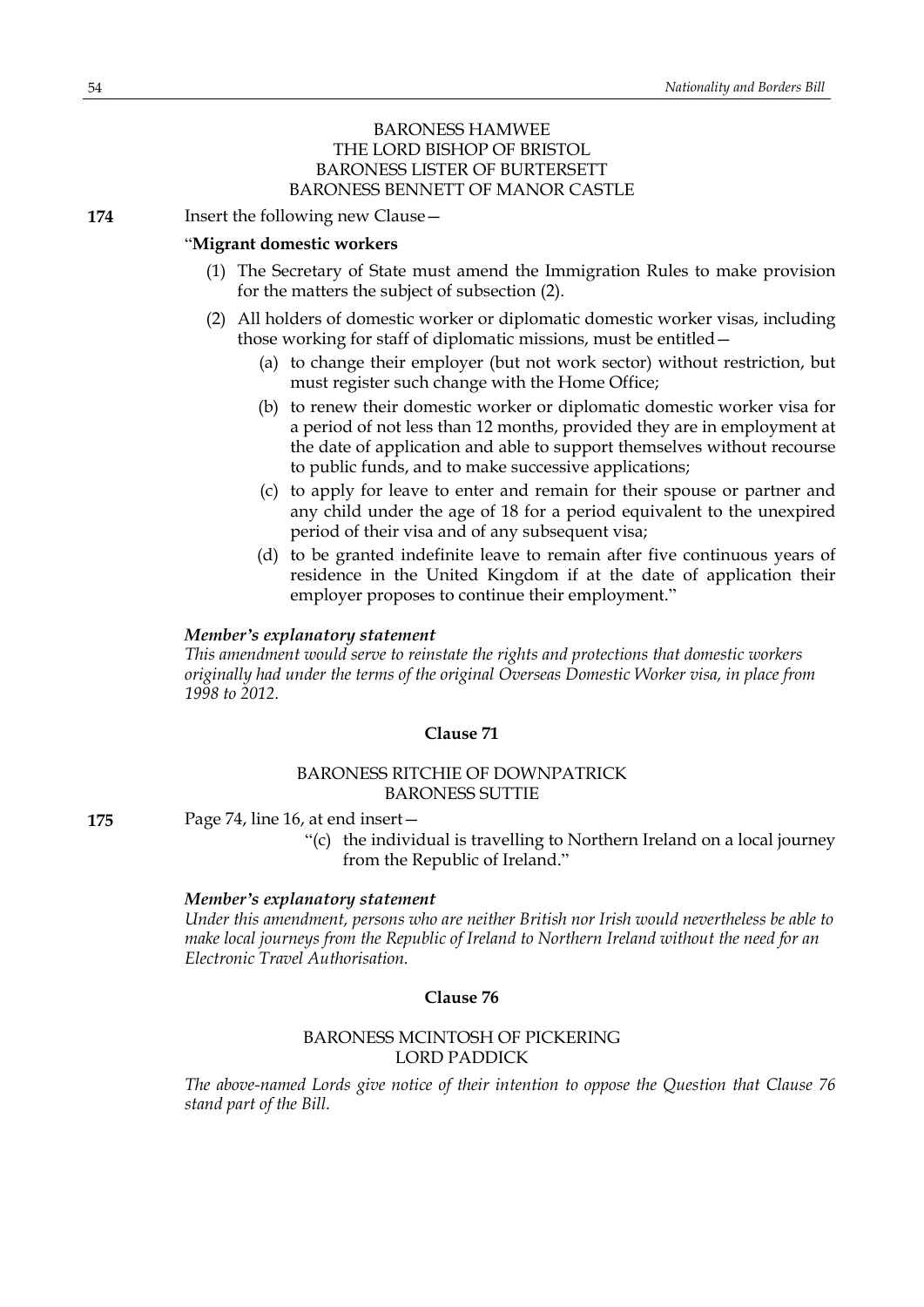# BARONESS MCINTOSH OF PICKERING LORD PADDICK

*The above-named Lords give notice of their intention to oppose the Question that Clause 77 stand part of the Bill.*

### **Clause 78**

# BARONESS HAMWEE LORD PADDICK

- **175A** Page 81, line 20, leave out from "State" to end of line 24 and insert "must, no later than 31 December 2025, publish draft primary legislation to consolidate the Acts relating to immigration.
	- (1A) The Secretary of State must consult such persons as are appropriate during the period of six months following publication and shall report the result of the consultation to Parliament."

#### *Member's explanatory statement*

*This amendment removes the Henry VIII power in Clause 78 and replaces it with a duty to consolidate immigration law. It further requires consultation on this draft consolidation.*

# BARONESS MCINTOSH OF PICKERING

# **176** Page 81, line 24, at end insert—

"(1A) The Secretary of State must consult with such persons as the Secretary of State considers appropriate before making regulations under this section."

# *Member's explanatory statement*

*This amendment requires the Secretary of State to consult before making regulations under this section.*

# BARONESS HAMWEE LORD PADDICK

**176A** Page 82, line 1, leave out subsections (3) to (6)

# *Member's explanatory statement*

*This amendment is consequential on Baroness Hamwee's amendment to Clause 78, page 81, line 20.*

# **After Clause 78**

# LORD COAKER BARONESS BENNETT OF MANOR CASTLE

#### **177** Insert the following new Clause —

#### **"Afghan Citizens Resettlement Scheme**

(1) The Secretary of State must, in regulations subject to affirmative resolution procedure, provide for a resettlement scheme for Afghan citizens known as the Afghan Citizens Resettlement Scheme ("ACRS").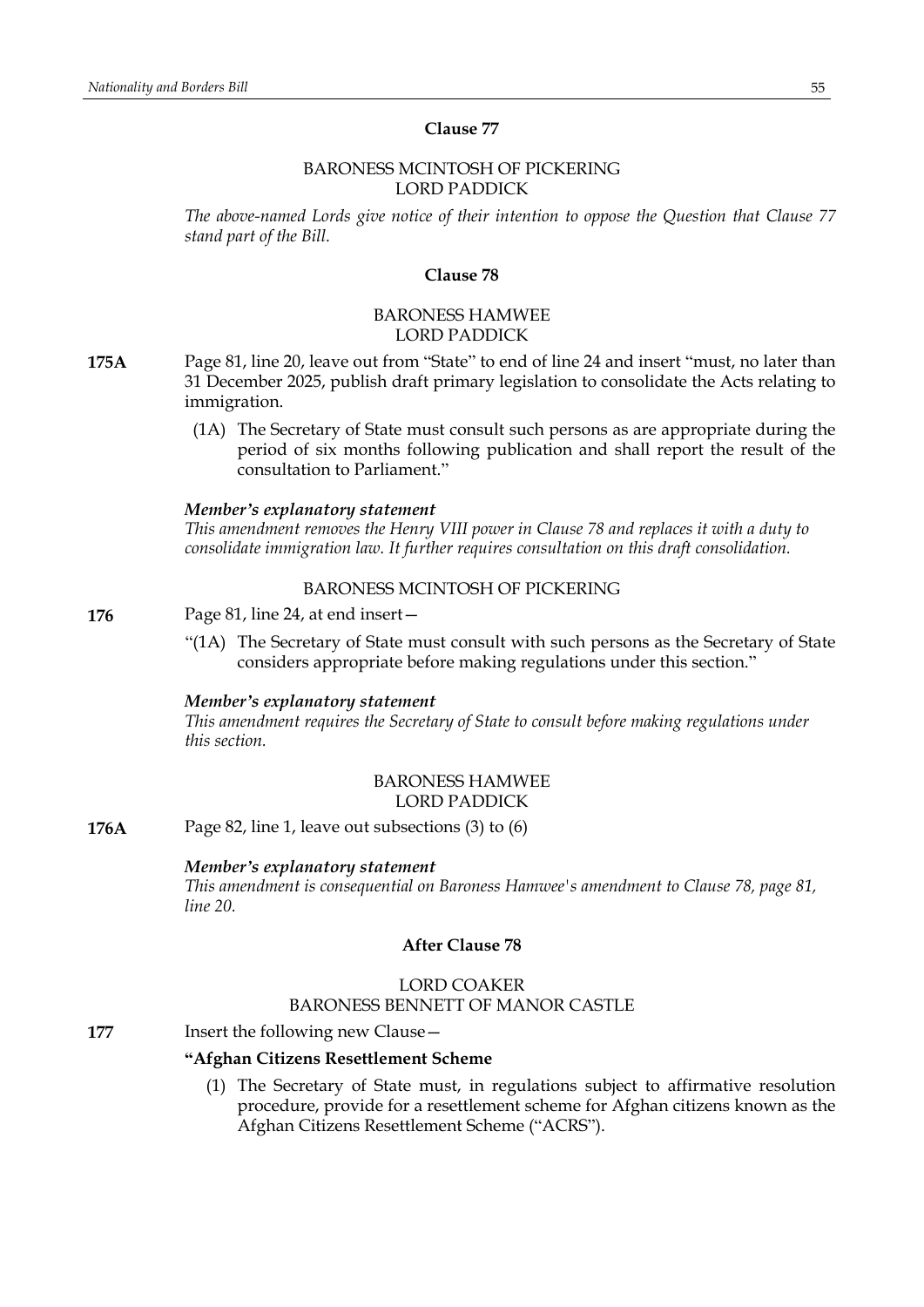- (2) There must be provisions within the ACRS to allow those who are fleeing persecution and have family members in the United Kingdom to apply for the Scheme.
- (3) For the purposes of this section, "family member" includes—
	- (a) the spouse of the applicant;
	- (b) an unmarried partner with whom the applicant is in a stable relationship;
	- (c) any children of the applicant;
	- (d) a parent or guardian of the applicant;
	- (e) an aunt, uncle or grandparent of the applicant; or
	- (f) a sibling of the applicant.
- (4) Regulations under this section must be made and the ACRS must come into force within 30 days from the date of the passing of this Act."

#### *Member's explanatory statement*

*This new Clause will place the Afghan Citizens Resettlement Scheme on a statutory footing and ensure that it includes provisions for a family reunion route within it.*

# LORD DANNATT LORD COAKER BARONESS SMITH OF NEWNHAM BARONESS BENNETT OF MANOR CASTLE

**178** Insert the following new Clause -

# **"Indefinite leave to remain payments by Commonwealth, Hong Kong and Gurkha members of armed forces**

- (1) The Immigration Act 2014 is amended as follows.
- (2) In section 68(10), after "regulations" insert "must make exceptions in respect of any person with citizenship of a Commonwealth country (other than the United Kingdom) who has served at least four years in the armed forces of the United Kingdom, or any person who has served at least four years in the Royal Navy Hong Kong Squadron, the Hong Kong Military Service Corps or the Brigade of Gurkhas, such exceptions to include capping the fee for any such person applying for indefinite leave to remain at no more than the actual administrative cost of processing that application, and"."

#### *Member's explanatory statement*

*This new Clause will ensure that Commonwealth, Hong Kong and Gurkha veterans applying for Indefinite Leave to Remain following four years of service will only pay the unit cost of an application.*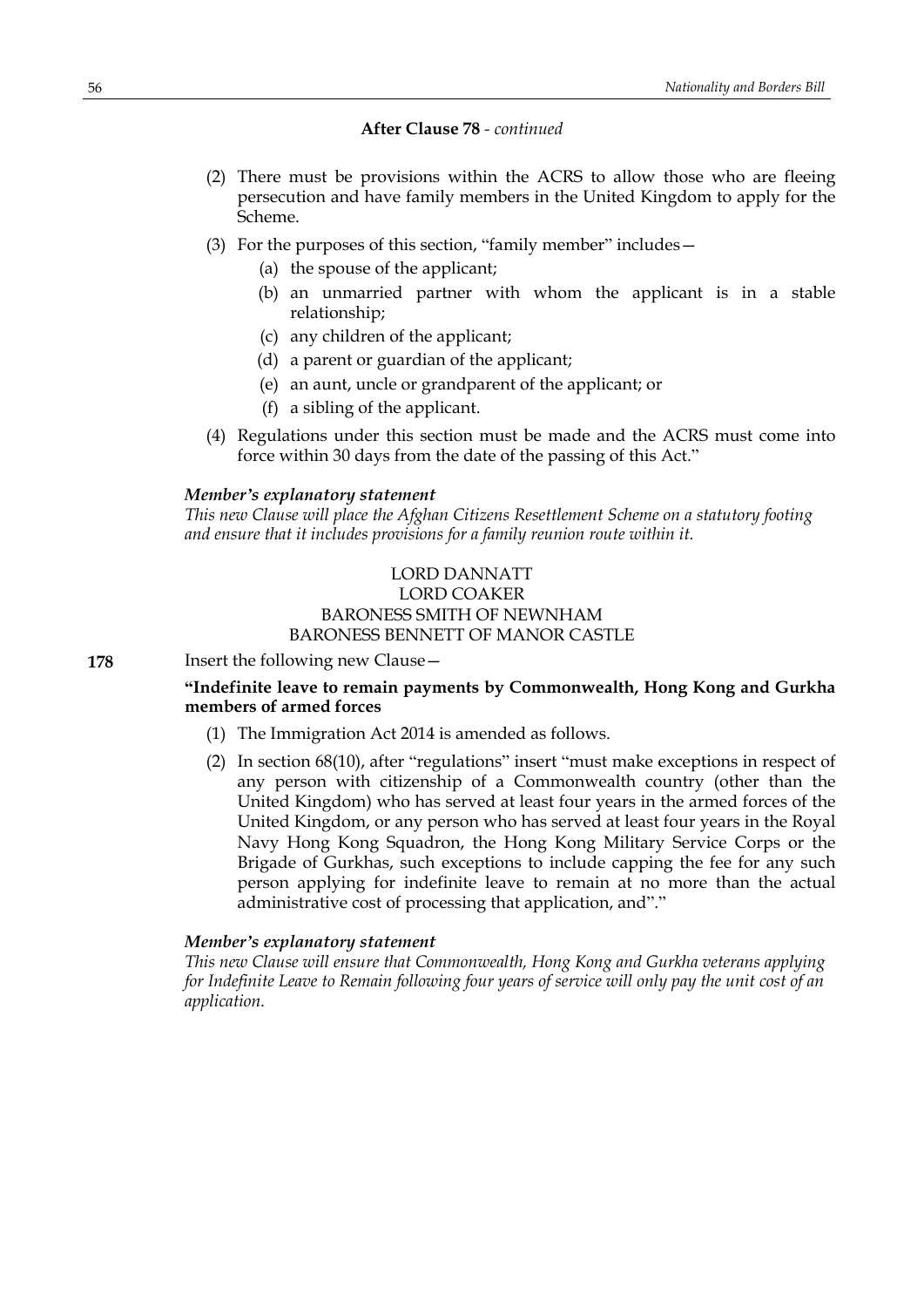# LORD ALTON OF LIVERPOOL LORD PATTEN OF BARNES THE LORD BISHOP OF ST ALBANS LORD FALCONER OF THOROTON

**179** Insert the following new Clause -

# **"British National (Overseas) visas: eligibility**

- (1) Within two months of this Act being passed, the Secretary of State must amend the immigration rules to ensure that all persons meeting all the conditions set out in subsection (2) are eligible to apply for the British National (Overseas) visa.
- (2) The conditions in this subsection are that—
	- (a) the person has at least one parent who is a British national (overseas);
	- (b) the person was born in or after 1997; and
	- (c) the person is currently resident in Hong Kong or the United Kingdom."

# LORD OATES

# BARONESS BENNETT OF MANOR CASTLE

**180** Insert the following new Clause -

# "**UK immigration status: certification**

- (1) The Secretary of State must issue physical proof confirming immigration status to anyone who has been granted such status under the immigration laws of the United Kingdom and who requests such proof.
- (2) No fee may be charged for issuing physical proof under this section.
- (3) The certificate mentioned in subsection (1) must confirm that the relevant person has the relevant status.
- (4) The certificate mentioned in subsection (1) is valid for right to work checks, right to rent checks and all other checks that may be undertaken by agents within and without the United Kingdom to confirm the relevant person's UK immigration status including permission to travel to and enter the United Kingdom."

### *Member's explanatory statement*

*This new Clause would require the Government to issue a physical certificate to all people with a UK immigration status, allowing all those with such status to provide documentary proof.*

### LORD GERMAN

**181** Insert the following new Clause—

### **"Immigration health surcharge: exemption for international volunteers**

- (1) Part 3 of the Immigration Act 2014 is amended as follows.
- (2) After section 38 (Immigration health charge), insert—

# **"38A Immigration health surcharge: exemption for international volunteers**

(1) A charge under section 38 may not be imposed on persons who have leave to enter, or to remain in, the United Kingdom through a visa to work voluntarily for a period of no more than 12 months, or for such period as may be prescribed by regulations, for a registered UK charity advancing the charity's primary purpose.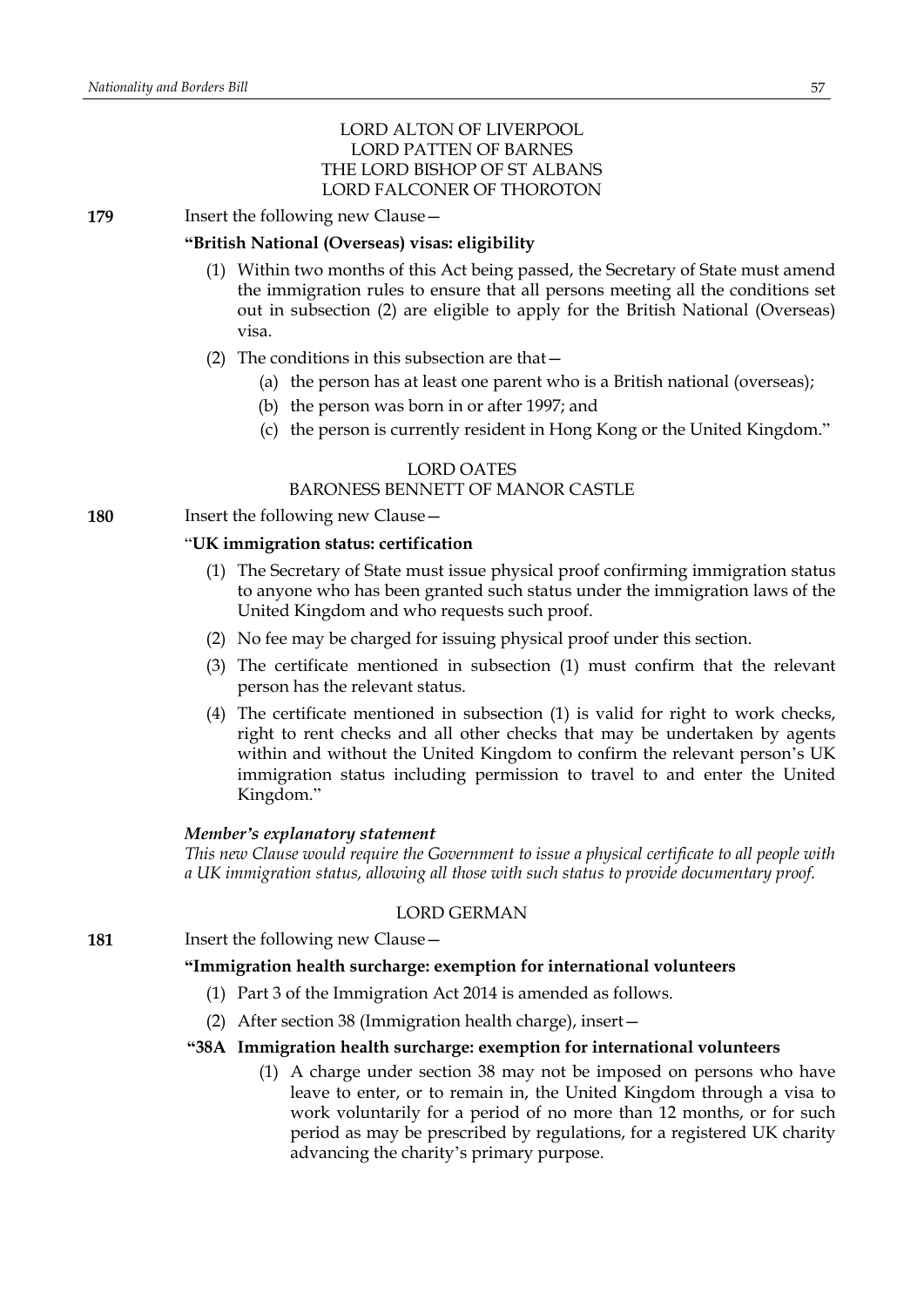(2) A statutory instrument containing regulations under this section must not be made unless a draft of the instrument has been laid before and approved by a resolution of each House of Parliament.""

### *Member's explanatory statement*

*This new Clause would ensure that international volunteers, including those working in health and social care, will be exempt from paying the immigration health surcharge.*

# BARONESS CHAKRABARTI LORD PANNICK LORD **JUDGE** LORD DUBS

**182** Insert the following new Clause -

# **"Compatibility with Refugee Convention**

Nothing in this Act is intended to undermine the obligations of the United Kingdom under the 1951 Convention and 1967 Protocol Relating to the Status of Refugees."

#### *Member's explanatory statement*

*This new Clause reflects the Government's stated intention that the Bill complies with the Refugee Convention and ensures that any ambiguity around interpretation of provisions is resolved in compliance with the Convention and its Protocol.*

# LORD WALLACE OF SALTAIRE BARONESS BENNETT OF MANOR CASTLE LORD GREEN OF DEDDINGTON

**183** Insert the following new Clause—

### "**Tier 1 (investor) visas: suspension**

- (1) Within two months of the passing of this Act, the Secretary of State must bring into force regulations suspending the Tier 1 (investor) visa route.
- (2) Regulations under subsection (1) must temporarily close the Tier 1 (investor) visa route to new applicants until—
	- (a) the Secretary of State's review on Tier 1 (investor) visas granted between June 2008 and April 2015 is published and made publicly available; or
	- (b) the Tier 1 (investor) visa route is closed permanently to new applicants."

#### *Member's explanatory statement*

*This new Clause would require the Government to suspend the Tier 1 (investor) visa route until its review into those visas granted between June 2008 and April 2015 is published.*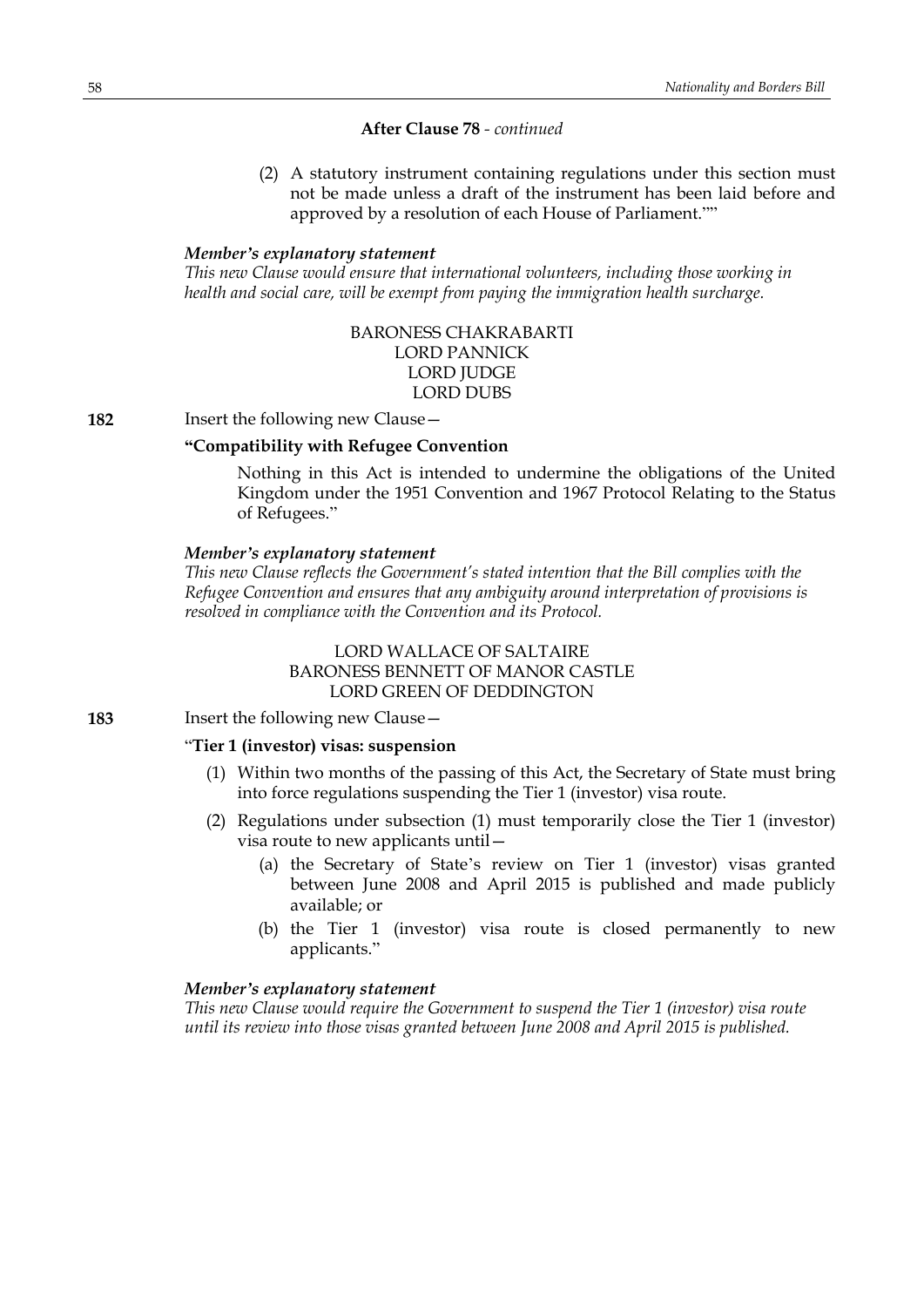# LORD MOYLAN LORD HODGSON OF ASTLEY ABBOTTS LORD BLUNKETT

**184** Insert the following new Clause—

# **"Consultation on citizenship**

Within six months of the passing of this Act, the Secretary of State must issue for public consultation a review of its implications for the nature of British citizenship and national cohesion."

#### *Member's explanatory statement*

*This amendment requires the Government to consult publicly on the impact of the Act on citizenship and national cohesion.*

# LORD CRAIG OF RADLEY LORD ALTON OF LIVERPOOL BARONESS SMITH OF NEWNHAM LORD COAKER

**185** Insert the following new Clause—

# **"Veterans of Her Majesty's Armed Forces: Hong Kong**

Within three months of the passing of this Act, the Secretary of State must report on whether veterans who were recruited and served in Her Majesty's Armed Forces in Hong Kong should be granted citizenship or indefinite leave to remain in the United Kingdom."

# BARONESS CHAKRABARTI BARONESS RITCHIE OF DOWNPATRICK

**186** Insert the following new Clause -

# **"Birthright commitment under the Belfast (Good Friday) Agreement 1998**

- (1) The Secretary of State must, within six months of the passing of this Act, produce a report setting out how the Secretary of State will give effect to the recognition set out in the Belfast (Good Friday) Agreement 1998 of the birthright of all the people of Northern Ireland to identify themselves and be accepted as Irish or British, or both, as they may choose.
- (2) The Secretary of State must lay the report before Parliament."

#### *Member's explanatory statement*

*This new Clause requires the Secretary of State to report on progress to give effect to the nationality provision of the Belfast Agreement 1998.*

# BARONESS CHAKRABARTI

### BARONESS JONES OF MOULSECOOMB

# **187** Insert the following new Clause—

# **"Time limit on immigration detention**

- (1) This section applies to any person ("P") who is liable to detention under a relevant detention power.
- (2) P may not be detained under a relevant detention power for a period of more than 28 days from the relevant time.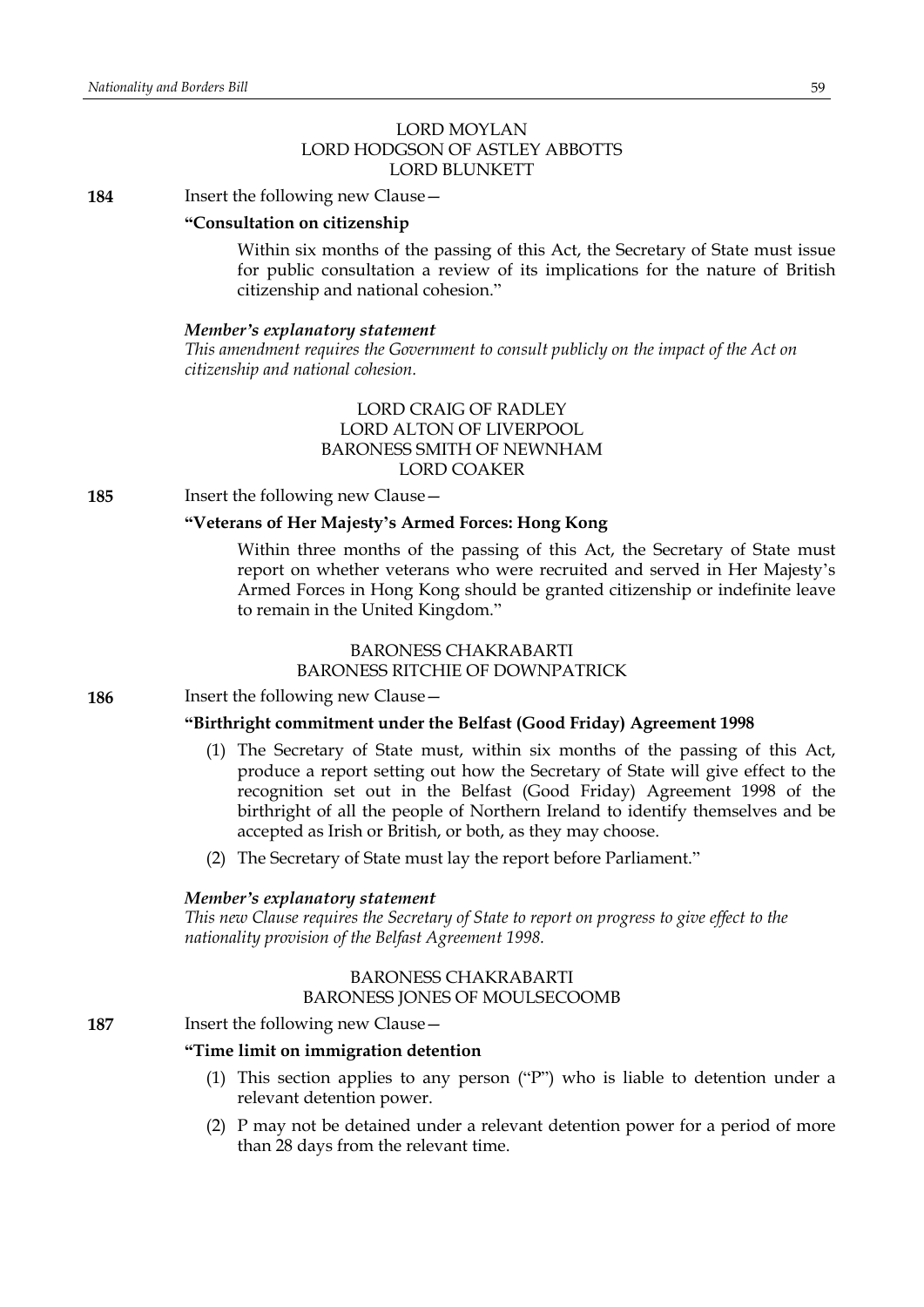- (3) If P remains detained under a relevant detention power at the expiry of the period of 28 days then—
	- (a) P must be released forthwith, and
	- (b) P may not be detained under a relevant detention power thereafter, unless the Secretary of State or an immigration officer, as the case may be, is satisfied that there has been a material change of circumstances since P's release and that the criteria in section (*Initial detention: criteria and duration*)(1) are met.
- (4) In this section, "relevant detention power" means a power to detain under—
	- (a) paragraph 16(2) of Schedule 2 to the Immigration Act 1971 (detention of persons liable to examination or removal);
	- (b) paragraph 2(1), (2) or (3) of Schedule 3 to that Act (detention pending deportation);
	- (c) section 62 of the Nationality, Immigration and Asylum Act 2002 (detention of persons liable to examination or removal); or
	- (d) section 36(1) of the UK Borders Act 2007 (detention pending deportation).
- (5) In this section, "relevant time" means the time at which P is first detained under a relevant detention power.
- (6) This section does not apply to a person in respect of whom the Secretary of State has certified that the decision to detain is or was taken in the interests of national security."

#### *Member's explanatory statement*

*This new Clause would prevent people who are liable to detention under a relevant power from being detained for longer than 28 days.*

### BARONESS CHAKRABARTI

**188** Insert the following new Clause -

# **"Initial detention: criteria and duration**

- (1) A person ("P") to whom section (*Time limit on immigration detention*) applies may not be detained under a relevant detention power other than for the purposes of examination, unless the Secretary of State or an immigration officer, as the case may be, is satisfied that—
	- (a) P can be shortly removed from the United Kingdom,
	- (b) detention is strictly necessary to effect P's deportation or removal from the United Kingdom, and
	- (c) the detention of P is in all the circumstances proportionate.
- (2) P may not be detained under a relevant detention power for a period of more than 96 hours from the relevant time, unless—
	- (a) P has been refused bail at an initial bail hearing in accordance with subsection (5)(b) of section (*Bail hearings*), or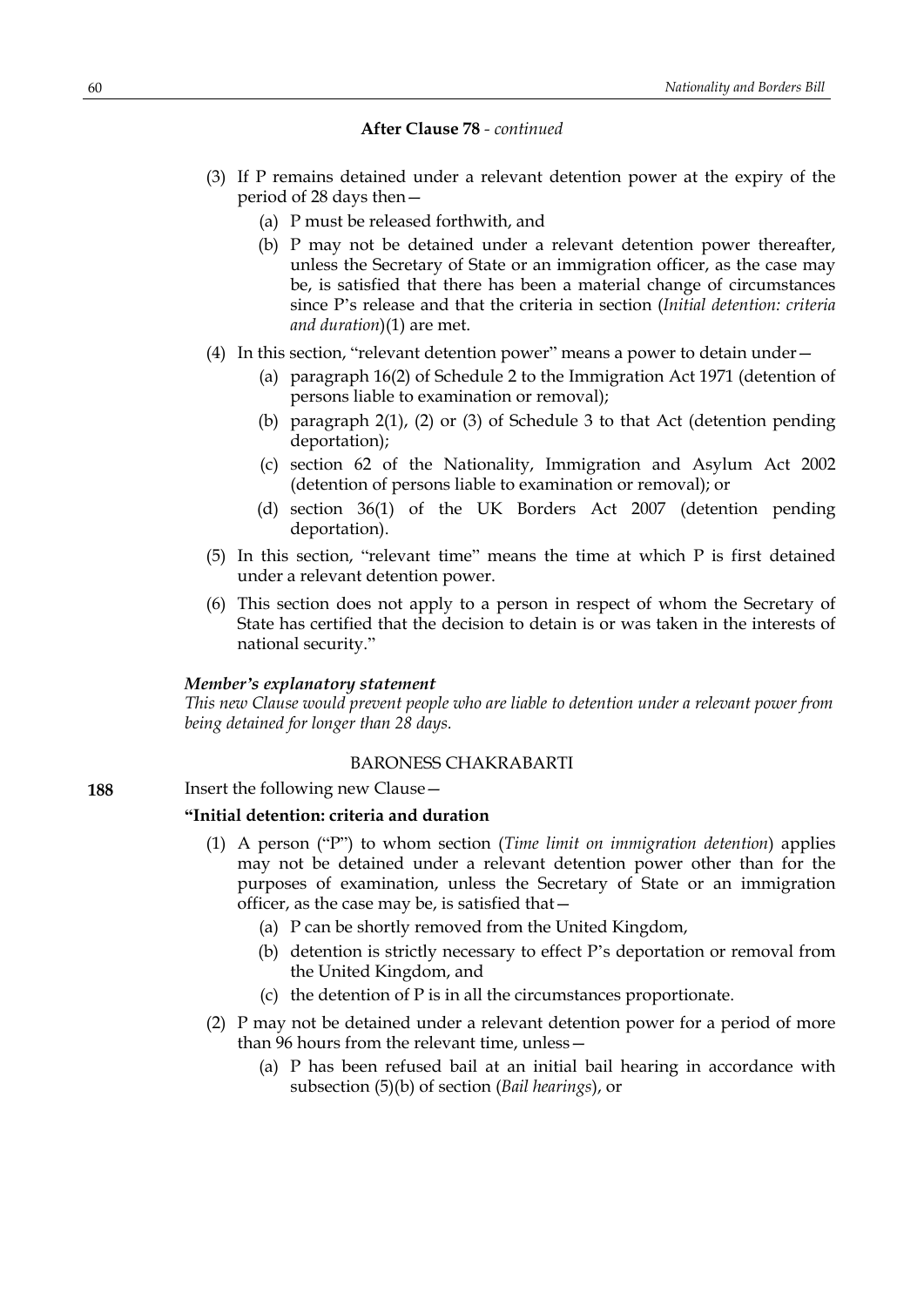- (b) the Secretary of State has arranged a reference to the Tribunal for consideration of whether to grant immigration bail to P in accordance with subsection (2)(c) of section (*Bail hearings*) and that hearing has not yet taken place.
- (3) Nothing in subsection (1) or (2) authorises the Secretary of State to detain P under a relevant detention power if such detention would, apart from this section, be unlawful.
- (4) In this section—

"Tribunal" means the First-tier Tribunal;

"relevant detention power" and "relevant time" have the meanings given in section (*Time limit on immigration detention)*."

# *Member's explanatory statement*

*This new Clause sets out the circumstances in which a person to whom Clause (Time limit on immigration detention) applies may be held in initial detention, and the maximum duration of such detention.*

**189** Insert the following new Clause -

# **"Bail hearings**

- (1) This section applies to any person ("P") to whom section (*Time limit on immigration detention*) applies and who is detained under a relevant detention power.
- (2) Before the expiry of a period of 96 hours from the relevant time, the Secretary of State must—
	- (a) release P,
	- (b) grant immigration bail to P under paragraph 1 of Schedule 10 to the Immigration Act 2016, or
	- (c) arrange a reference to the Tribunal for consideration of whether to grant immigration bail to P.
- (3) Subject to subsection (4), when the Secretary of State arranges a reference to the Tribunal under subsection (2)(c), the Tribunal must hold an oral hearing ("an initial bail hearing") which must commence within 24 hours of the time at which the reference is made.
- (4) If the period of 24 hours in subsection (3) ends on a Saturday, Sunday or bank holiday, the Tribunal must hold an initial bail hearing on the next working day.
- (5) At the initial bail hearing, the Tribunal must—
	- (a) grant immigration bail to P under paragraph 1 of Schedule 10 to the Immigration Act 2016, or
	- (b) refuse to grant immigration bail to P.
- (6) Subject to subsection (7), the Tribunal must grant immigration bail to P at a bail hearing unless it is satisfied that the Secretary of State has established that the criteria in subsection (1) of section (*Initial detention: criteria and duration*) are met and that, in addition—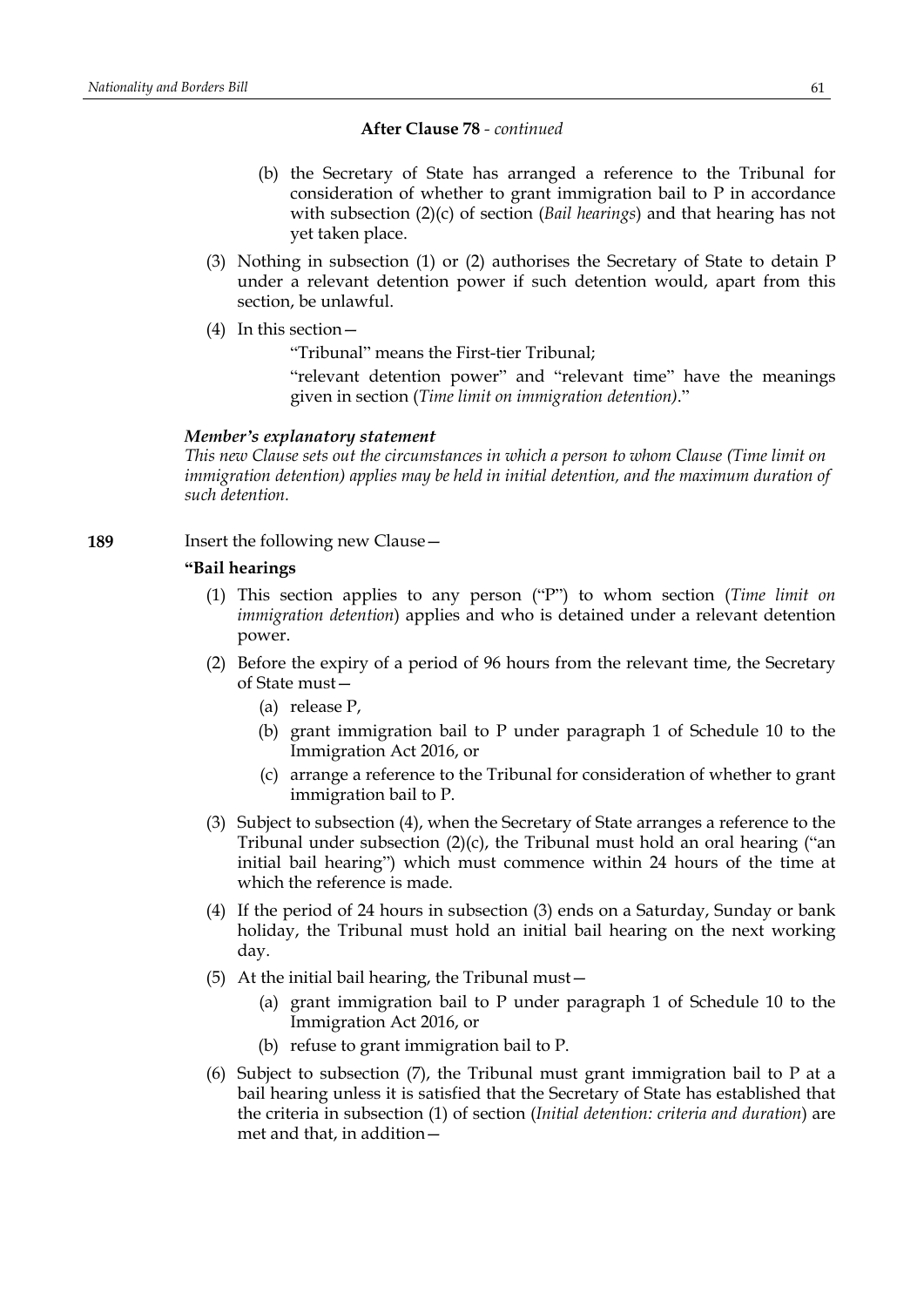- (a) directions have been given for P's removal from the United Kingdom and such removal is to take place within 14 days,
- (b) a travel document is available for the purposes of P's removal or deportation, and
- (c) there are no outstanding legal barriers to removal.
- (7) Subsection (6) does not apply if the Tribunal is satisfied that the Secretary of State has established that the criteria in subsection (1) of section (*Initial detention: criteria and duration*) are met and that there are very exceptional circumstances which justify maintaining detention.
- (8) In subsection  $(6)$ , "a bail hearing" includes  $-$ 
	- (a) an initial bail hearing under subsection (2), and
	- (b) the hearing of an application for immigration bail under paragraph 1(3) of Schedule 10 to the Immigration Act 2016.
- (9) In this section, "Tribunal" means the First-tier Tribunal.
- (10) The Secretary of State must provide to P or to P's legal representative, not more than 24 hours after the relevant time, copies of all documents in the Secretary of State's possession which are relevant to the decision to detain.
- (11) At the initial bail hearing, the Tribunal must not consider any documents relied upon by the Secretary of State which were not provided to P or to P's legal representative in accordance with subsection (10), unless—
	- (a) P consents to the documents being considered, or
	- (b) in the opinion of the Tribunal there is a good reason why the documents were not provided to P or to P's legal representative in accordance with subsection (10).
- (12) In Schedule 10 to the Immigration Act 2016, after paragraph 12(4) insert—
	- "(5) Sub-paragraph (2) does not apply if the refusal of bail by the First-tier Tribunal took place at an initial bail hearing within the meaning of section (*Bail hearings*) of the Nationality and Borders Act 2022.""

#### *Member's explanatory statement*

*In respect of people to whom Clause (Initial detention: criteria and duration) applies, this new Clause would require the Secretary of State either to release them, grant immigration bail or arrange a reference to the Tribunal within 96 hours.*

# **190** Insert the following new Clause—

# **"Prohibition on private places of detention**

- (1) No one may be detained under a relevant detention power in a privately-run place of detention.
- (2) The Secretary of State's powers to direct places of detention and to authorise persons under—
	- (a) paragraph 18 of Schedule 2 to the Immigration Act 1971 and under that paragraph as applied by paragraph 2(4) of Schedule 3 to that Act,
	- (b) article 4(1), (1A) and (1B) of the Channel Tunnel (International Arrangements) Order 1993 (S.I. 1993/1813),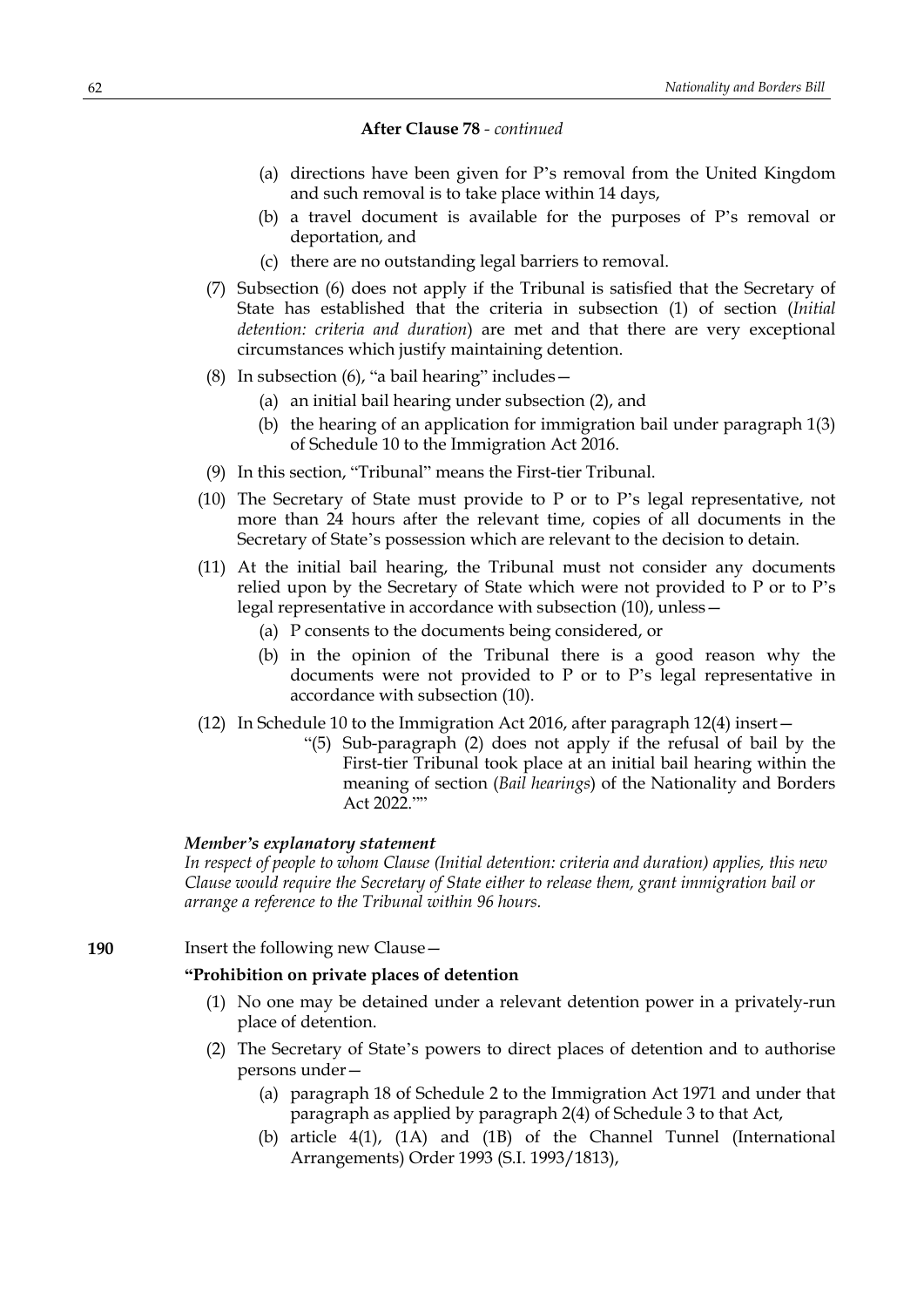- (c) article 4(1) of the Channel Tunnel (Miscellaneous Provisions) Order 1994 (S.I. 1994/1405),
- (d) section 10(7) of the Immigration and Asylum Act 1999,
- (e) article 11(1) and (2) of the Nationality, Immigration and Asylum Act 2002 (Juxtaposed Controls) Order 2003 (S.I. 2003/2818), and
- (f) section 36(4) of the UK Borders Act 2007,

are accordingly constrained.

- (3) In this section, "relevant detention power" means a power to detain under—
	- (a) paragraph 16(2) of Schedule 2 to the Immigration Act 1971 (detention of persons liable to examination or removal),
	- (b) paragraph 2(1), (2) or (3) of Schedule 3 to that Act (detention pending deportation),
	- (c) section 62 of the Nationality, Immigration and Asylum Act 2002 (detention of persons liable to examination or removal), or
	- (d) section 36(1) of the UK Borders Act 2007 (detention pending deportation).
- (4) In this section, "a privately-run place of detention" means a place of detention run under contract, or otherwise for profit, or in a manner not directly managed by the Secretary of State.
- (5) In Schedule 2 to the Immigration Act 1971, in paragraph 18(1) after "in such" insert "non-privately run"."

#### *Member's explanatory statement*

*This new Clause prohibits immigration detention in privately-run institutions.*

# LORD PADDICK

# BARONESS HAMWEE

191 **Insert the following new Clause** –

# "**Persons in the UK without leave: duty to report**

- (1) Before Parts 2 to 6 of this Act come into force the Secretary of State must publish a report regarding the number of persons in the United Kingdom without leave for each of the previous five full years.
- (2) The report must in particular provide information about—
	- (a) the number of persons who have been granted a visa and have overstayed the expiry of the visa;
	- (b) the type of visa in question;
	- (c) the number of such persons who have been removed."

# *Member's explanatory statement*

*This amendment requires the Secretary of State to report on the number of people in the UK without leave and how many have been removed.*

**192** [*Withdrawn*]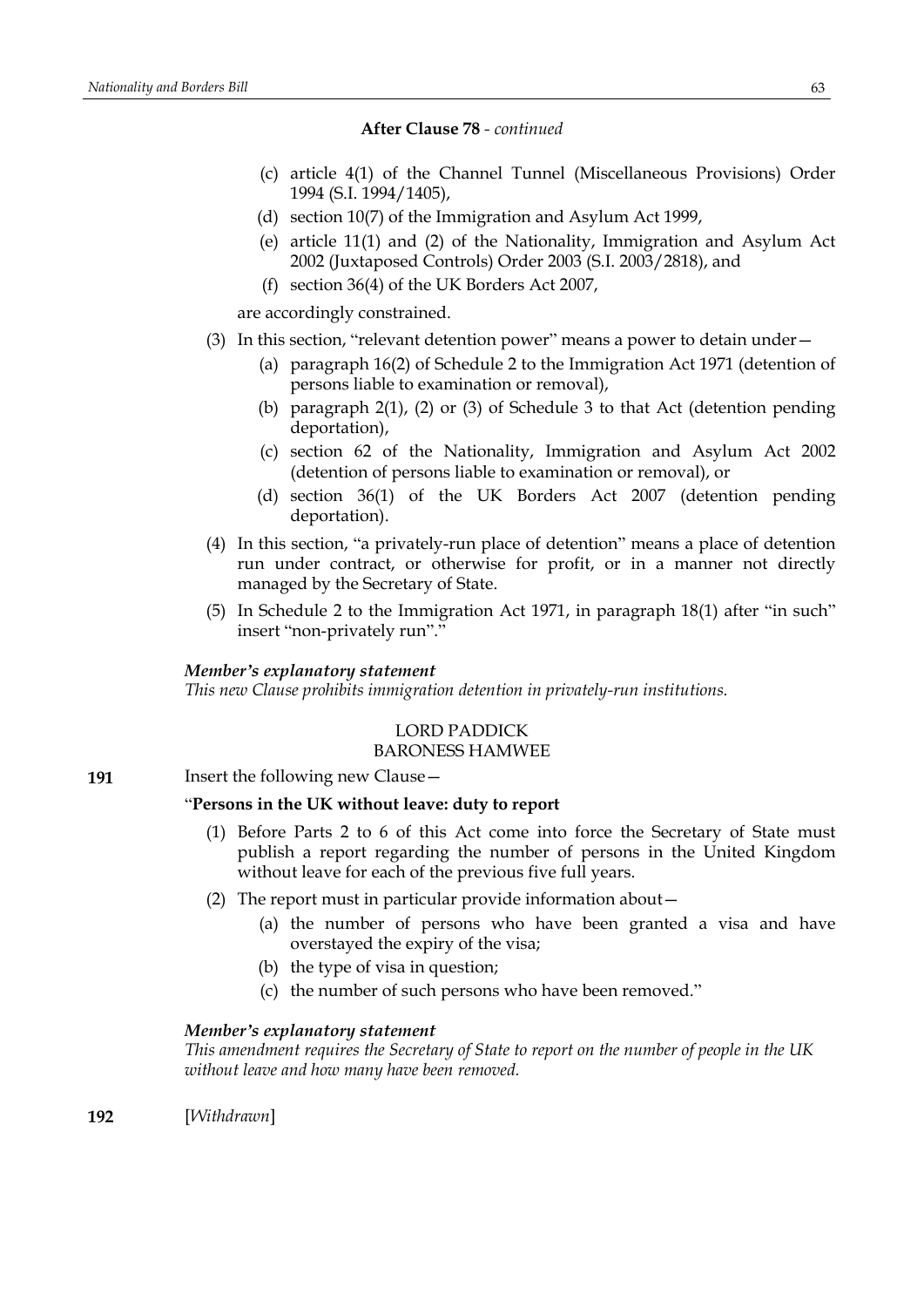# BARONESS NEVILLE-ROLFE LORD GREEN OF DEDDINGTON

### **193** Insert the following new Clause—

# **"Duty to publish immigration data**

The Secretary of State must ensure that information is regularly published on immigration, including—

- (a) data on asylum and other immigration, and
- (b) weekly figures of the number of those entering the United Kingdom across the English Channel."

# **Clause 80**

# BARONESS MCINTOSH OF PICKERING

**194** Page 82, line 19, leave out "appropriate" and insert "necessary"

### *Member's explanatory statement*

*This amendment ensures that the Secretary of State should only make amendments which are necessary.*

# **Clause 82**

# BARONESS RITCHIE OF DOWNPATRICK LORD DUBS BARONESS HAMWEE

**194A★** Page 83, line 30, at end insert—

"(1A) Sections 57, 58, 60, 61, 62 and 67 extend to England and Wales, and Scotland."

### *Member's explanatory statement*

*This amendment would exclude Northern Ireland from the operation of the specified Clauses, to test the extent to which those provisions are compatible with Article 2 of the Ireland/Northern Ireland Protocol.*

# **Clause 83**

#### LORD ROSSER LORD BLUNKETT

**195** Page 85, line 14, at end insert—

"(6) The Secretary of State may not make regulations to bring section 15 into force until such a time as the United Kingdom has agreed formal returns agreements with one or more third states. "

### *Member's explanatory statement*

*This would prevent Clause 15, which includes inadmissibility rules in the bill, being commenced until the UK has working returns agreements which would allow the rules to function. This is to prevent unworkable rules being introduced and causing further delays in the asylum system.*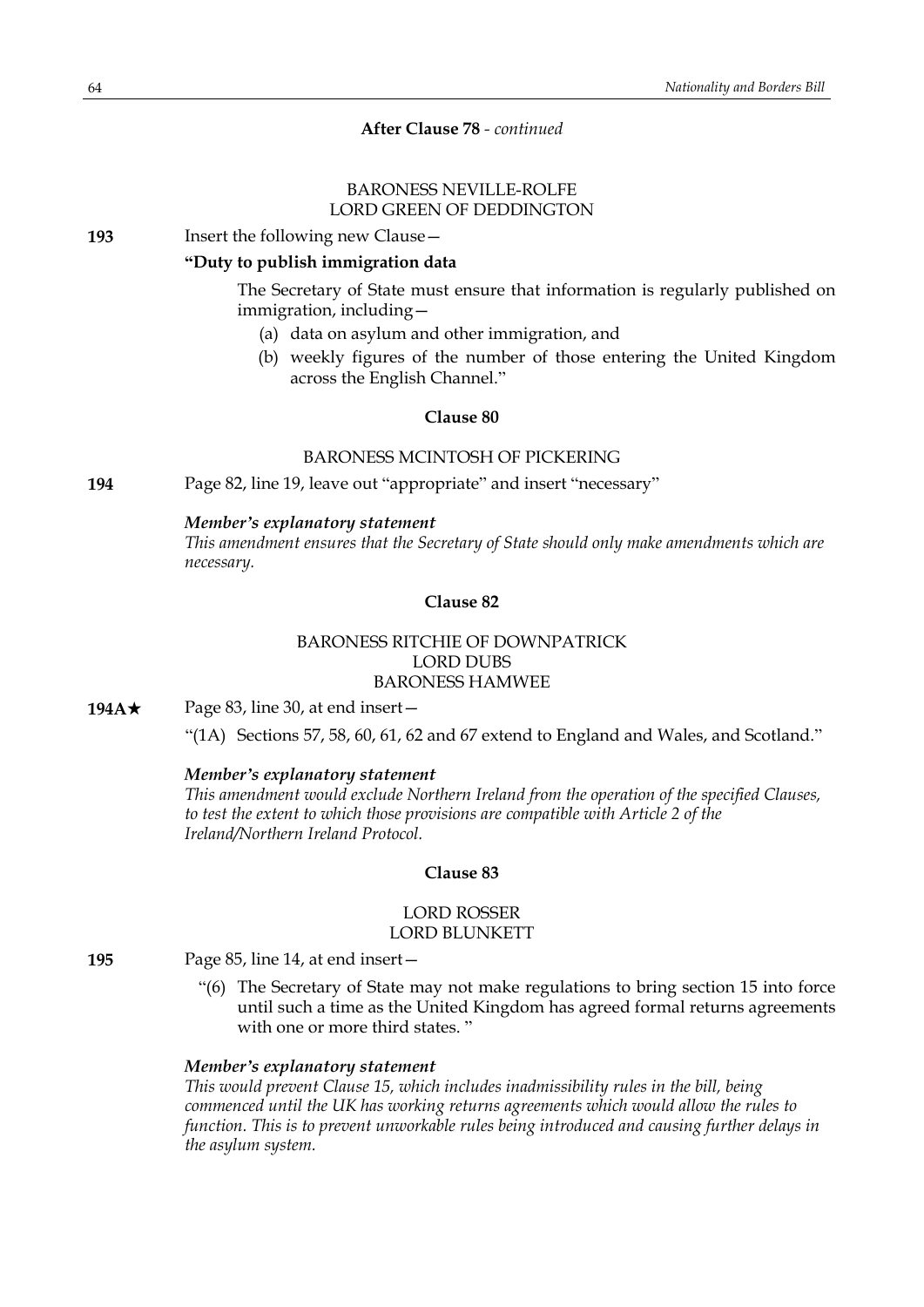### BARONESS HAMWEE

- **196** Page 85, line 14, at end insert—
	- "(6) Paragraph 1 of Schedule 3 and section 28 so far as it relates to that paragraph (removal of asylum seeker to safe country) must not come into force until the following requirements are met—
		- (a) the Secretary of State has laid before Parliament a policy statement on the processing of protection and human rights claims outside of the United Kingdom, and
		- (b) that policy statement has been debated and approved by both Houses of Parliament.
	- (7) The policy statement referred to in subsection (6)(a) must, at a minimum, provide information on—
		- (a) accommodation provided to asylum seekers removed to a third country,
		- (b) arrangements for access to legal advice for asylum seekers removed to a third country,
		- (c) arrangements for the provision of health services for asylum seekers removed to a safe third country,
		- (d) arrangements for the transport to the United Kingdom of people who receive a positive decision on their protection or human rights claim, and
		- (e) independent monitoring arrangements of the treatment and conditions of asylum seekers removed to a third country."

# *Member's explanatory statement*

*This probing amendment would require the Secretary of State to lay before Parliament a policy statement setting out the detail of how the offshoring of asylum claims would work and for that policy statement to be debated and approved by both Houses of Parliament before the power to remove people with outstanding asylum claims can come into force. It also sets out the information that the policy statement on the offshoring of UK asylum claims must, at a minimum, cover.*